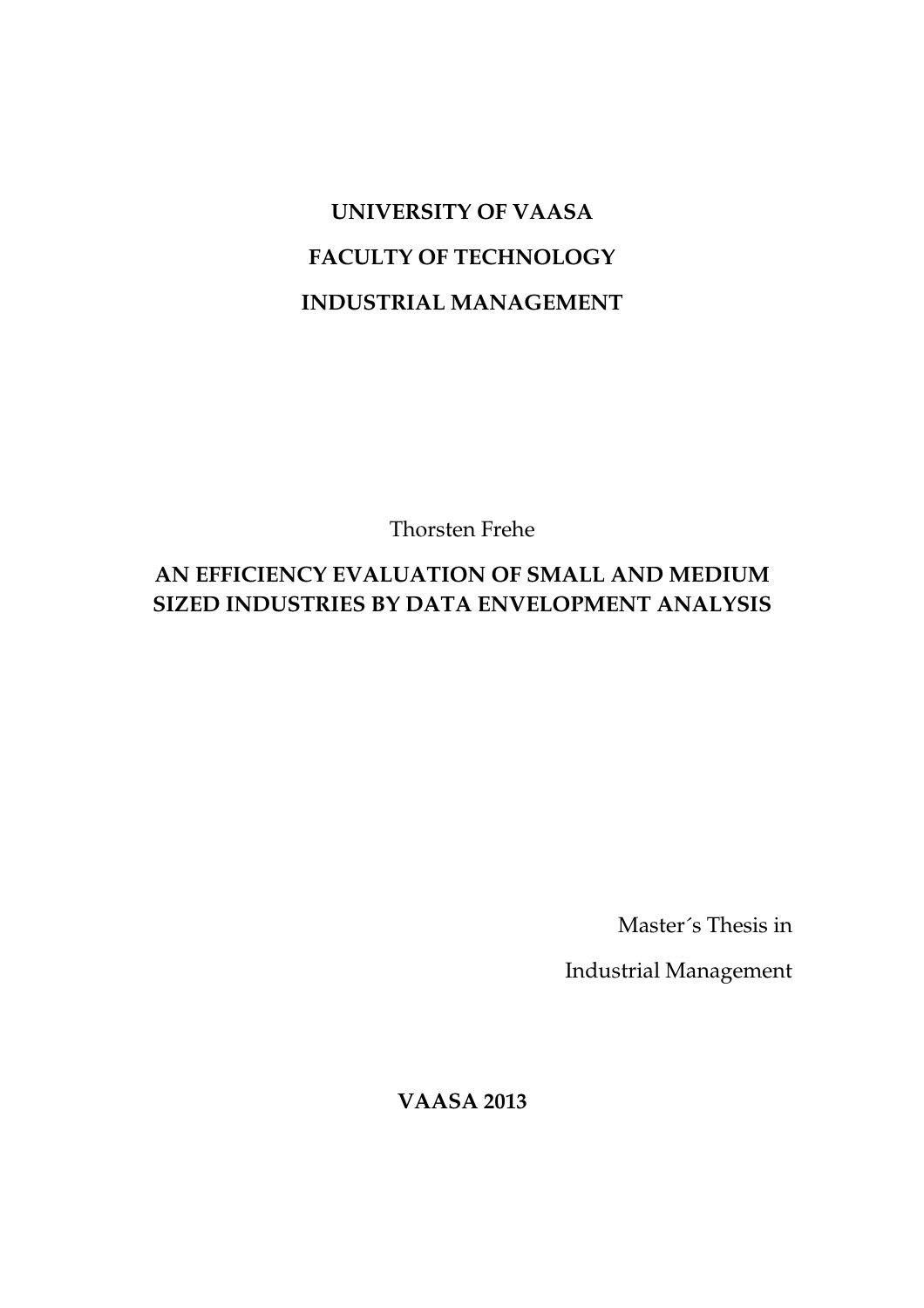# TABLE OF CONTENTS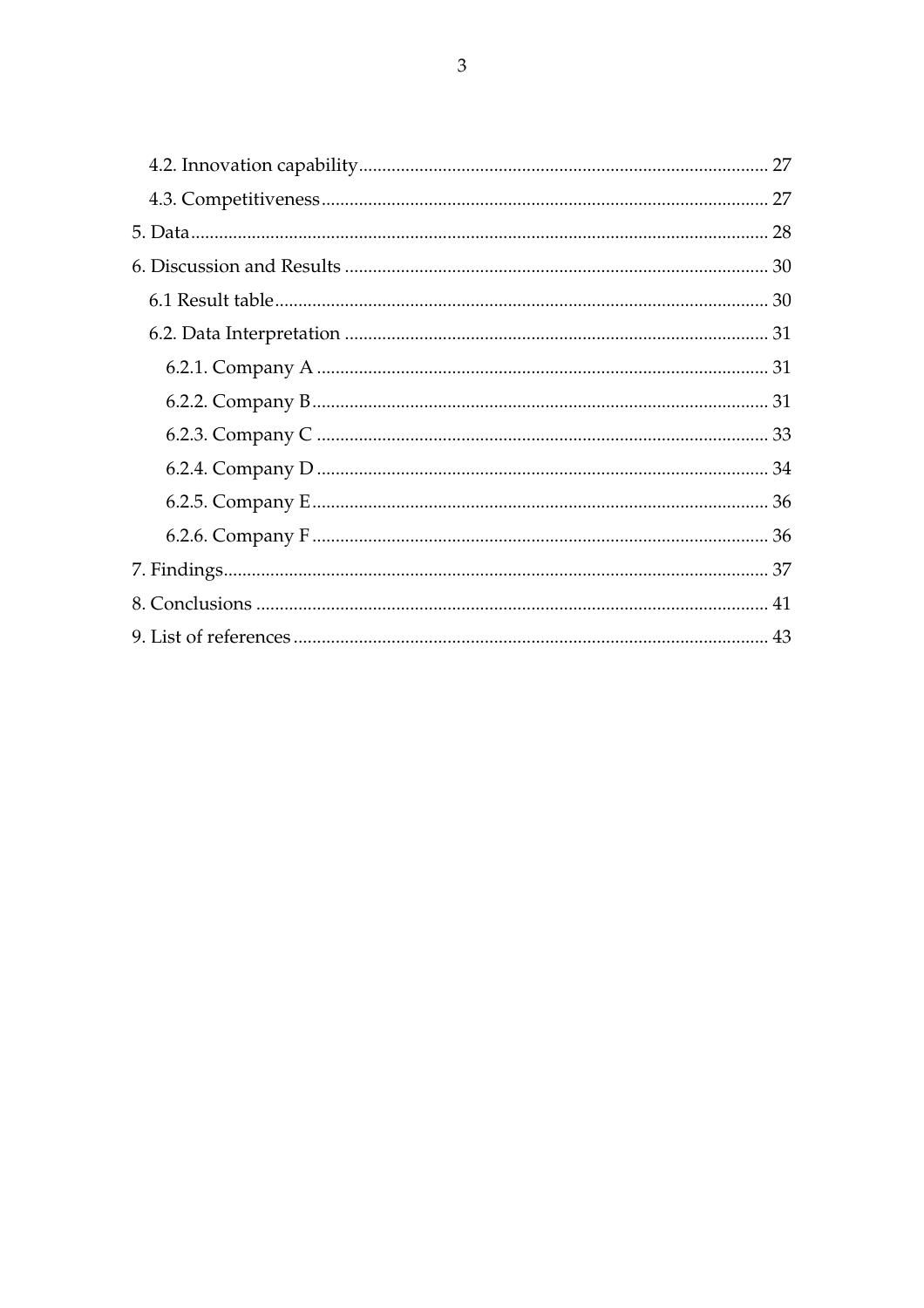# ABBREVIATIONS

- BCC DEA method by Banker, Charnes, Cooper, 1984
- CCR DEA method by Charnes, Cooper, Rhodes, 1978
- CRS Constant Returns on Scale
- DEA Data Envelopment Analysis
- DMU Decision Making Unit
- DRS Decreasing Returns on Scale
- EF Efficiency Frontier
- FDH DEA method with Free Disposal Hull
- IRS Increasing Returns on Scale
- LP Linear Programming
- OTE Overall Technical Efficiency
- PTE Pure Technical Efficiency
- RAM DEA method with Range Adjusted Measure
- SE Scale Efficiency
- VRS Variable Returns on Scale

# **KEYWORDS**

Operations Research, Data Envelopment Analysis, Technical Efficiency, Small and Medium-sized Enterprises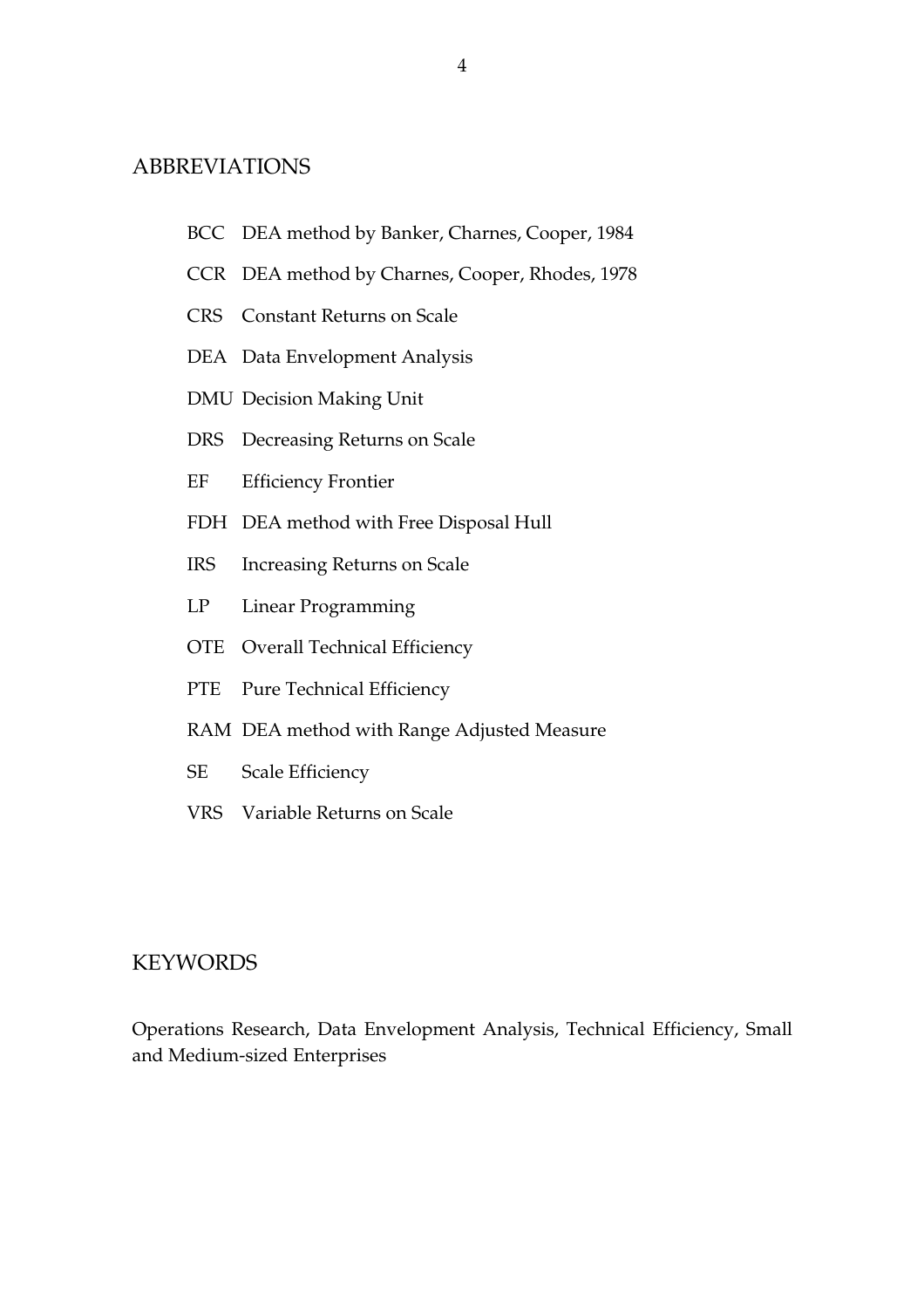# TABLE OF FIGURES

| Figure 8. Simplified graphical illustration of OTE, PTE and SE 21 |  |
|-------------------------------------------------------------------|--|
|                                                                   |  |
|                                                                   |  |
|                                                                   |  |
|                                                                   |  |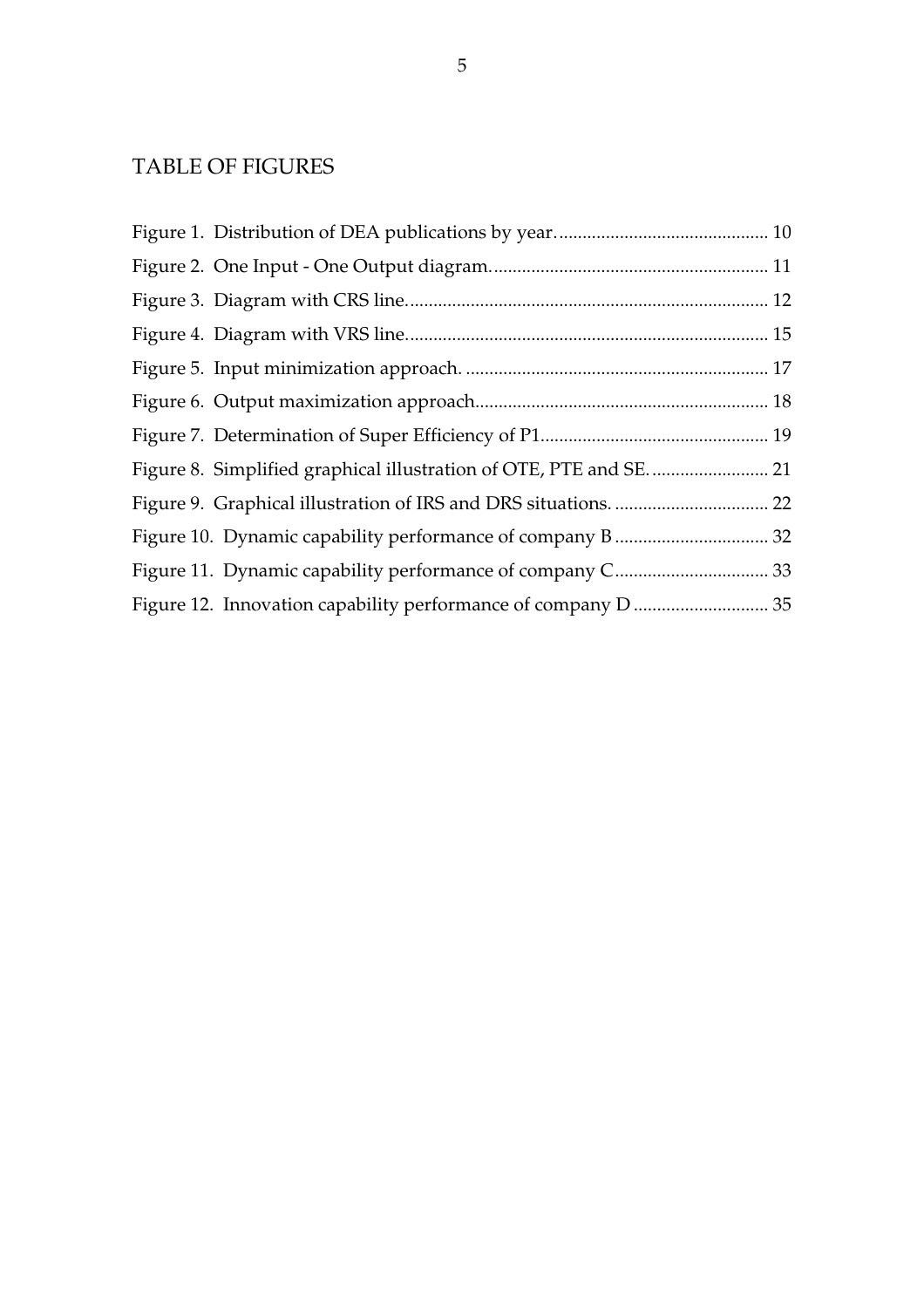| <b>UNIVERSITY OF VAASA</b>                   |                                             |  |  |  |
|----------------------------------------------|---------------------------------------------|--|--|--|
| <b>Faculty of Technology</b>                 |                                             |  |  |  |
| Author:                                      | Thorsten Frehe                              |  |  |  |
| Topic of the Master's Thesis:                | An efficiency evaluation of small and       |  |  |  |
|                                              | medium sized industries                     |  |  |  |
|                                              | by Data Envelopment Analysis                |  |  |  |
| Supervisor:                                  | Professor Josu Takala                       |  |  |  |
| Adviser:                                     | Päivi Helena Haapalainen                    |  |  |  |
| Degree:                                      | Master of Science in Economics and Business |  |  |  |
|                                              | Administration                              |  |  |  |
| Major subject:                               | Industrial Management                       |  |  |  |
| Year of Entering the University:             | 2009                                        |  |  |  |
| Year of Completing the Master's Thesis: 2013 | Pages: 90                                   |  |  |  |

# ABSTRACT

This thesis wants to introduce into the concepts of data envelopment analysis. DEA is a non-parametric tool in the field of Operations Research applying linear programming. Data Envelopment analysis determines the technical efficiencies of decision making units by putting their relevant input and output values in relation and comparing the obtained ratios with each other. Received results support the activities of business performance management. For this research a data envelopment analysis of several industries has been deployed to obtain rankings for their technical efficiencies.

The data of this quantitative study was collected by aid of questionnaires from several small or medium-sized companies from the region North-Ostrobothnia, Finland, of which 6 returned feasible answers.

As a result of this analysis, indicators for potential process improvements are obtained and advices to the decision makers of the evaluated enterprises can be provided. The information should help to determine particular poor and well performing units and the participating companies are then to reallocate resources in order to promote their operational performances.

Due to the limited amount of data which represent the base of this research, a part of this thesis is also focusing onto the significance of achieved results. Thus this thesis tries to find answers to the following questions:

- Under which circumstances results of a data envelopment analysis have the highest degree of validity and quality and thus are most trustworthy?

- Under which circumstances participating companies could benefit most from conducting a data envelopment analysis?

In conclusion it can be said that the unlike business areas of the participating companies and the limited amount of usable data might yield in weak results. Especially a research continuation with an increase of case companies could boost the significance of this evaluation. Thus, before taking actions, companies should pursue a more profound internal research to reinforce arguments for a necessary reorganization and to clarify the optimal way of resource allocation.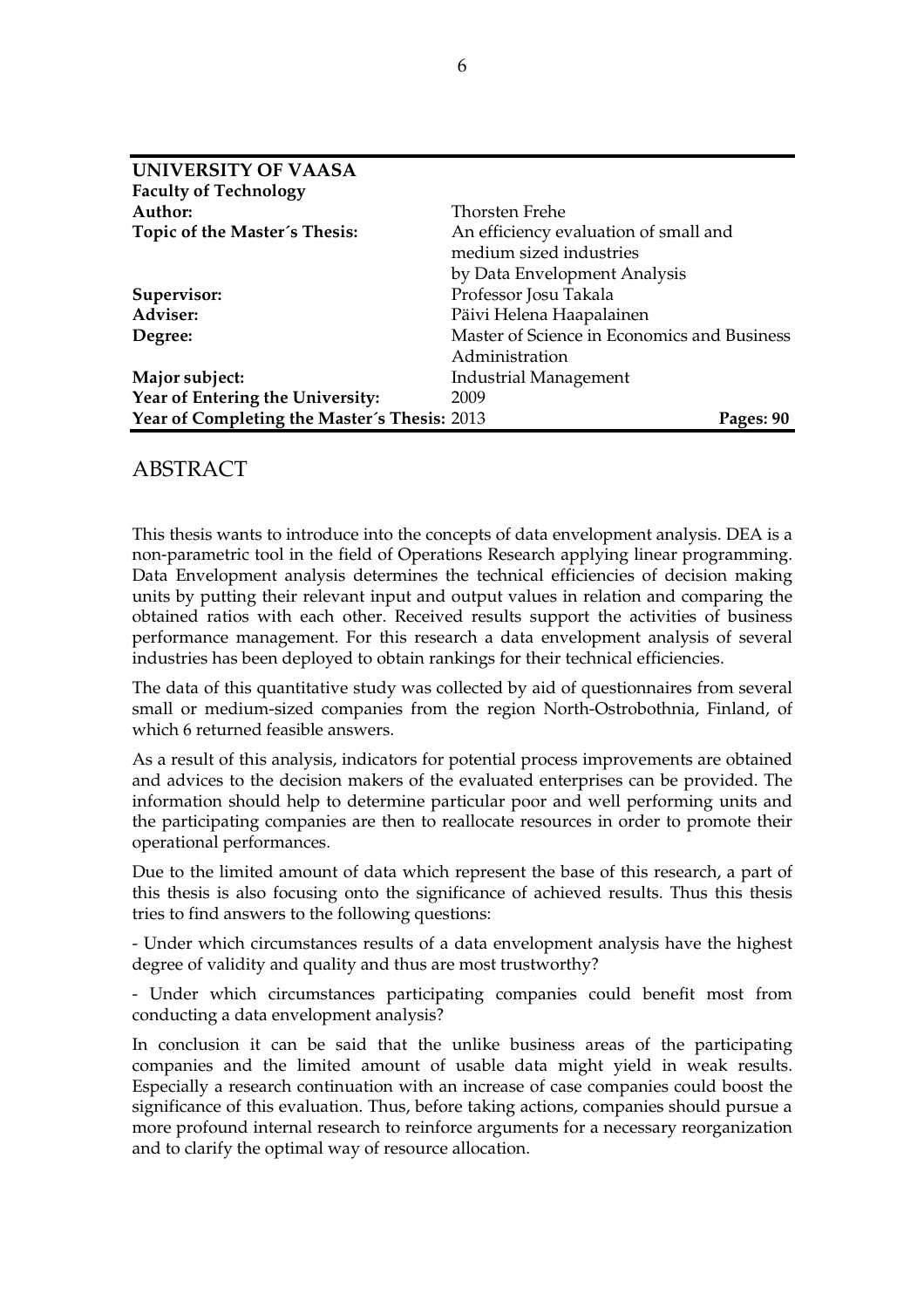# 1. INTRODUCTION

As has been pointed out by a constantly growing amount of literature small and medium-sized enterprises (SMEs) contribute a vital part to most of the developed economies. As e.g. Luostarinen, Korhonen, Jokinen and Pelkonen 1994 claim the role of SMEs has grown significantly, and the Finnish SMEs have become increasingly globalized during the last decades. According to the latest report of Statistics Finland (Nov. 2012), Small and Medium sized companies represent 99,8 per cent of all enterprises. They account for 51 per cent of the total turnover of the Finnish economy and employ 65 per cent of all personnel. These figures have not changed significantly during the last years. However, in compare to small enterprises (personnel <50), the number of medium-sized enterprises and their personnel increased three times as much over the recent years.

This thesis focuses on the efficiency analysis of some Finnish small and medium- sized enterprises (SMEs) of the manufacturing industry. All companies are located in the region of Northern Ostrobothnia and are engaged in wood processing, sports equipment or factory automation. For data collection the participating companies were asked to fill a questionnaire with questions about certain financial figures of recent years (see Appendix 1).

The small to medium-sized manufacturing enterprise has consistently demonstrated the ability to innovate and bring to the market new technologies and advancement in manufacturing (Ahmad & Qiu 2008: 79–89) SMEs in industrialized nations function as the supplier base for domestic manufacturing. However, as more businesses are going global, SMEs face a new challenge in competing in the competitive global market.

The importance of SME and its relation to globalization can be considered broad and there are many various aspects one can look at (Ahmad 2006: 1106 - 1112). The data collection which is base for this research was trying to evaluate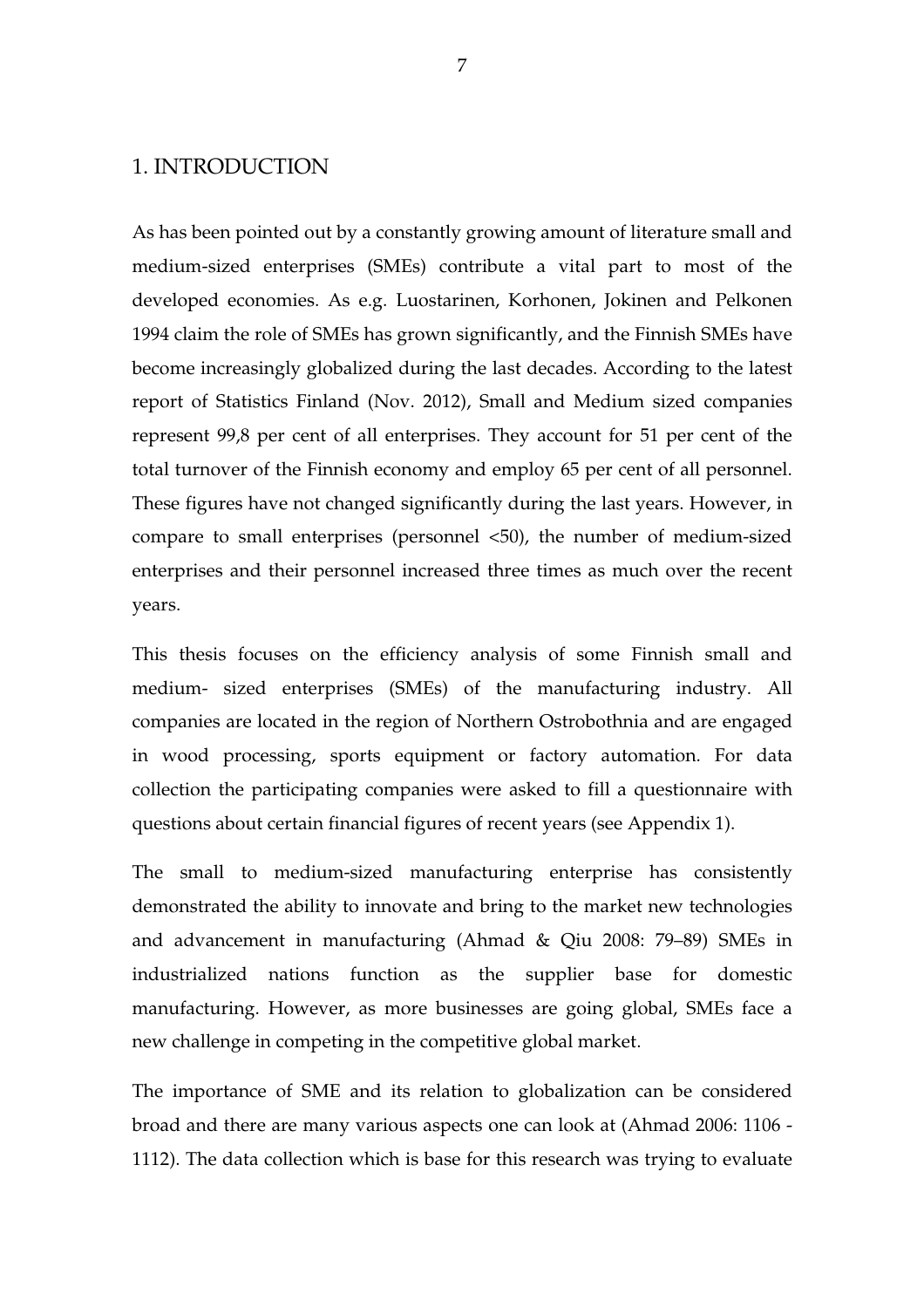different enterprise data in order to gain insight into company efficiencies and thus their readiness for international markets. The research concentrated on the three areas dynamic capability, innovation capability and competitiveness (Heilbrunn, Rozenes & Vitner 2011). The author believes, that examining those competences will provide information about the SMEs' performances and eventually help them to understand the problems and opportunities confronting their operations.

This thesis wants to highlight the most critical factors on which every SME should concentrate its efforts to improve overall performance and thus increase chances of successful participation in global markets.

However, to what degree, results obtained from a data envelopment analysis can be trusted depends on several factors. A successful DEA evaluation requires, like most other comparing measurement approaches too, an appropriate amount of data. In addition the data envelopment analysis depends highly on the comparability of participating companies. This is due to the fact that the DEA method is a so called "best practice" approach (Charnes, Cooper & Rhodes 1978) which means that, once the best performer is identified, all other DMU´s will be compared to the benchmarking DMU. Should participants be of too different areas, a comparison might lead to wrong results.

Due to above mentioned reasons this paper will therefore also try to provide answers to the question which factors will affect the reliability and significance of results obtained from a data envelopment analysis.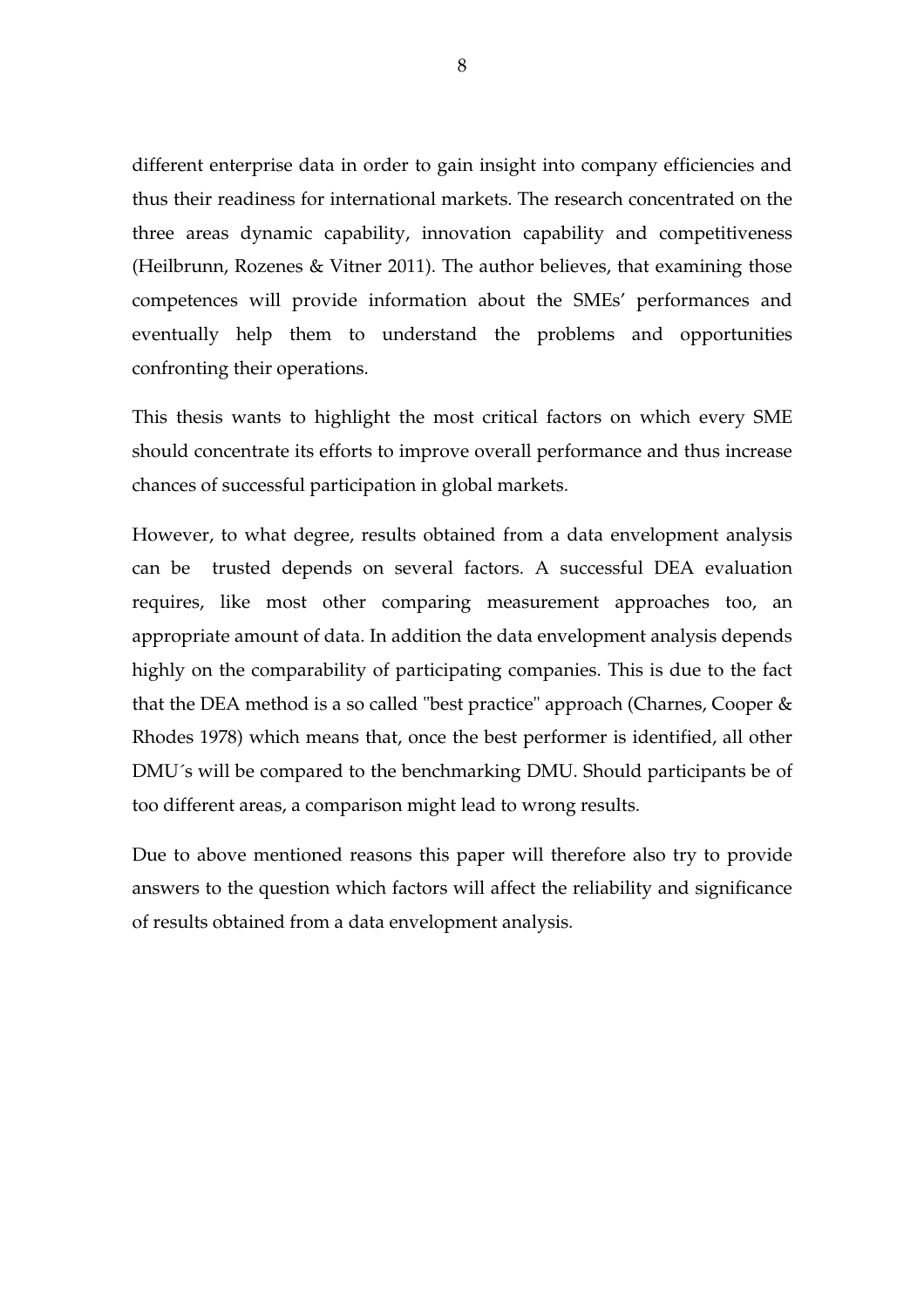### 2. METHODS

The Steering Committee for the Review of Commonwealth defines Efficiency like this: *"Efficiency is the success with which an organization uses its resources to produce outputs — that is the degree to which the observed use of resources to produce outputs of a given quality matches the optimal use of resources to produce outputs of a given quality. This can be assessed in terms of technical, allocative and dynamic efficiency."* (1997)

# 2.1. Evolvement of DEA

Analysts differ between four types of technical efficiency estimations based on their varying assumptions (Coelli, Prasada Rao, O'Donnell & Battese 2005). Those are:

- Data Envelopment Analysis (DEA)
- Stochastic Frontier Approach (SFA)
- Thick Frontier Approach (TFA)
- and Distribution Free Approach (DFA)

*"They differ from one another on the basis of the arbitrary assumptions used to disentangle efficiency differences."* (Sharma, Raina & Singh 2012) We can separate those approaches into two categories, parametric and non-parametric methods. Of the four mentioned methods, this thesis focuses on the only non-parametric approach, the Data Envelopment Analysis.

Firstly introduced into OR literature by Charnes, Cooper, Rhodes in 1978. Following the initial letters of its inventors the method is called CCR analysis. This first model was build on the assumption of a constant returns on scale for the evaluated technologies, therefore this method is also referred to as CRS method. In what turned out to be a major breakthrough, Bankers, Charnes and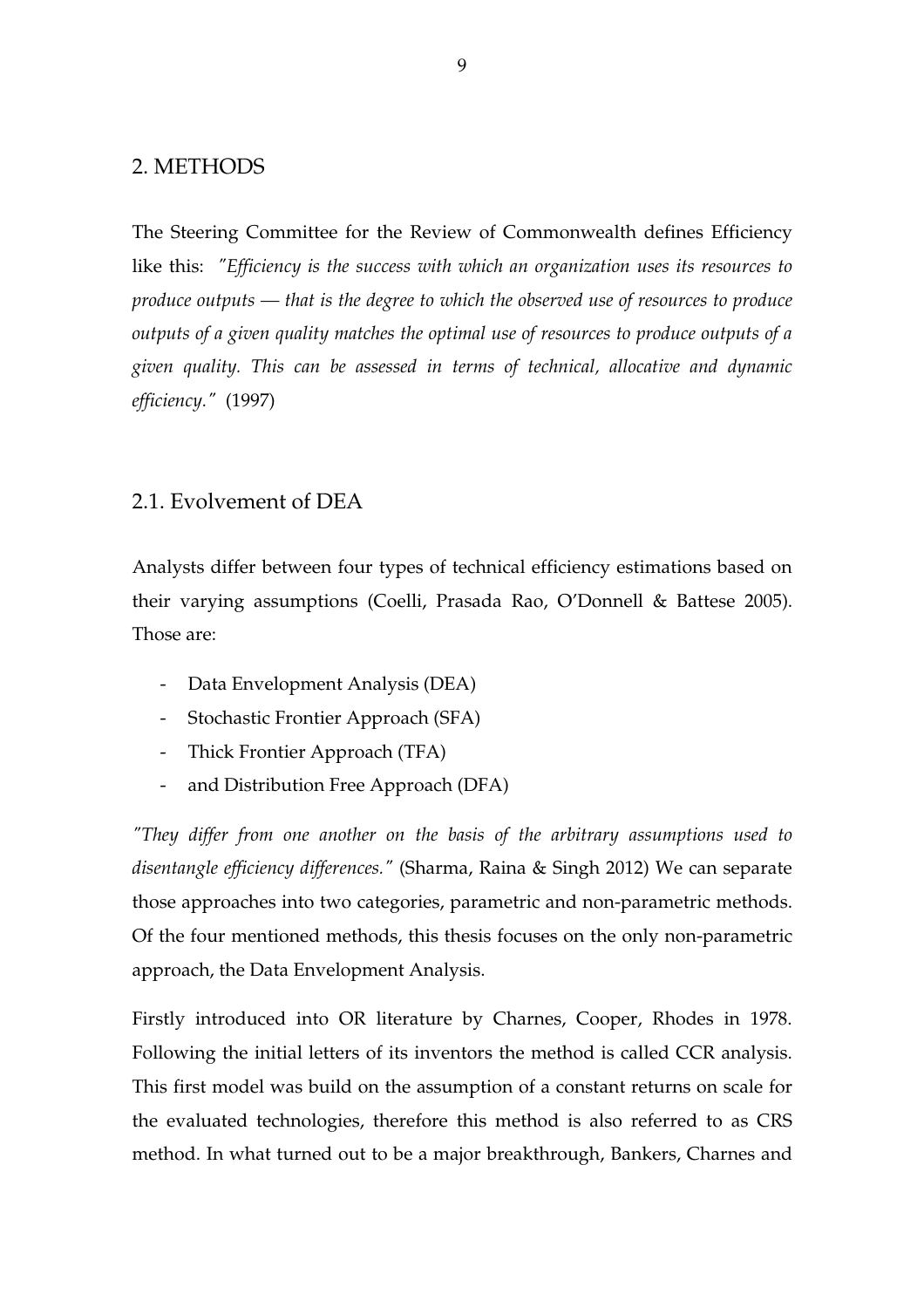Cooper extended 6 years later the CCR model to accommodate technologies that exhibit variable returns on scale which is named accordingly as BCC analysis or respectively VRS method. In subsequent years, methodological contributions from a large number of researchers accumulated into a significant volume of literature around the CCR/BCC models, and the generic approach or DEA emerged as a valid alternative to regression analysis for efficiency measurement. (Cooper, Seiford & Zhu 2011)

Fig. 1 shows the increasing amount of DEA publications between 1976 and 2006. Especially the introduction of the BCC method in 1984 provided a fertile ground for the constant growth of interest into this research method.



**Figure 1.** Distribution of DEA publications by year (Emrouznejad, Parker & Tavares 2008)

The extensive literature about this subject has produced many different ways to apply the data envelopment analysis. In order to adapt this method to different circumstances, researchers have introduced in the course of the last 30 years a variety of different method variations. This study will however focus onto the original DEA models introduced by Charnes, Cooper, Rhodes respectively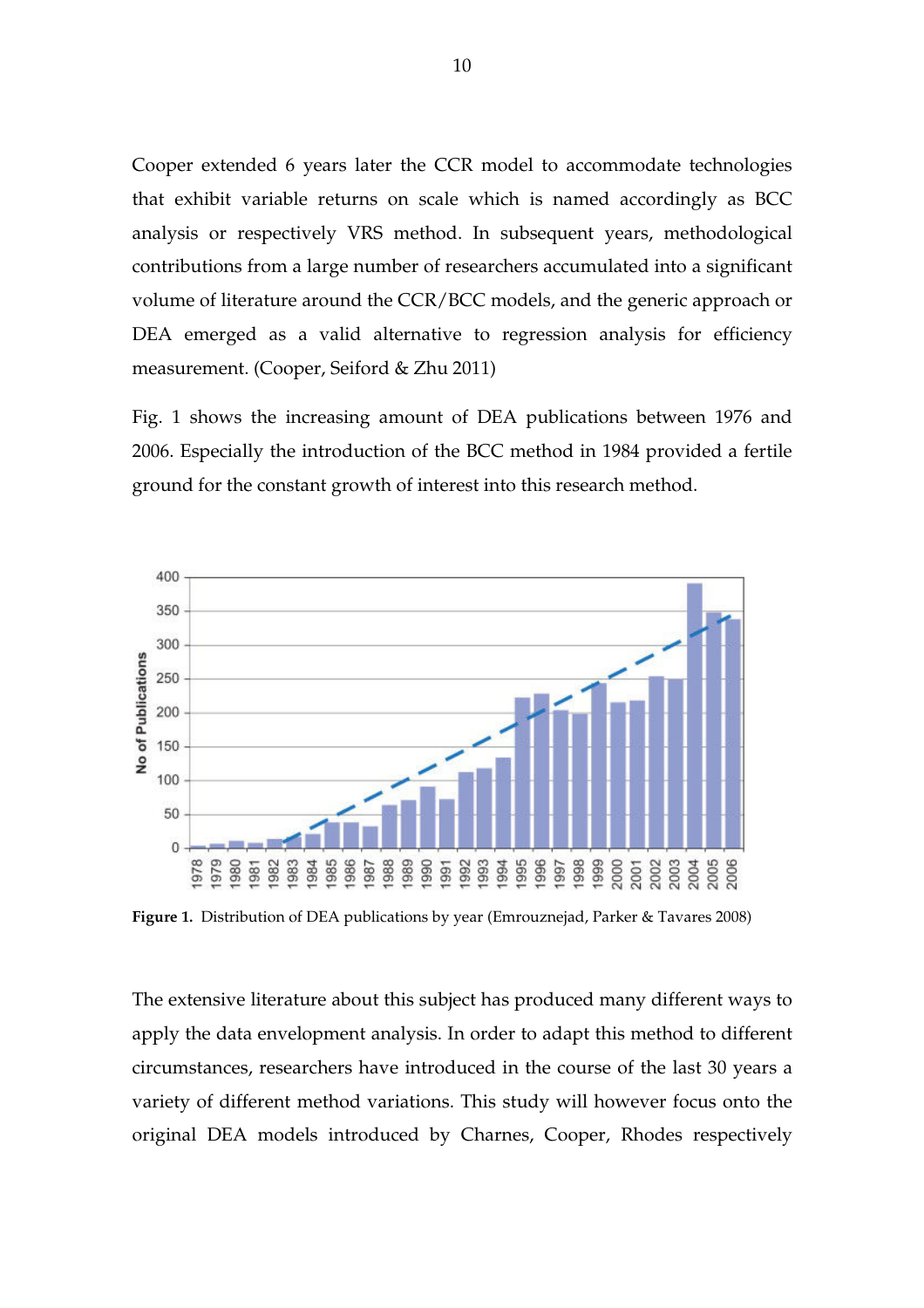Bankers, Charnes, Cooper. The following paragraphs want to provide an insight into the mechanisms of a Data Envelopment Analysis.

# 2.2 Introduction into DEA

One of the biggest advantages of the DEA method is the possibility to process multiple inputs and outputs in the same analysis. For demonstrative purposes the following examples are however based on a simple one input - one output situation. This is due to the limitations of 2-dimensional diagrams. The author strongly believes that the utilization of these models offers a very good opportunity for a quick and easy insight into the subject without trading in too much simplification. Given is a situation where the horizontal axes represents the input and the vertical axes shows the output of 5 different DMU´s.



**Figure 2.** One Input - One Output diagram.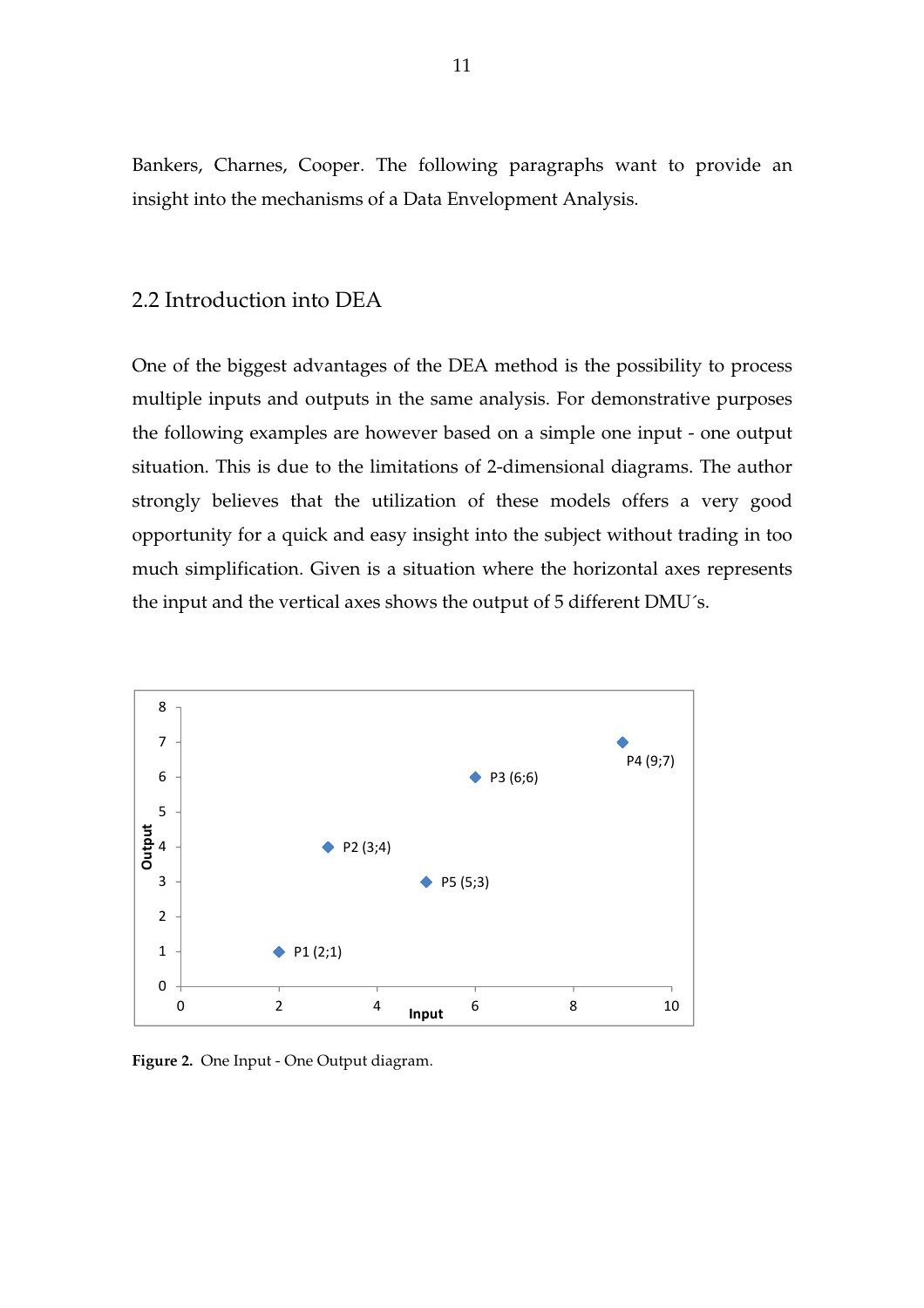# 2.3. CCR method

Considering the CCR approach which is engaged with constant returns-onscale, the efficiency frontier is a straight line intersecting the point of origin and the best performer(s). The best performer is determined by the highest ratio of output to input. In the given example this is P2 (see Fig. 3).



**Figure 3.** Diagram with CRS line.

The nature of the CCR analysis with its constant returns-on-scale approach leads to the situation that in most cases only one company is considered efficient and all other units are in the area below the efficiency frontier. This area is also referred to as "Production Possibility Set". In the given example the method assumes that, given the same input to P2, as any other DMU, it would outperform the corresponding DMU by higher output. Therefore it is considered as the reference DMU to all other units. The literature commonly agreed on the Greek letter "Theta" for CCR efficiency.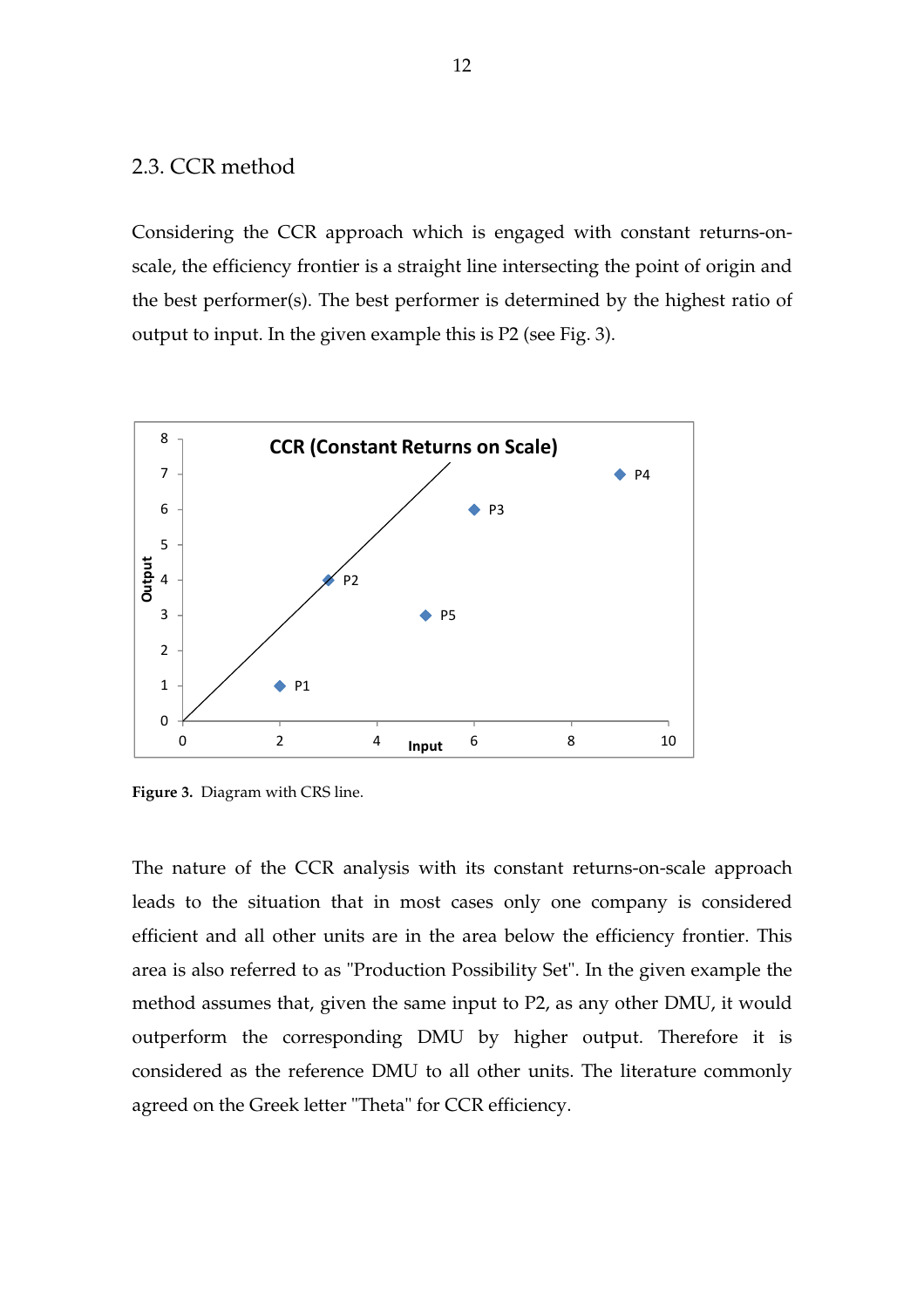Mathematically the linear programming model is built up like this:

$$
\min\left[\theta - \epsilon \left(\sum_{i=1}^{p} s_i^{-} + \sum_{u=1}^{q} s_u^{+}\right)\right]
$$
\nEquation 1.  
\n
$$
\sum_{j=1}^{n} x_{ij} \lambda_j + s_i^{-} = \theta x_{i0}
$$
\nEquation 2.  
\nEquation 3.  
\nEquation 4.  
\nEquation 5.  
\nEquation 6.  
\nEquation 7.  
\nEquation 8.

 $\lambda_j$ ,  $s_i^-, s_u^+ \ge 0$ ,  $j = 1, 2 \cdots n$ ,  $i = 1, 2 \cdots p$ ,  $u = 1, 2 \cdots q$  **Equation 4.** 

The above shown formula for the CCR method (Charnes, Cooper & Rhodes 1978) is for the input oriented approach which can be seen from the "min" in equation 1. This method achieves higher efficiencies by minimizing the input. Respectively below the formula for a maximization problem, where better efficiencies are obtained through output maximization (see equation 5).

$$
\max \left[\theta + \epsilon \left(\sum_{i=1}^{p} s_i^{-} + \sum_{u=1}^{q} s_u^{+}\right)\right]
$$
\nEquation 5.  
\n
$$
\sum_{j=1}^{n} y_{ij} \lambda_j + s_i^{-} = \theta y_{i0}
$$
\nEquation 6.  
\nEquation 7.  
\nEquation 7.

 $\lambda_j$ ,  $s_i^-, s_u^+ \ge 0$ ,  $j = 1, 2 \cdots n$ ,  $i = 1, 2 \cdots p$ ,  $u = 1, 2 \cdots q$  **Equation 8.**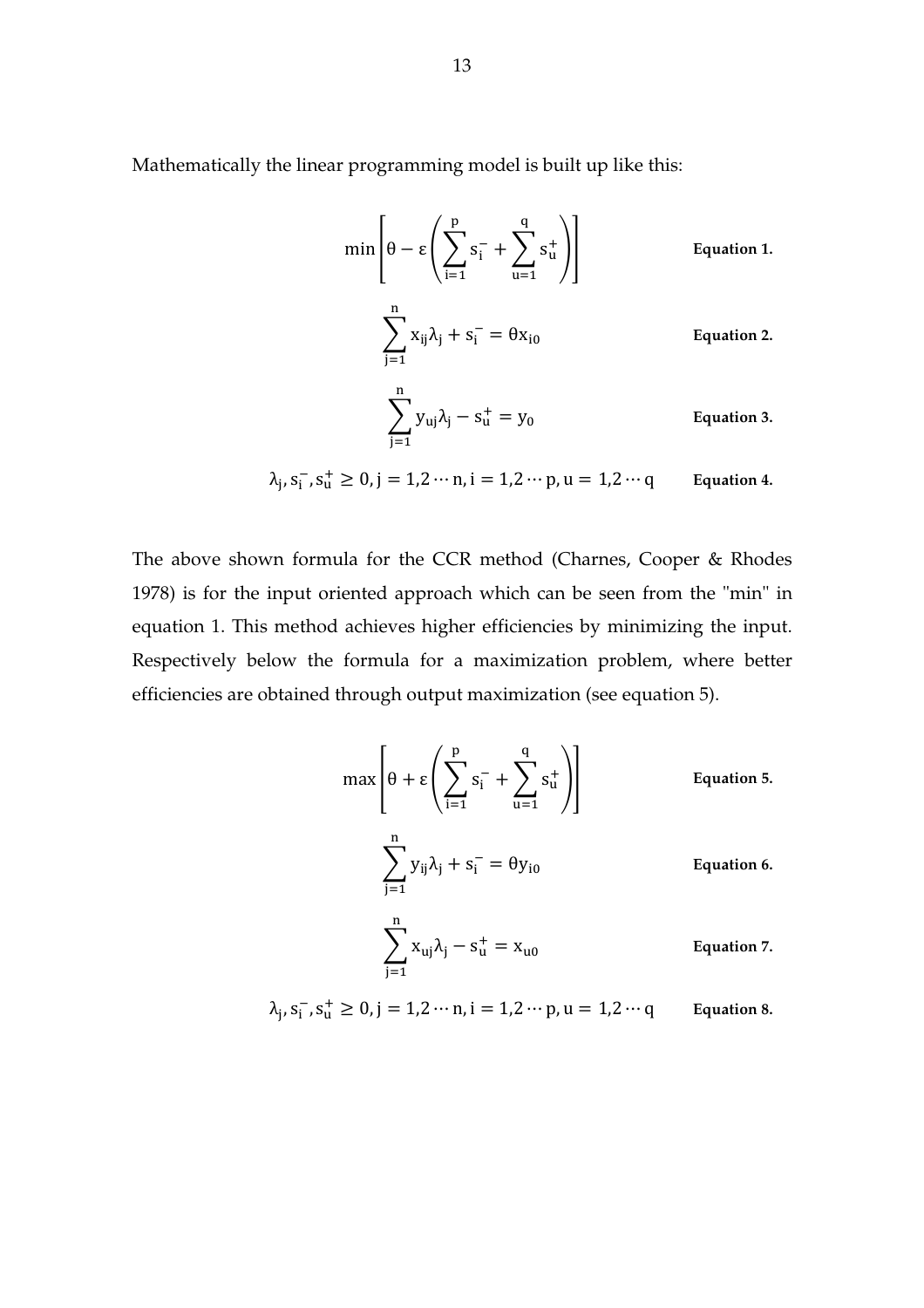# 2.4. BCC method

As mentioned already earlier, the CCR method suffered from its low degree of applicability. Most real processes could not be satisfactorily mapped with the pure constant-returns-to-scale approach. In 1984 Banker, Charnes and Cooper extended the original model by introducing the so called "convexity constraint" which changed the efficiency frontier from being a straight line to a convex hull.

$$
\sum_{j=1}^{n} \lambda_j = 1
$$
 Equation 9.

This constraint ensures that each composite unit is a combination of its reference units on the convex efficiency hull (Banxia Frontier Analyst 2013). This had two major impacts. Firstly more units could be considered being efficient and secondly inefficient units were now compared to more appropriate peers. The new model was able to deliver results which could be considered closer to realistic situations. Otherwise the mathematical model does not change except that the agreed letter for BCC efficiency is the Greek "Sigma" (Banker, Charnes & Cooper 1984a).

$$
\min\left[\sigma - \epsilon \left(\sum_{i=1}^{p} s_i^{-} + \sum_{u=1}^{q} s_u^{+}\right)\right]
$$
\nEquation 10  
\n
$$
\sum_{j=1}^{n} x_{ij} \lambda_j + s_i^{-} = \sigma x_{i0}
$$
\nEquation 11.  
\n
$$
\sum_{j=1}^{n} y_{uj} \lambda_j - s_u^{+} = y_0
$$
\nEquation 12.  
\nEquation 13.

$$
\lambda_j, s_i^-, s_u^+ \ge 0, j = 1, 2 \cdots n, i = 1, 2 \cdots p, u = 1, 2 \cdots q
$$
 Equation 14.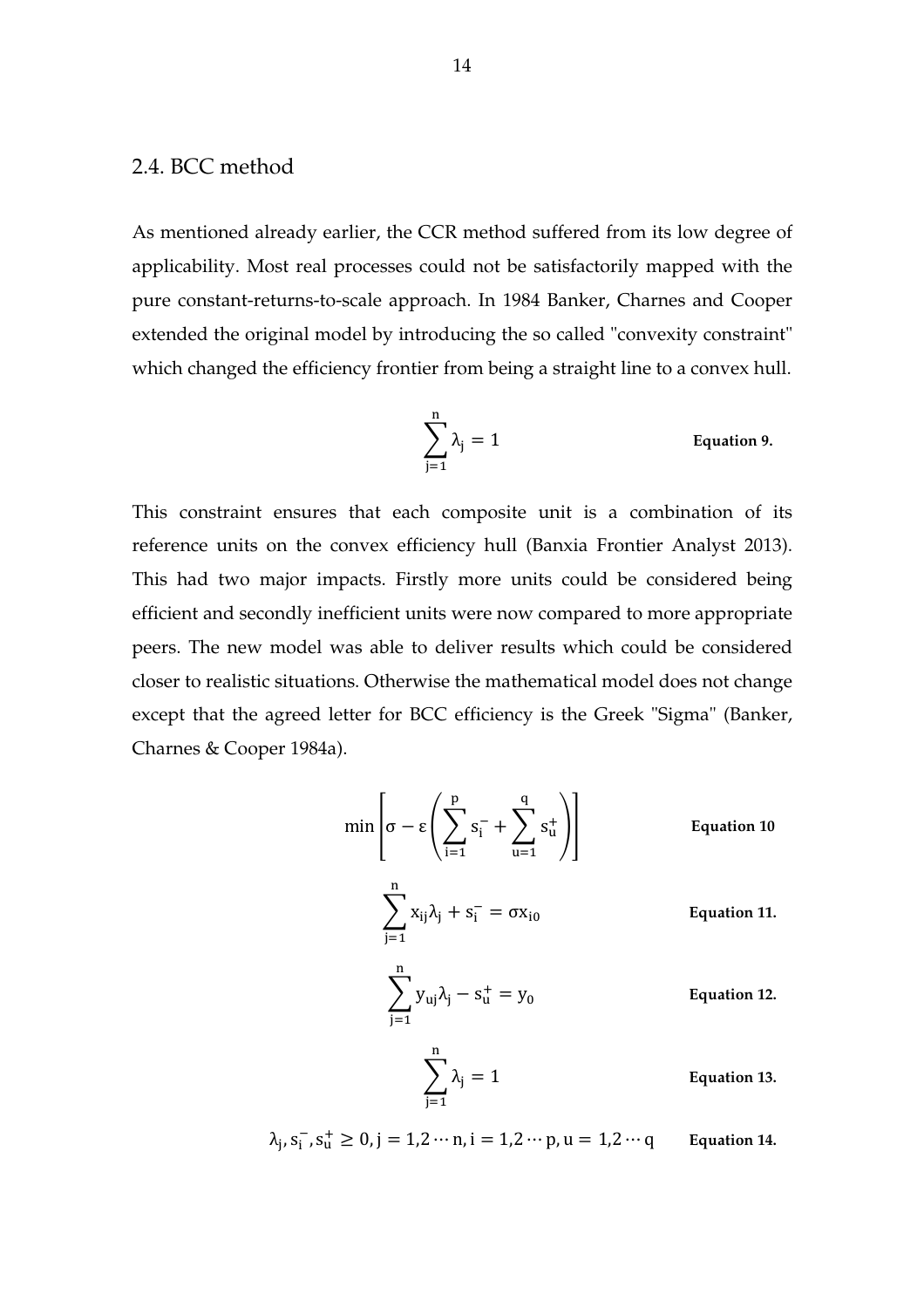The BCC model measures technical efficiency as the convexity constraint ensures that the composite unit is of similar scale size as the unit being measured. The resulting efficiency is always at least equal to the one given by the CCR model, and those DMUs with the lowest input or highest output levels are rated efficient (Ali Emrouznejad´s Data Envelopment Analysis database 2013).

The method by Banker Charnes and Cooper (1984) introduced the possibility to consider also variable returns-on-scale. Coming back to the given example the efficiency frontier is not a straight line but instead a convex hull, defined by several best performers. The efficiency frontier always needs to be convex, therefore any point which would cause an inward bend to the hull must be excluded and therefore be considered inefficient. The efficiency hull is always enveloping the production possibility set. That is from where the name of this analysis method has evolved off because the efficiency hull should always envelope the complete set of possible output/input ratios. The according diagram with the same DMUs as used for the CCR would now look like this:



**Figure 4.** Diagram with VRS line.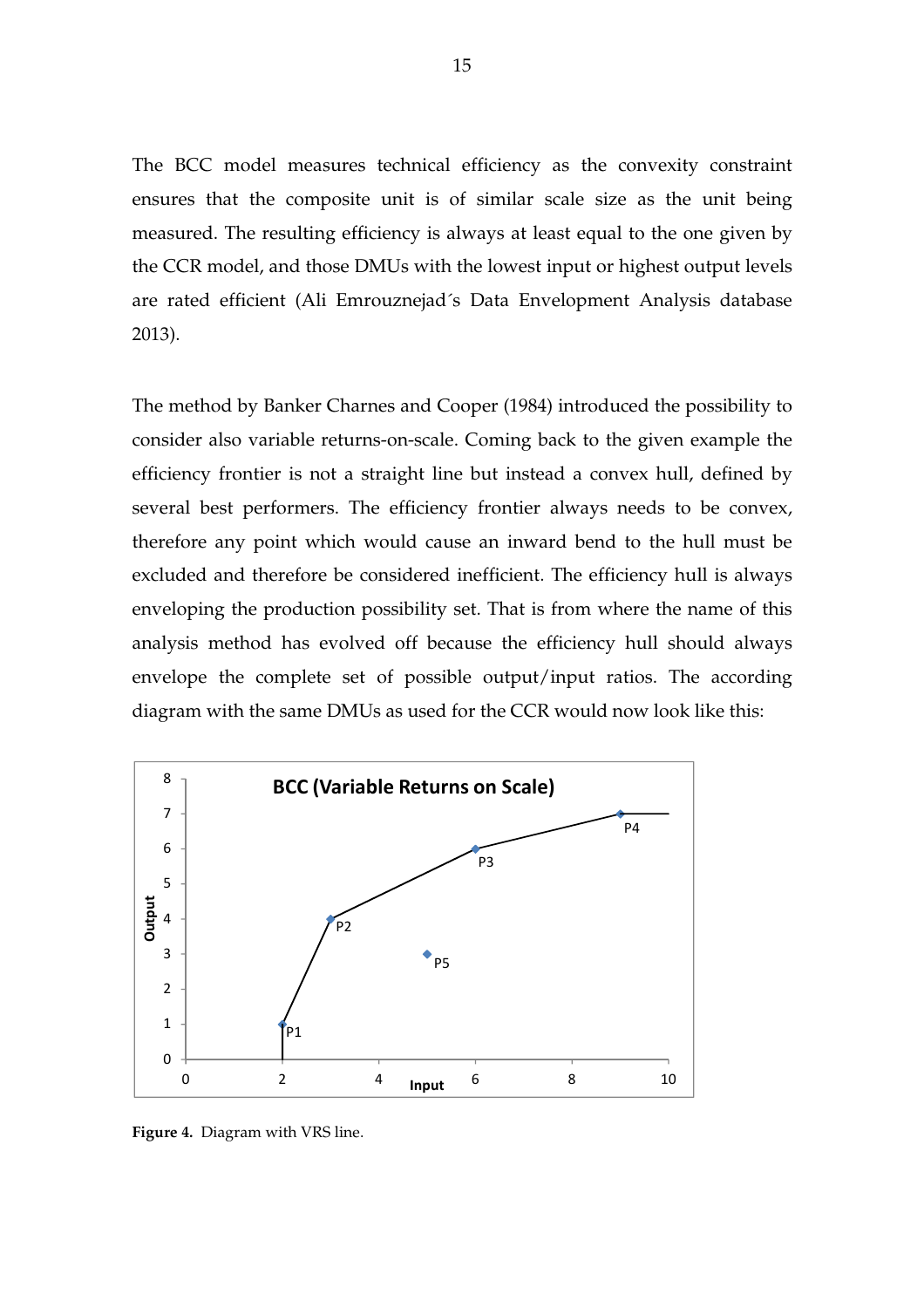In the given example, applying another method leads to a very new result. While the CCR method claims most DMUs as inefficient the BCC method leads to the conclusion that almost all DMU´s are efficient and exposes only DMU 5 as not efficient. This new method is paying more respect to the fact that DMU´s happen to face different production conditions and ergo could also be considered efficient unless a DMU with very similar conditions is indeed performing better.

Depending on the nature of the given input and output data the convex hull can have its origin in different corners of the diagram. This concept can at times be confusing if wrongly interpreted. In some cases the origin could be in the upper right corner which actually suggests that a low input combined with a low output would result in a maximum efficiency. The reader must be aware that the applied values are often ratios where a high input value could actually represent a low amount of invested resources and a low output value could convey the desired result of high output.

#### 2.5. Slacks

In order to make the above mentioned Linear Programming models work, so called "slack values" needed to be introduced. Slacks represent the underproduction of output or the over-use of input (Charnes, Cooper, Lewin & Seiford 1994). It represents the improvements needed to make an inefficient unit become efficient. Slack values can be considered as the mathematical "rest" of a division (e.g.  $10/3 = 3 + \text{rest}$  1). An optimal OTE is achieved only if efficiency is one ( $\theta^0 = 1$ ) and the slack values equal at the same time zero ( $s_i^{-0} = 0$ ,  $s<sub>u</sub><sup>+0</sup> = 0$ ). Only in this case the unit has used its resources optimally for generating output and therefore can be considered as overall efficient. A unit can however still be considered efficient with slack values uneven zero if theta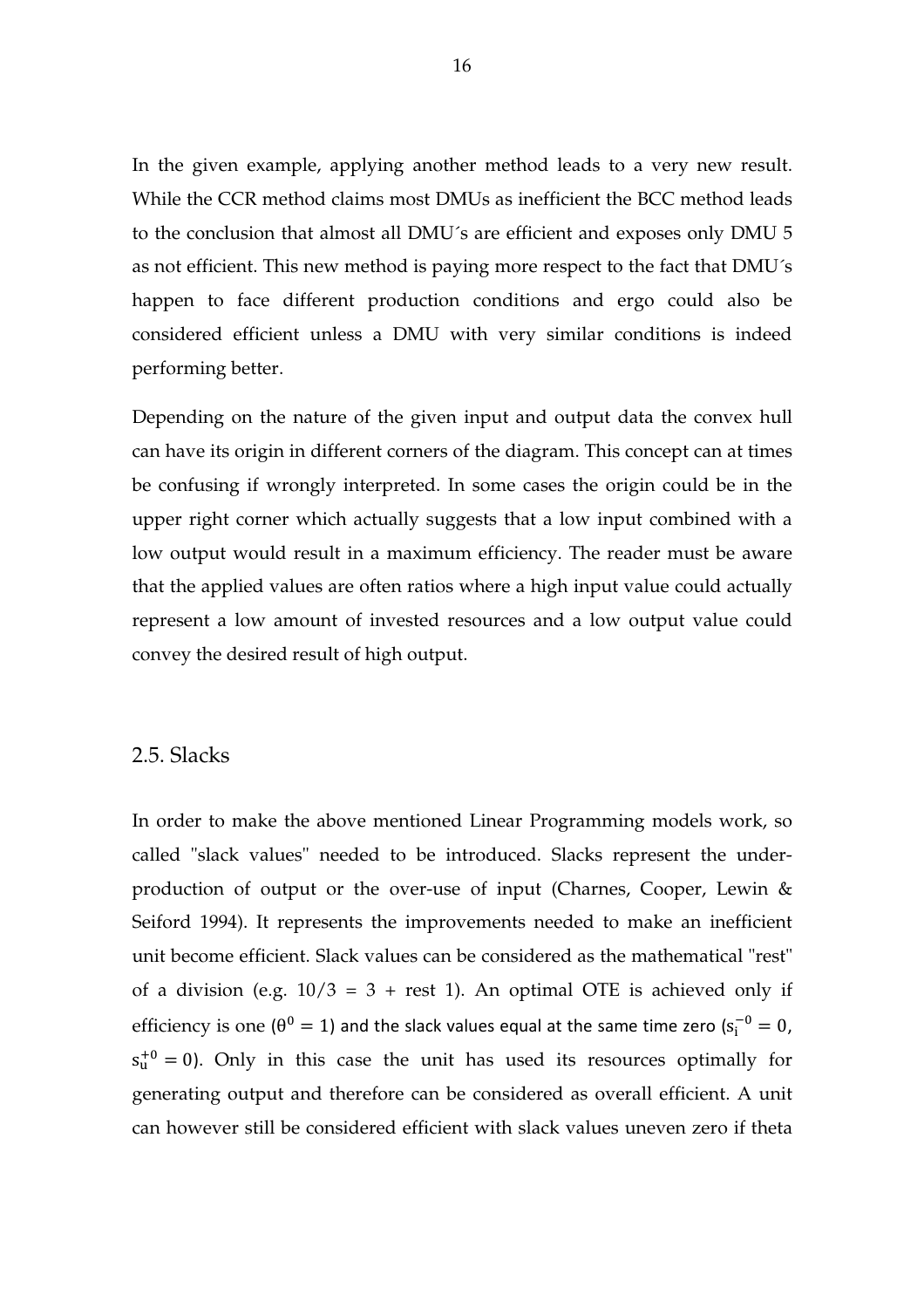still equals one. These DMU´s are considered as "weakly" efficient (Madrid-Guijarro & Maté-Sánchez-Val 2010).

# 2.6. Model orientation

#### 2.6.1. Input orientation

When executing a DE Analysis, the user, beside choosing the correct model, also has to decide whether the model should be input or output oriented. In an input oriented approach the inefficient DMU is compared to an imaginary peer DMU with the same output. In other words, a unit is made efficient through the proportional reduction of their inputs while their output proportions are held constant. The corresponding diagram would look like this:



**Figure 5.** Input minimization approach.

In figure 5. a mix of DMU´s 1 and 2 would constitute the corresponding peer to DMU 5. Output files of DEA solving programs often mention beside the reference set (P1 and P2) also the corresponding portions e.g. 70% and 30%.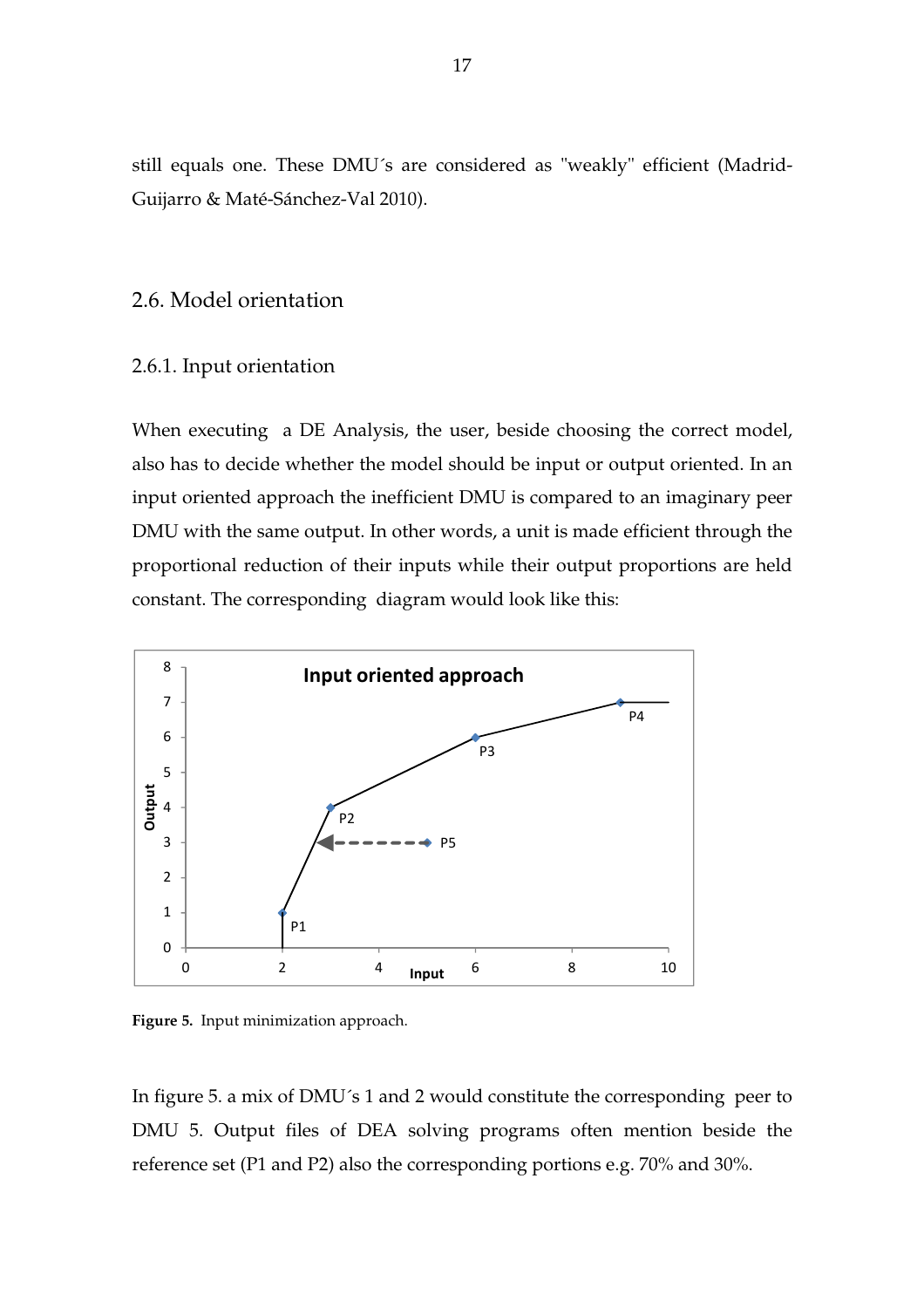#### 2.6.2. Output orientation

If the user chooses to rather maximize the output by keeping the input level constant the output oriented model should be applied. With this approach an inefficient unit is made efficient through the proportional increase of its outputs, while the input proportions remain unchanged. The according diagram would then look like this:



**Figure 6.** Output maximization approach.

Now the corresponding reference peers would be DMU 2 and DMU 3 which shows that the choice of model orientation has a direct impact onto efficiencies and peering of evaluated DMU´s, even though the actual performances remain unchanged.

It should be noted that making a decision between input and output orientation when choosing to apply the CCR method (constant returns-on-scale) is unnecessary because the efficiency values are same in this case. This is plausible because the ratio between the horizontal and vertical distances  $(dX/dY)$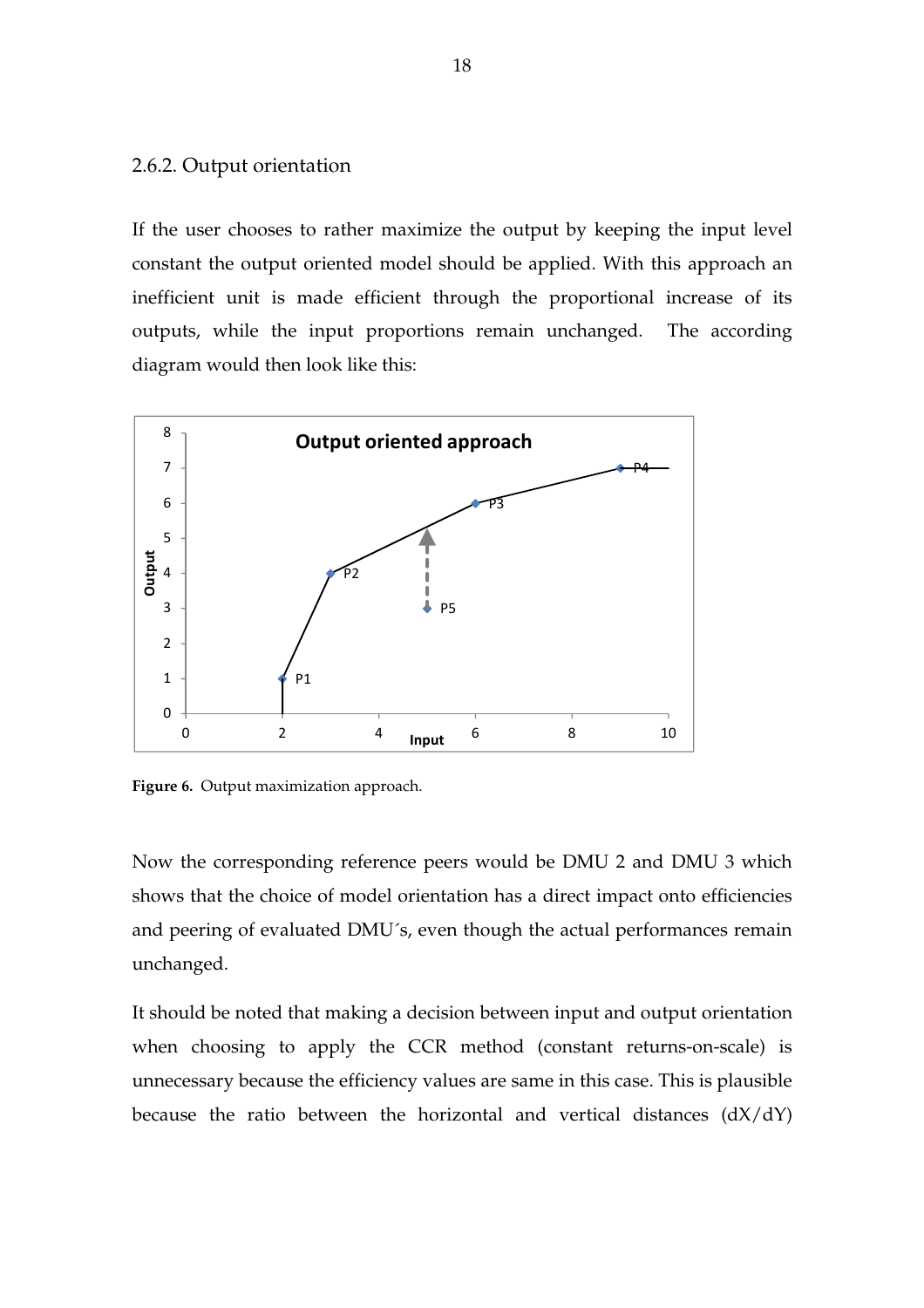between any point A and a straight line (here the EF for a CRS) stays constant while moving point A in horizontal or vertical direction.

# 2.7. Super efficiency

Another approach was introduced 1993 by Andersen and Petersen. They suggested the inclusion of a "super-efficiency". This approach claims, the DMUs performance can be considered the better the bigger the radial distance is, between the point itself and the efficiency hull when the particular DMU is left out of the frontier. In Fig. 7 one can see how the super efficiency value for P1 would be determined.



**Figure 7.** Determination of Super Efficiency of P1.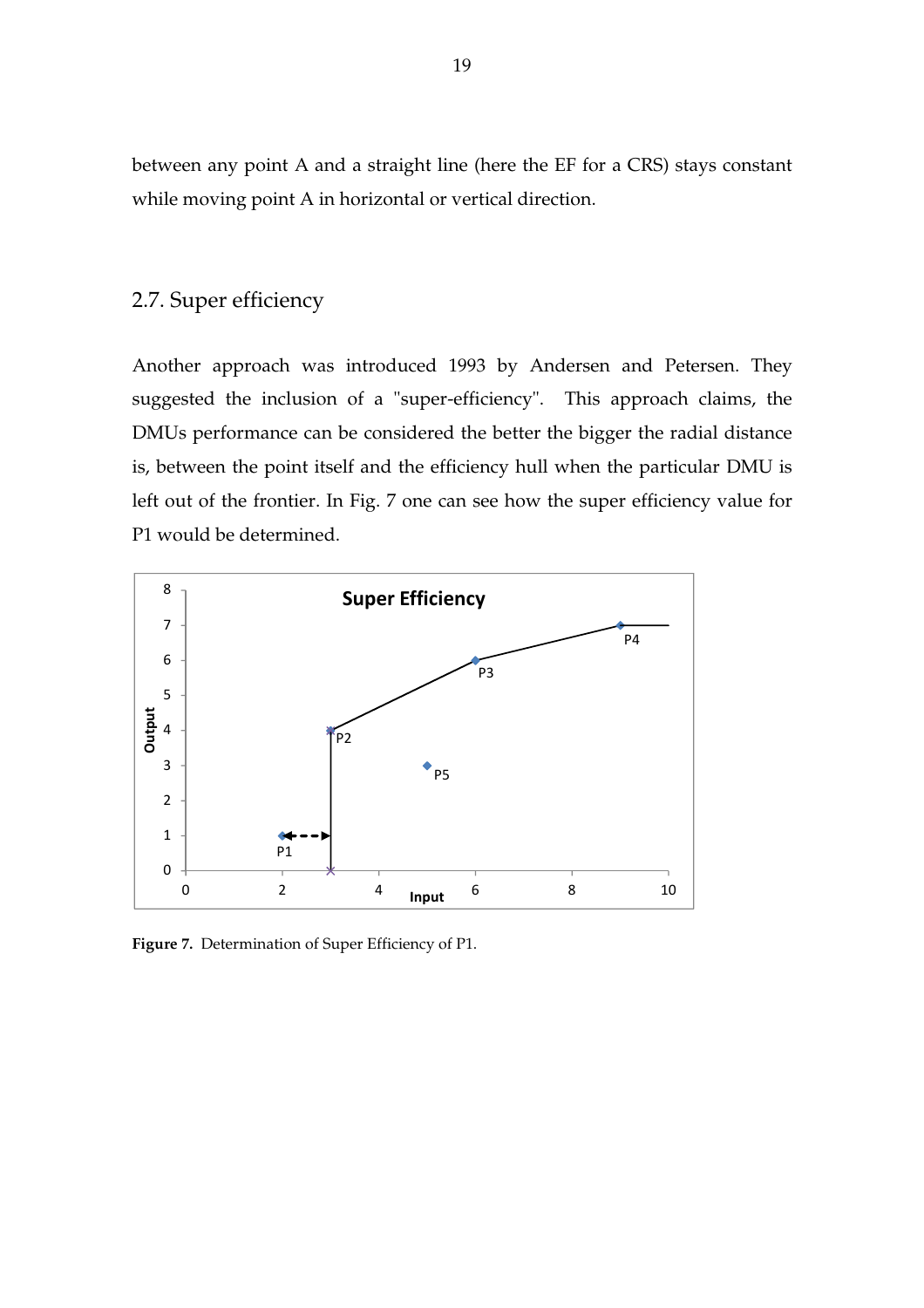# 2.8. Reference peering

From the example above one might notice that the BCC method often defines a gross of the evaluating DMUs as efficient. Therefore there has been a debate that a further differentiation between all the efficient units is required. One approach, which is applied by many DEA solving programs, is the notion, how often one particular DMU is referred to as peer DMU for other inefficient units (e.g. P1 and P2 in Fig. 5). The more often a unit is acting as an efficiency reference for other DMU´s the better its performance is considered (Banker 1984b). As can be noticed from Figs. 5 and 6 the outcome of this analysis strongly depends on the decision between the input and output oriented approach.

# 2.9. Technical Efficiencies

After clarifying the mechanics of the Date Envelopment Analysis the focus will now be on the actual outcome of such analysis and its interpretations. The efficiency value calculated in CCR is the so called ''overall technical efficiency" (OTE), whereas the efficiency value computed by BCC is the ''pure technical efficiency"(PTE). Those two values are mathematically related via the ''scale efficiency" (SE) (Kumar & Gulati 2008).

A unit is said to be technically efficient if it maximizes output per unit of input used. Technical efficiency is the efficiency of the production or conversion process and is calculated independently of prices and costs (Banxia Frontier Analyst 2013).

Generally can be said that a DMU which obtains overall technical efficiency has also pure technical efficiency. However this is not true vice versa. A pure technical efficiency does not mean that a unit is also overall efficient. If a unit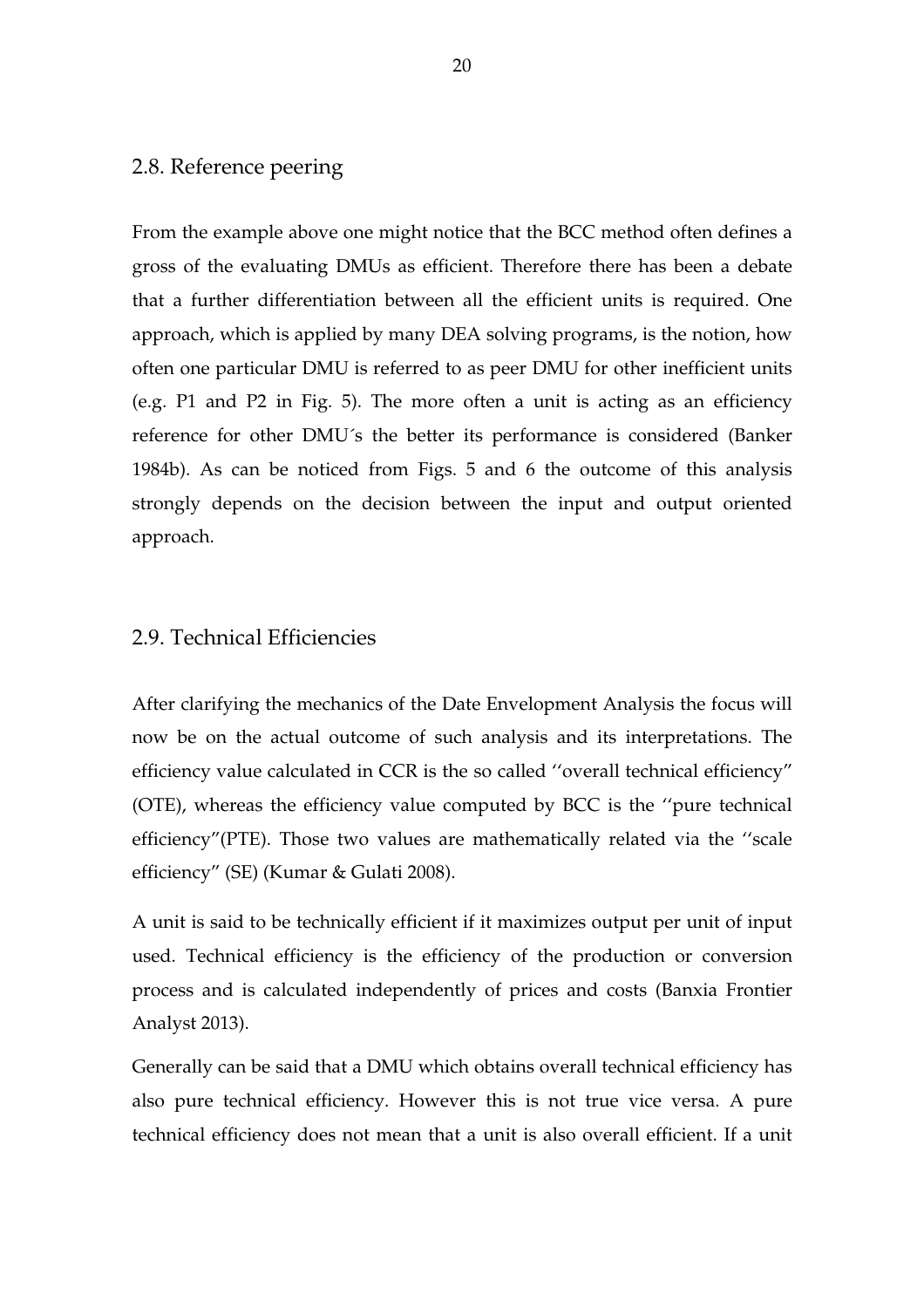has a PTE of 1, its overall technical efficiency equates the value of scale efficiency complying with the following mathematical correlation.

$$
\frac{OTE}{PTE} = SE
$$
 Equation 15.

The comparison of scale efficiency value and pure technical value sheds light to the main source of inefficiency of DMUs. It is able to reveal if an inefficient DMU has either technical problems associated with the quantity and combination of input and output factors or if the whole operational scale should be changed in order to gain higher efficiencies (Lee 2009). The scale return analysis can identify whether it is in the stage of increasing or decreasing returns to scale so that the production scale can be adjusted accordingly.



**Figure 8.** Simplified graphical illustration of OTE, PTE and SE (Sharma & Sharma 2010)

For the one input/one output case the three values could be seen straight from the diagram. Considering the already regarded example one could find the different efficiencies of P5 in Fig. 8. The pure technical efficiency (PTE) of P5 would be defined for an input oriented model by distance  $I_2-I_{PS}$ . The overall technical efficiency (OTE) would be defined by  $I_1$ - $I_{PS}$ . Accordingly PTE and OTE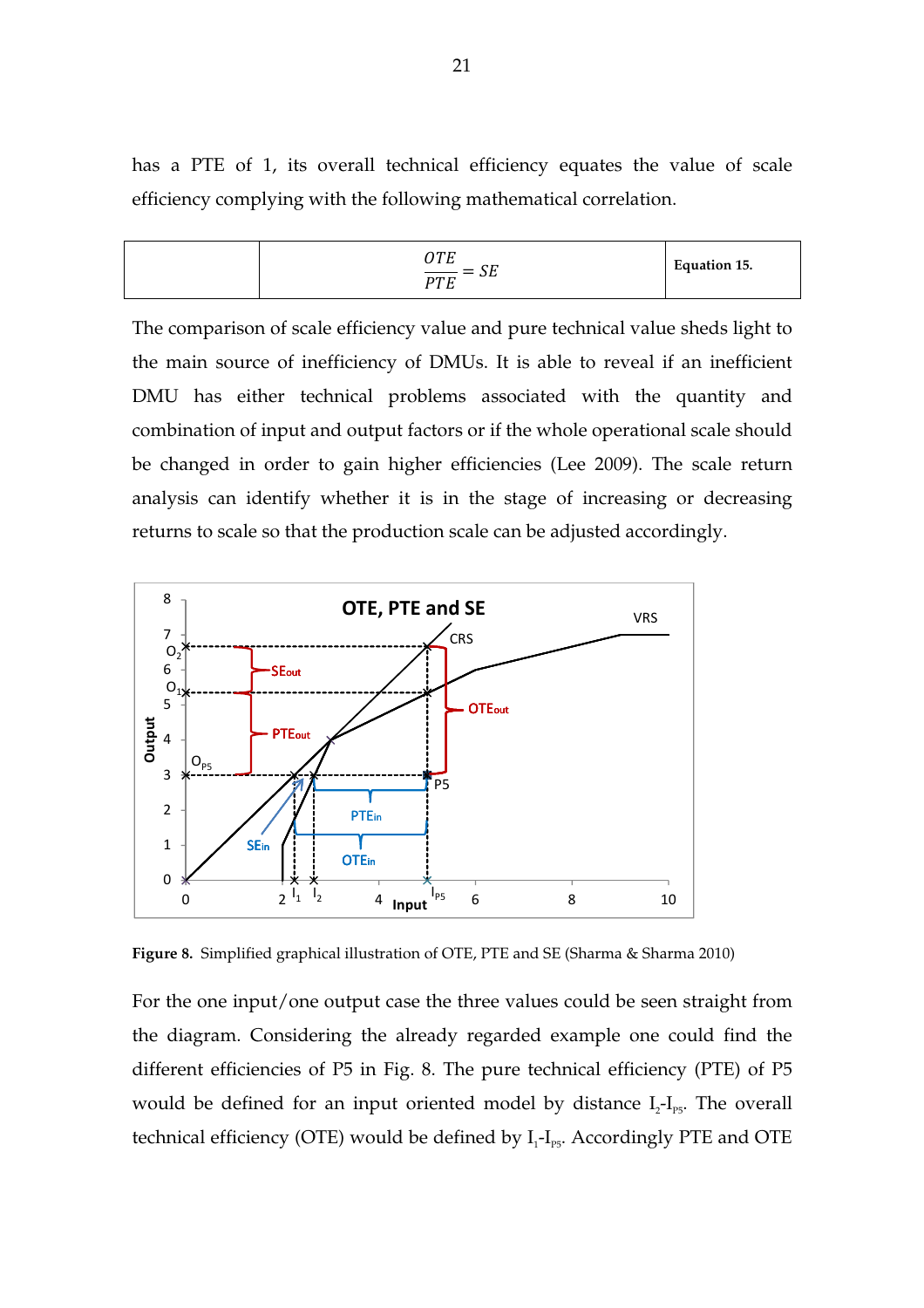for the output oriented model would be defined by  $\mathrm{O}_{2}\mathrm{-}\mathrm{O}_{\mathrm{P5}}$  respectively  $\mathrm{O}_{1}\mathrm{-}\mathrm{O}_{\mathrm{P5}}$ . Considering that the CRS and VRS frontiers both represent the value 1 for OTE and PTE, the diagram is conform with the above given formula. For any DMU on the VRS frontier applies  $PTE = 1$ . In this case OTE equals SE. The point where the two frontiers tangent all three values equal 1 and the DMU is fully efficient.

### 2.10. Returns on scale

It should be goal to every DMU to strive towards overall technical efficiency. Thus it is possible to extract information about the optimal production scale (Seiford & Zhu 1999). Companies situated on the red part of the VRS efficiency frontier (see Fig. 9) are able to gain higher efficiency through an increase of the production scale, thus results of a data envelopment analysis would state increasing returns-to-scale (IRS) for according DMUs. Respectively companies lying on the blue part of the VRS line are suggested to decrease their production scale in order to optimize their efficiency (Banker, Cooper, Seiford & Zhu 2011).



**Figure 9.** Graphical illustration of IRS and DRS situations.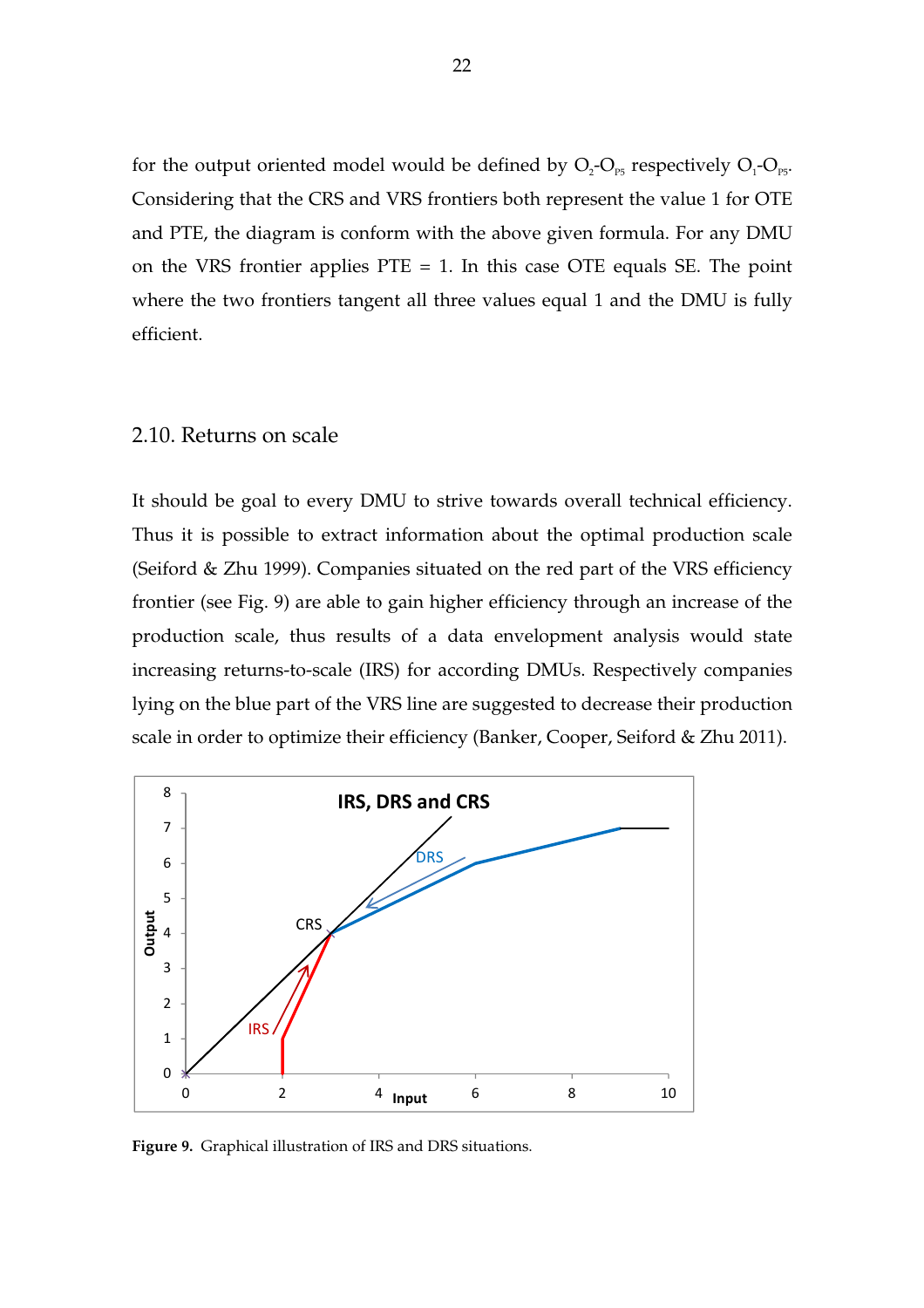### 3. FURTHER DEFINITIONS

# 3.1. Dual Model

The dual model and the primal (CCR) model provide two ways of looking at the same problem and the efficiency scores calculated are the same with both. Mathematically, the dual model is much faster to solve (although its formulation looks more complex). The difference between the two is that for each unit the dual model (internally) tries to create a hypothetical composite unit, from the existing units, that will out-perform the unit being analyzed. If, within the dual model this composite unit can be created, then the original unit is found to be inefficient, otherwise the unit is efficient (Banxia Frontier Analyst 2013).

#### 3.2. Dual Weights

The dual weights, so called because they are calculated using the dual model and sometimes also called dual multipliers, give an indication of the importance given to a particular unit in determining the input/output mix of the composite unit. In the primal model the weights are associated with the (inputs and outputs in the model). In the dual model the weights are associated with the DMU's (Banxia Frontier Analyst 2013).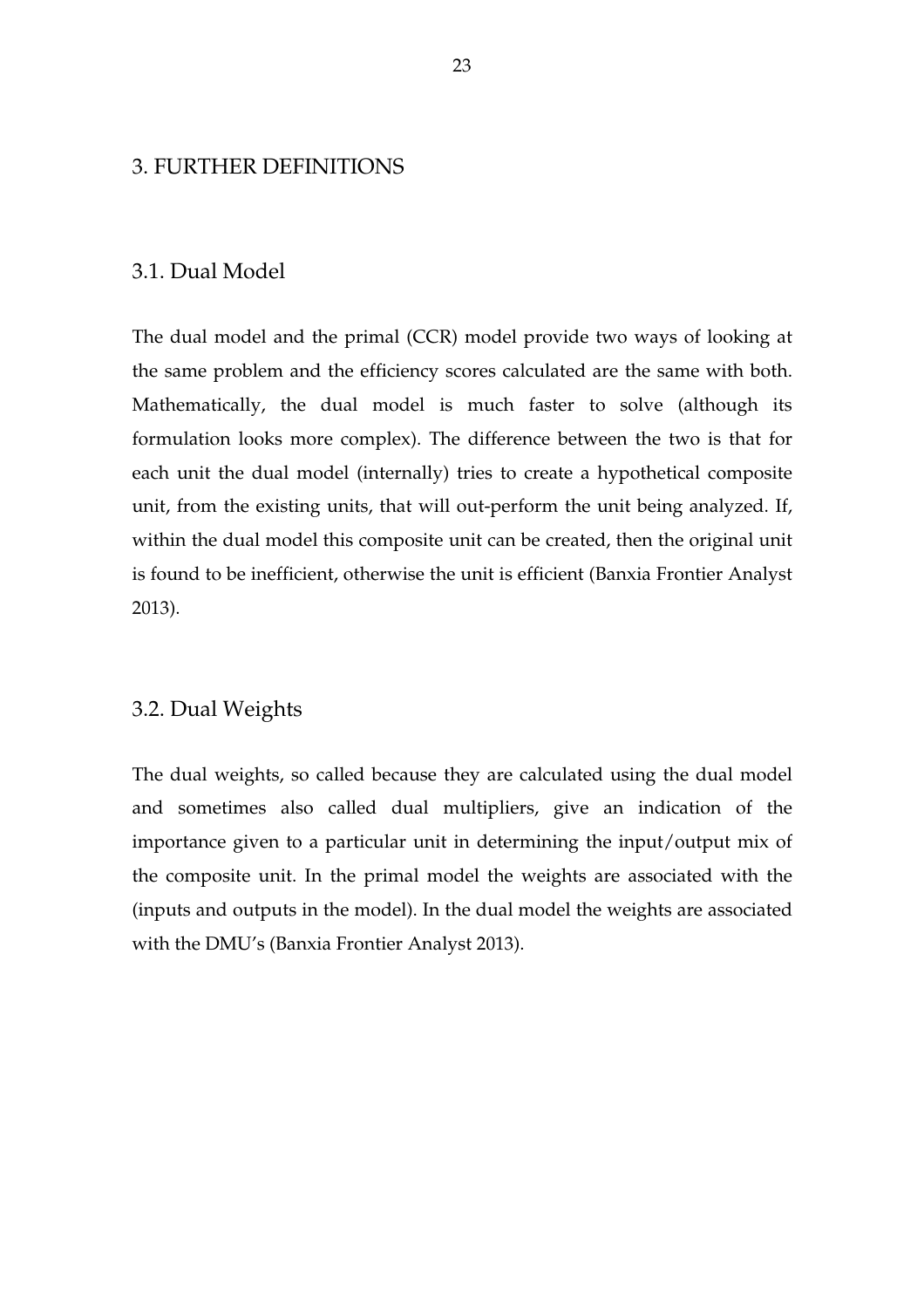# 3.3. Epsilon

Epsilon is a very small positive constant (which at the time of writing is taken as 1 x 10-6 in Frontier Analyst) which is a non-Archimedean variable. This means that no real number exists by which you could multiply epsilon to get a smaller number. Epsilon is a theoretical-mathematical device to allow us to drive slack variable values to zero, without adding or subtracting any "real" amount to the objective function. In practice this means that inputs and outputs are not "abused as free commodities" and avoids a unit being wrongly classified as efficient (Banxia Frontier Analyst 2013).

#### 3.4. Homogeneous

A DEA study requires a set of homogeneous units. Homogeneity refers to the degree of similarity between units. The operational goals of the units should be similar, as should their operational characteristics (Banxia Frontier Analyst 2013).

# 3.5. Most productive scale size (MPSS)

The most productive scale size of an efficient unit refers to the point (on the efficient frontier) at which maximum average productivity is achieved for a given input/ output mix. At the MPSS, constant returns to scale are operating. After reaching MPSS, decreasing returns to scale set in (Banxia Frontier Analyst 2013).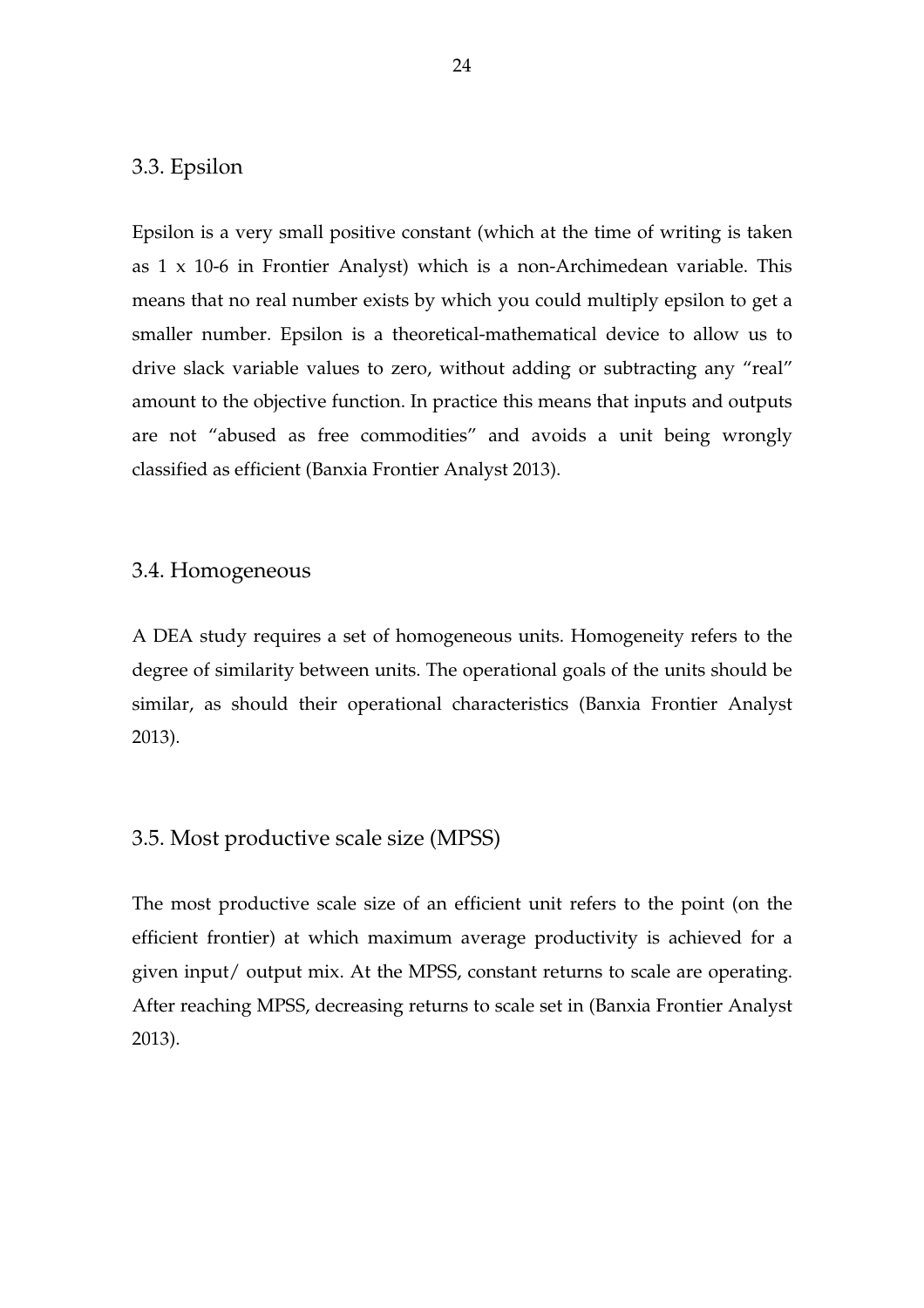# 3.6. Production function

The production function describes the optimal relationship between inputs and outputs with the aim of maximizing output for the given inputs. In DEA the equivalent of the production function is the efficiency frontier (Banxia Frontier Analyst 2013).

# 3.7. Uncontrolled inputs and outputs

An uncontrolled or uncontrollable variable (input or output) is one over which the unit's management does not have control and hence cannot alter its level of use or production. An example of an uncontrolled input for a retail outlet would be the number of competitors it had in its area. Uncontrollable variables are also referred to as exogeneously fixed and non-discretionary variables (Banxia Frontier Analyst 2013).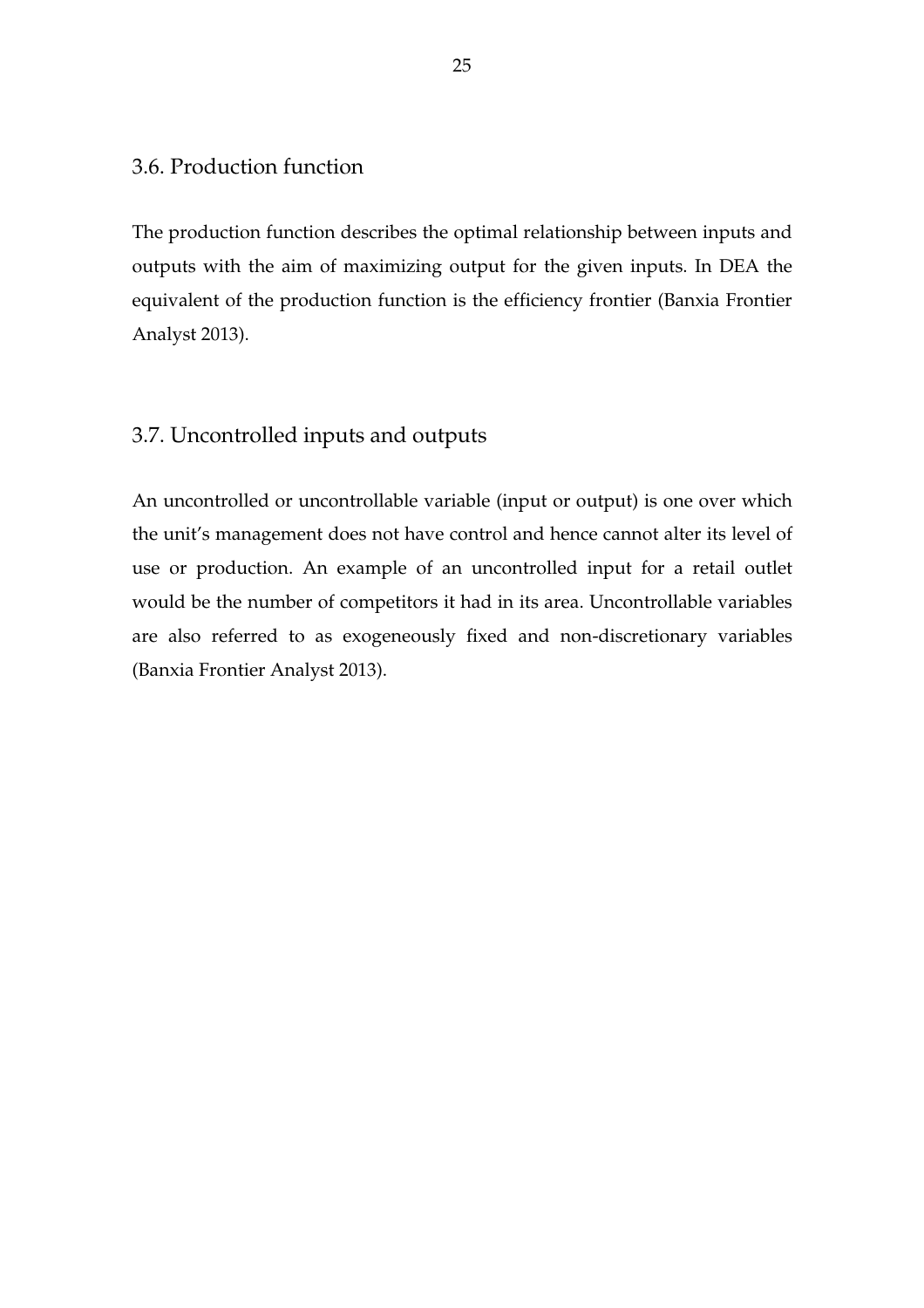# 4. RESEARCH GOALS

The focus of this research was to identify inefficiencies of small and medium sized enterprises. By aid of questionnaires data was collected from several companies of the Ostrobothnia region of Finland. 6 companies delivered sufficient data for an Data Envelopment Analysis.

The data was utilized to research three different economical measures

- Dynamic capability
- Innovation capability
- Competitiveness

# 4.1. Dynamic capability

David J. Teece, Gary Pisano, and Amy Shuen define dynamic capability as "the firm's ability to integrate, build, and reconfigure internal and external competences to address rapidly changing environments". It is an important aspect of comprehensive performance of enterprises. The rapidly changing business environment sets higher requirements for the environment adaptability, rapid response capability and risk decision-making capacity to enterprises, especially to SMEs. Compared with large enterprises, SMEs have the characteristics of smaller size, simpler organization structure and fewer available resources. Due to these characteristics their risk resistance capacity is weaker and their organizational flexibility is stronger. Therefore, in face of the environmental changes, avoiding risks and adapting to the environment through rapid strategic realignment is the optimal choice of SMEs. Dynamic capability can be considered as one of the most important factors for the survival and development of international operating SMEs (Zhao, Takala, Muhos, Hallikainen, Poikkimäki & Golovko 2012).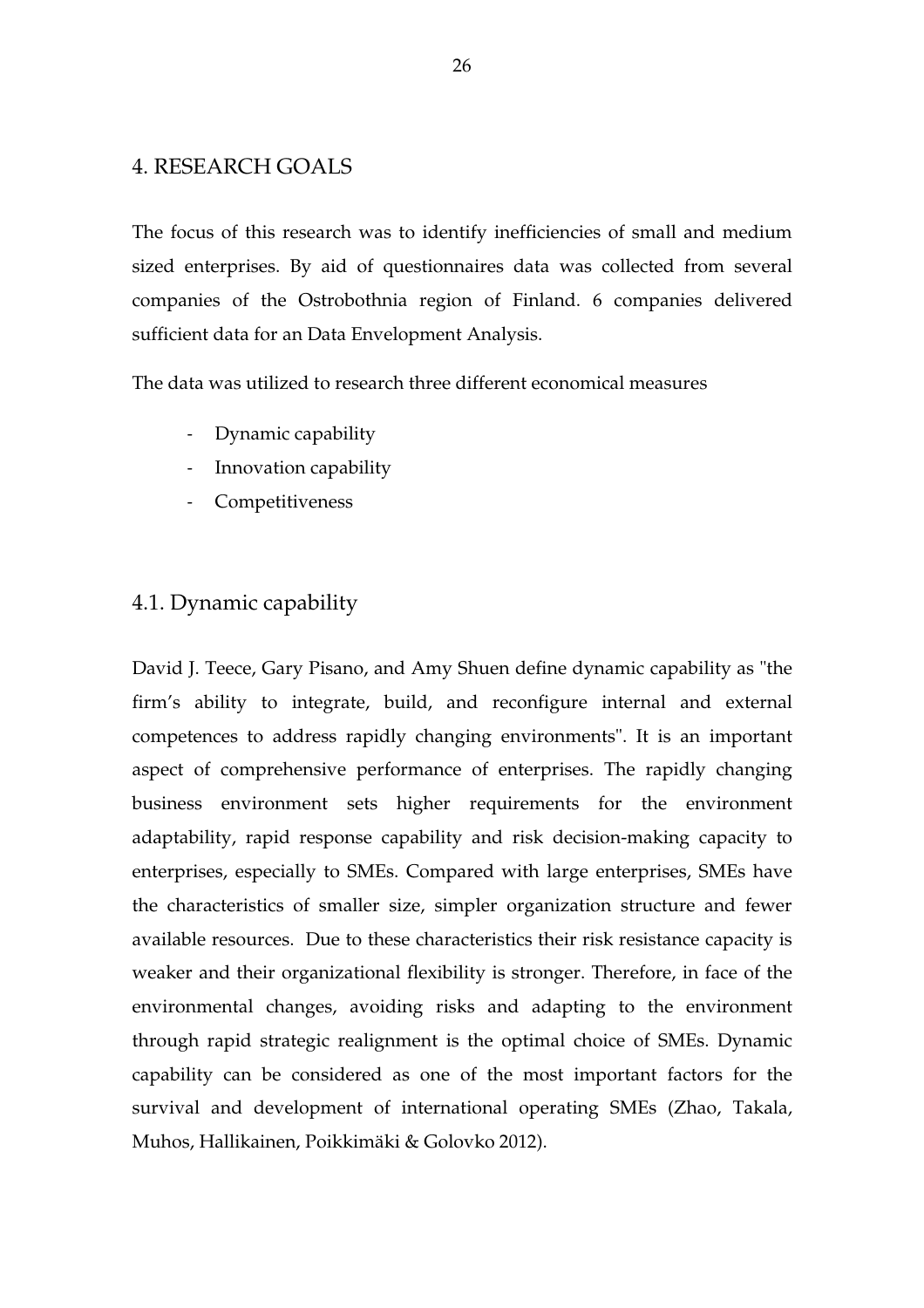# 4.2. Innovation capability

Alder and Shenhar (1990) defined innovation capability as:

- the ability to develop products to meet the needs of market
- the ability to use existing technology to develop products
- the ability to acquire new technology to create new opportunities.

It is mainly measured by the performance of input-output efficiency in technological innovation. On nowadays global markets with its short life cycles and high competition, innovation capability is undoubtedly very important. Due to small production scales and high labor costs one of the key points for the successful operation of SMEs in industrial countries is a high degree of innovation capability (Guan, Yam, Mok & Ma 2004)

# 4.3. Competitiveness

Competitiveness pertains to the ability and performance of a firm to sell and supply goods and services to a given market, in relation to the ability and performance of other firms on the same market (*Wikipedia,* Competitiveness 2013). It is mainly measured by the performance of production and capital utilization. Enterprise competitiveness is the ultimate expression of comprehensive performance of enterprises. Through enterprise competitiveness evaluation, the comprehensive performance of enterprises in organization, operation and production can be embodied, thus it is an essential part of SMEs' performance evaluation (Zhao, Takala, Muhos, Hallikainen, Poikkimäki & Golovko 2012).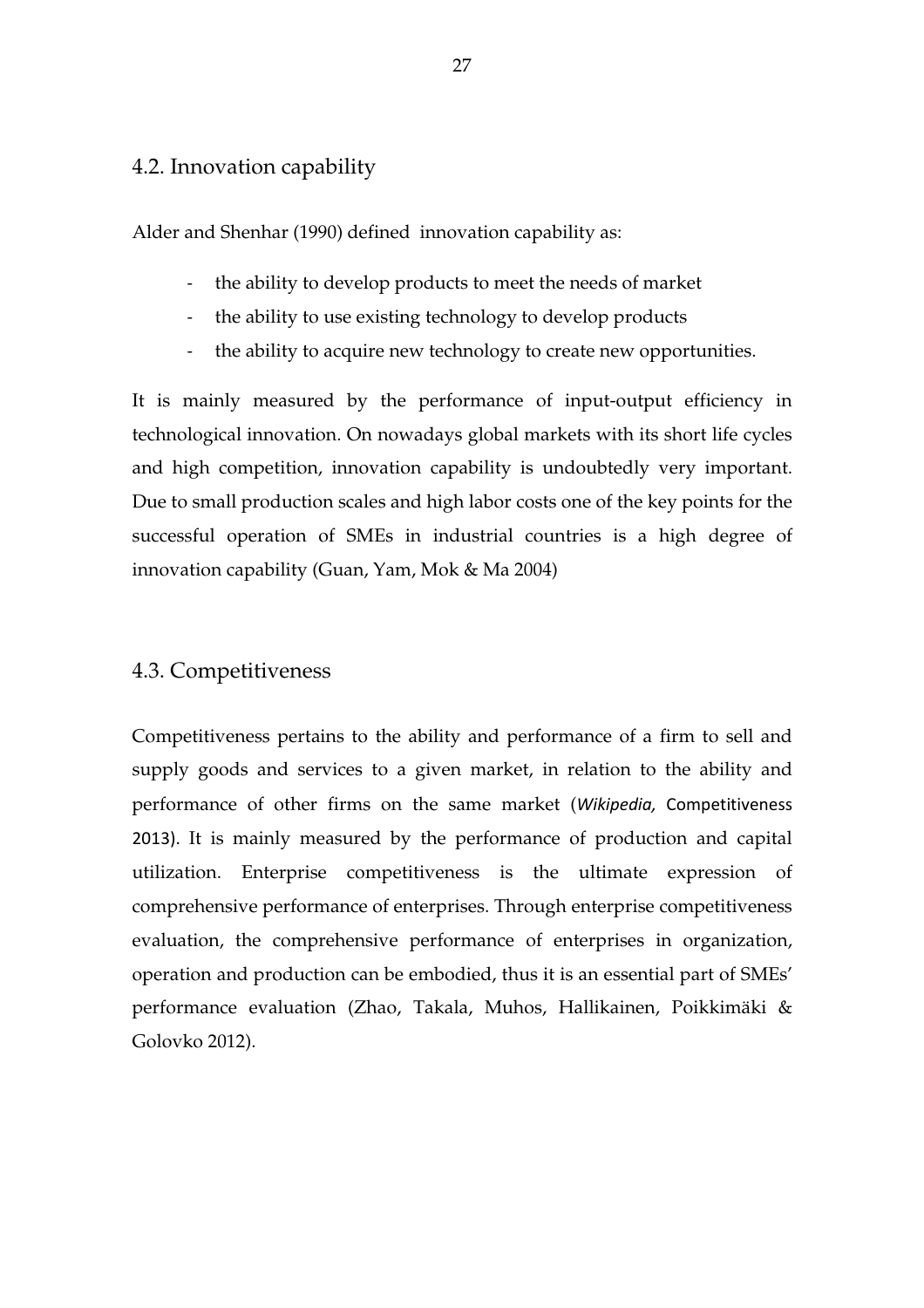# 5. DATA

The possibilities of modern data processing allow the solving of LPs for a Data Envelopment Analysis in an instant. However, the user needs to undertake a profound evaluation of the actual circumstances before making decisions about the set up of the analysis. Indeed most programs will report an error for illogical or not solvable parameter compositions and model combinations but they are not able to detect a lack of relevance or an inadequate degree of comparability between regarded DMUs. Thus the responsibility for the significance of a study lies ultimately by the user (Dohmen & Leyer 2010).

As model parameters were chosen the BCC and CCR Model to obtain the Overall, Technical and Scale Efficiencies. Because no further market evaluations have been executed which could provide evidence for potential market growth or unused market shares, the author embedded this analysis into the assumption of leaving the output at a constant level and increasing efficiency, where applicable, by minimizing the input. Thus the input-minimization approach was chosen.

Due to confidentiality the returned questionnaires could not be included into this thesis. Of 8 participating companies 6 returned sufficiently answered papers. This study is entirely based on those 6 companies. The 2 other companies were not taken into considerations.

The used program to solve the LP problems is the DEA Solver Ver. 04/2009 of University of Hohenheim, Stuttgart. It can be found from:

http://www.dea.uni-hohenheim.de/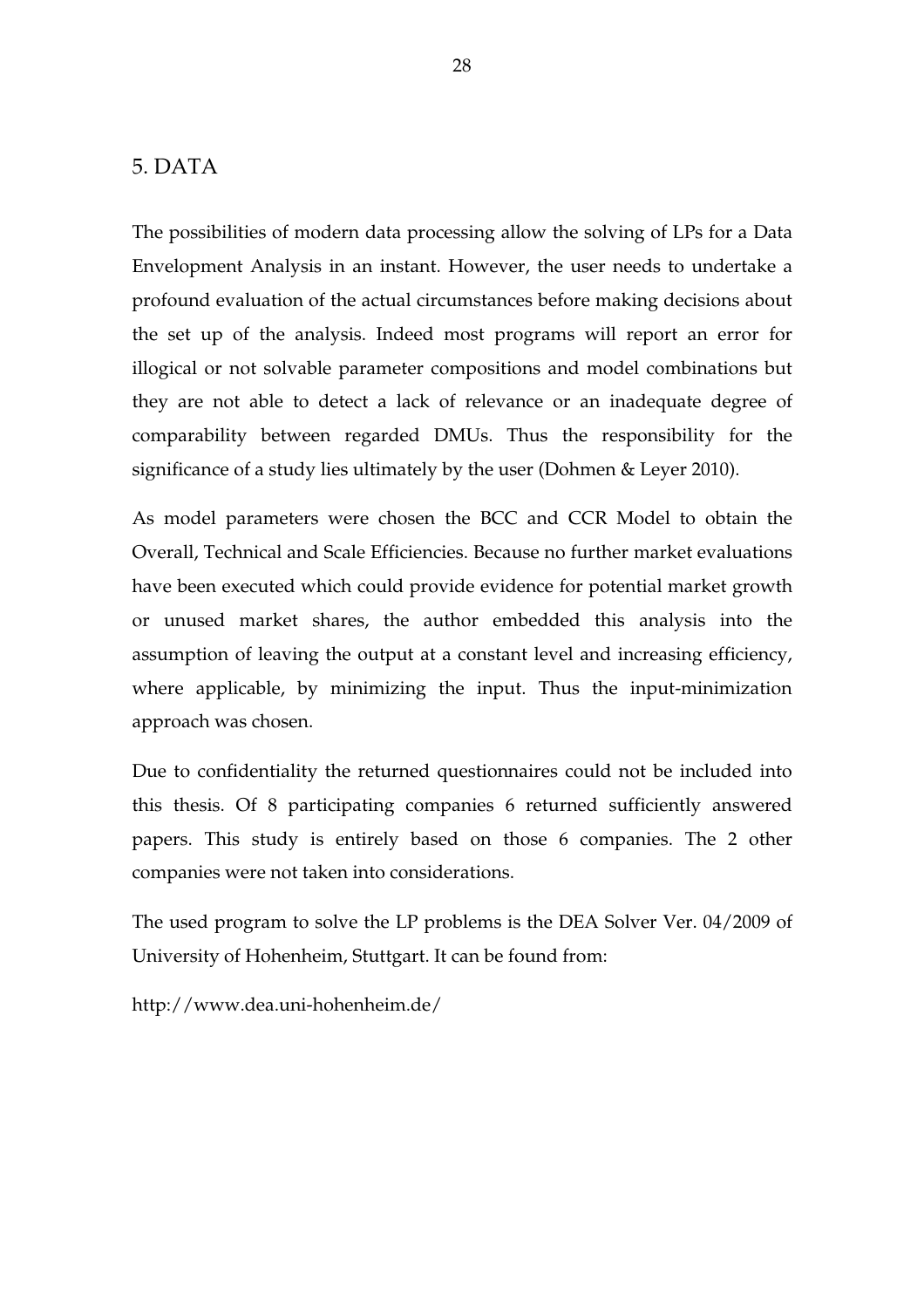On basis of the obtained data from the questionnaires, the figures were included into the calculation of the three evaluated dimensions: dynamic capability, innovation capability and competitiveness as can be seen from the table below.

|                          | DEA Index System |                                                             |  |  |  |
|--------------------------|------------------|-------------------------------------------------------------|--|--|--|
| Dimensions Index         |                  |                                                             |  |  |  |
|                          | types            | <b>DEA</b> Indexes                                          |  |  |  |
|                          | Input            | The cost of adapting to the change of market                |  |  |  |
| Dynamic                  |                  | Response time to the change of market                       |  |  |  |
| capability               |                  | The value of resources invested before the change of market |  |  |  |
|                          | Output           | The rate of sales shifting caused by the change of market   |  |  |  |
| Innovation<br>capability | Input            | R&D funds inputs                                            |  |  |  |
|                          |                  | Quantity of R&D staff                                       |  |  |  |
|                          |                  | Marketing expenditure for new product (per annum)           |  |  |  |
|                          | Output           | The rate of return of new product                           |  |  |  |
|                          |                  | The sales revenue of new product                            |  |  |  |
|                          | Input            | Total cost of production (per annum)                        |  |  |  |
| Competi-                 |                  | Staff quantity                                              |  |  |  |
| tiveness                 |                  | Marketing expenditure (per annum)                           |  |  |  |
|                          | Output           | The product sales revenue (per annum)                       |  |  |  |
|                          |                  | <b>Market Share</b>                                         |  |  |  |

**Table 1.** Table of DEA dimensions and their inputs and outputs.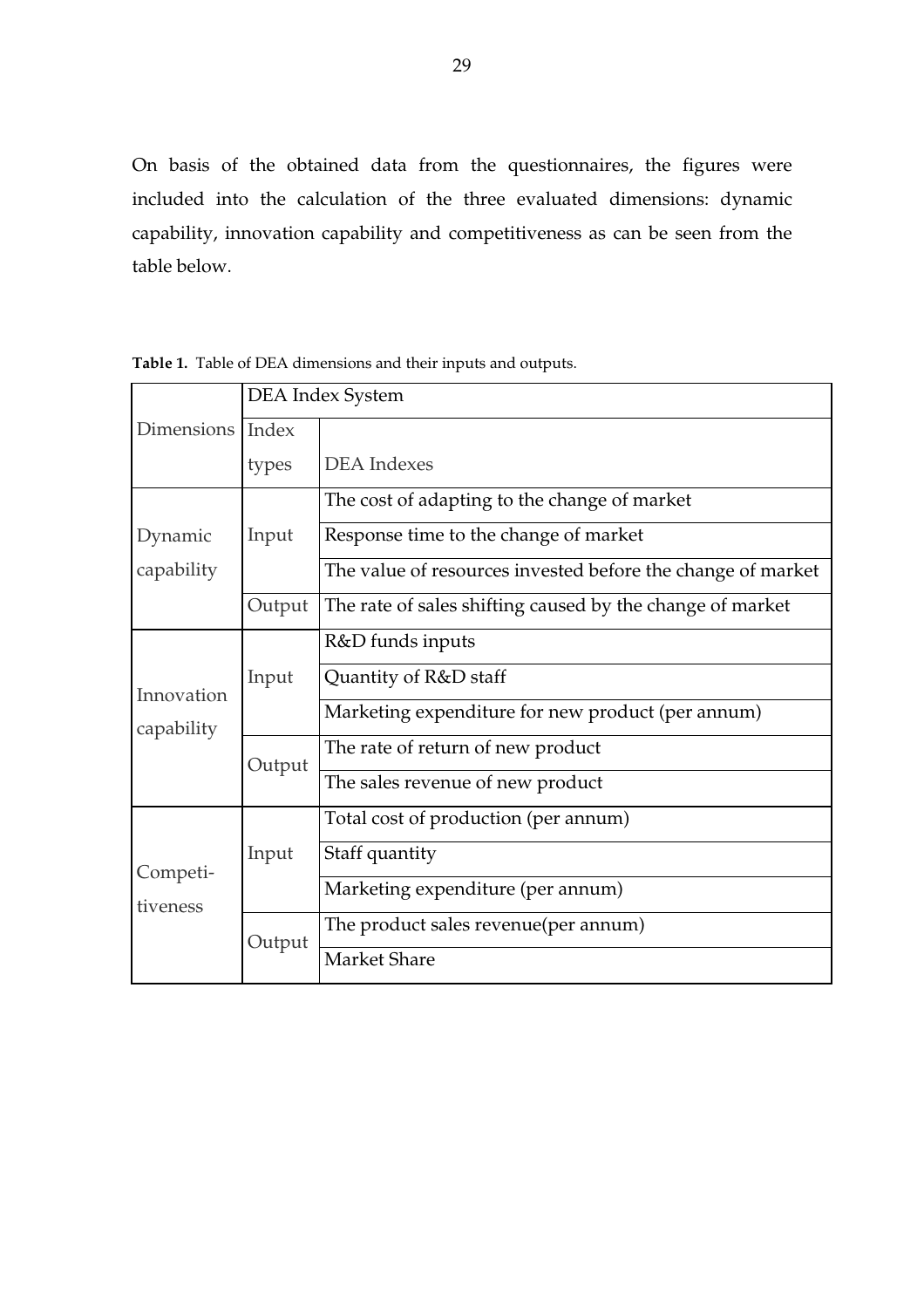# 6. DISCUSSION AND RESULTS

# 6.1 Result table

The results from the DEA Solver can be seen from Appendices 3, 4 and 5 and have been summarized in the table below:

| Table 2. Results table of Data Envelopment Analysis. |  |
|------------------------------------------------------|--|
|                                                      |  |

| Economical<br>measure | <b>DMU</b> | <b>OTE</b> | <b>PTE</b> | <b>SE</b> | Returns on<br>Scale      | Reference peers                       | Peer count     | Super<br>Efficiency | Rank           |
|-----------------------|------------|------------|------------|-----------|--------------------------|---------------------------------------|----------------|---------------------|----------------|
| Dynamic<br>capability | Company A  | 1,000      | 1,000      | 1,000     |                          |                                       | 3              |                     | 1.             |
|                       | Company B  | 0,220      | 0,963      | 0,229     | increasing               | A: 95,4%, F: 4,6%                     |                |                     | 5.             |
|                       | Company C  | 0,150      | 0,945      | 0,159     | increasing               | A: 85,6%, D: 7,5%, F: 6,9%            |                |                     | 6.             |
|                       | Company D  | 0,556      | 1,000      | 0,556     | increasing               |                                       | $\mathbf{1}$   | 1,50                | 3.             |
|                       | Company E  | 0,315      | 0,926      | 0,341     | increasing               | A: 90,7%, F: 9,3%                     |                |                     | 4.             |
|                       | Company F  | 1,000      | 1,000      | 1,000     |                          |                                       | 3              |                     | 2.             |
| Innovation            | Company A  | 1,000      | 1,000      | 1,000     | $\overline{\phantom{0}}$ |                                       | $\mathbf{1}$   |                     | 4              |
|                       | Company B  | 1,000      | 1,000      | 1,000     | $\overline{\phantom{0}}$ |                                       | $\mathbf{1}$   | 13                  | 3              |
|                       | Company C  | 1,000      | 1,000      | 1,000     |                          |                                       | $\overline{2}$ |                     | $\mathbf{1}$   |
| capability            | Company D  | 0,137      | 0,138      | 0,993     | increasing               | F: $56\%$ , C: $30,5\%$ , A: $13,5\%$ |                |                     | 6              |
|                       | Company E  | 0,236      | 0,245      | 0,963     | increasing               | C: $75,5\%$ , F: 22,2%, B: 2,3%       |                |                     | 5              |
|                       | Company F  | 1,000      | 1,000      | 1,000     |                          |                                       | $\overline{2}$ | 1,03                | $\mathbf{1}$   |
|                       | Company A  | 0,966      | 1,000      | 0,966     | decreasing               |                                       |                |                     | 5              |
| Competi-<br>tiveness  | Company B  | 0,608      | 1,000      | 0,608     | increasing               |                                       | $\mathbf{1}$   | $\overline{4}$      | 4              |
|                       | Company C  | 1,000      | 1,000      | 1,000     | -                        |                                       | $\mathbf{1}$   | 36,08               | $\mathbf{1}$   |
|                       | Company D  | 1,000      | 1,000      | 1,000     | $\overline{\phantom{a}}$ |                                       |                |                     | 3              |
|                       | Company E  | 0,491      | 0,657      | 0,748     | increasing               | C: $98,5\%$ , B: $1,5\%$              |                |                     | 6              |
|                       | Company F  | 1,000      | 1,000      | 1,000     |                          |                                       |                |                     | $\overline{2}$ |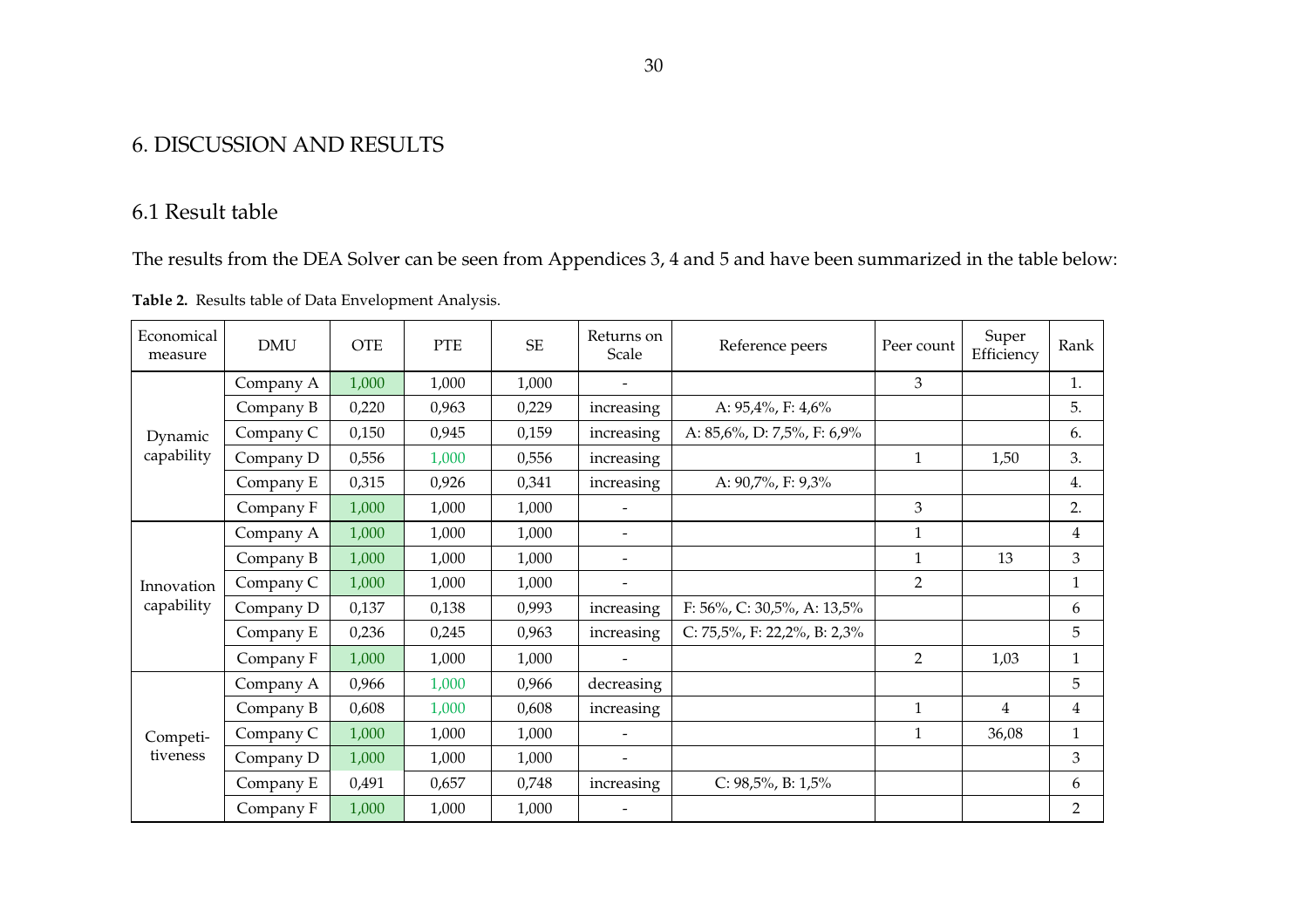#### 6.2. Data Interpretation

#### 6.2.1. Company A

Company A has an overall technical efficiency of 100% in the areas of dynamic capability and innovation capability. Furthermore it has a very good overall technical efficiency value for competitiveness (0,966) and a pure technical efficiency of 100%. Because there does not exist a reference peer for this dimension, no graphic is provided. The result of the returns on scale analysis points out that company A can increase its overall technical efficiency for competitiveness by investing less resources into the three inputs: total cost of production, staff quantity and marketing expenditure. For more information please see Appendices 3-5. A further investigation here might reveal where and to what extend investments need to be done in order to obtain further efficiencies. Company A does not have a reference DMU for any of the three dimension, thus no graphical evaluation is available.

Company A is performing exceptionally well in the area of dynamic capability and is here the strongest reference peer for companies B, C and E. With its balanced output and ranks 1., 3. and 4. it belongs to the best performers of this analysis.

#### 6.2.2. Company B

Company B has an overall technical efficiency of 100% in innovation capability, a pure technical efficiency of 100% for competitiveness and poor efficiency values for dynamic capability. The RTS value for the last two values is in increasing state which argues that company B should increase investments into the corresponding inputs: the cost of adapting to the change of market,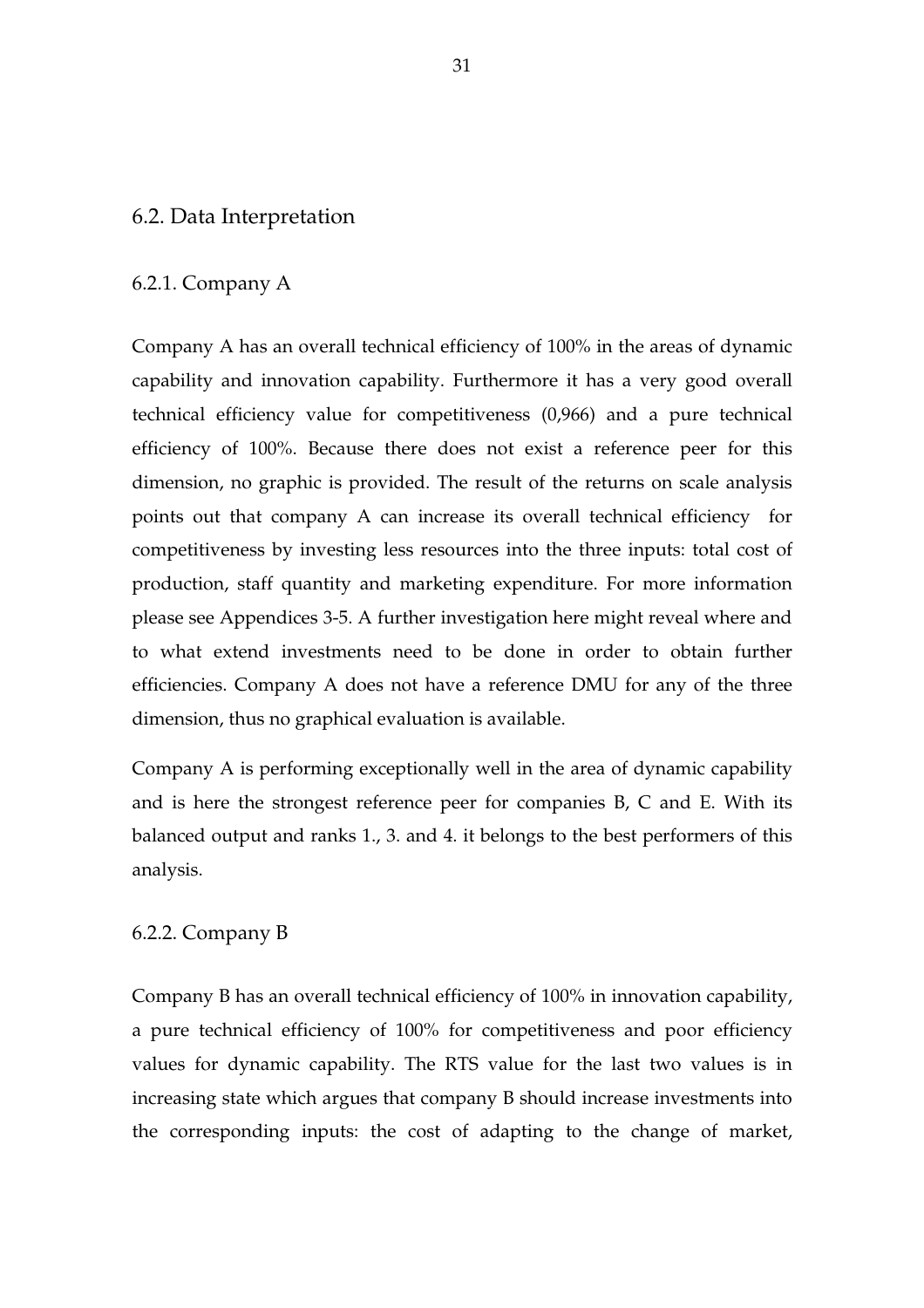response time to the change of market, the value of resources invested before the change of market, total cost of production, staff quantity and marketing expenditure. Also here a further investigation must show in what way additional resources should be spent in order to gain higher efficiencies. The following graphic exposes how company B is situated comparing to its reference peers (company A & F) for dynamic capability, broken down to the three inputs and one output. For more information please see Appendices 3-5.



**Figure 10.** Dynamic capability performance of company B

Company B is twice mentioned as reference peer. In both cases however, the impact is insignificantly small. With ranks 5., 3. and 4. it is one of the worst performers of this analysis.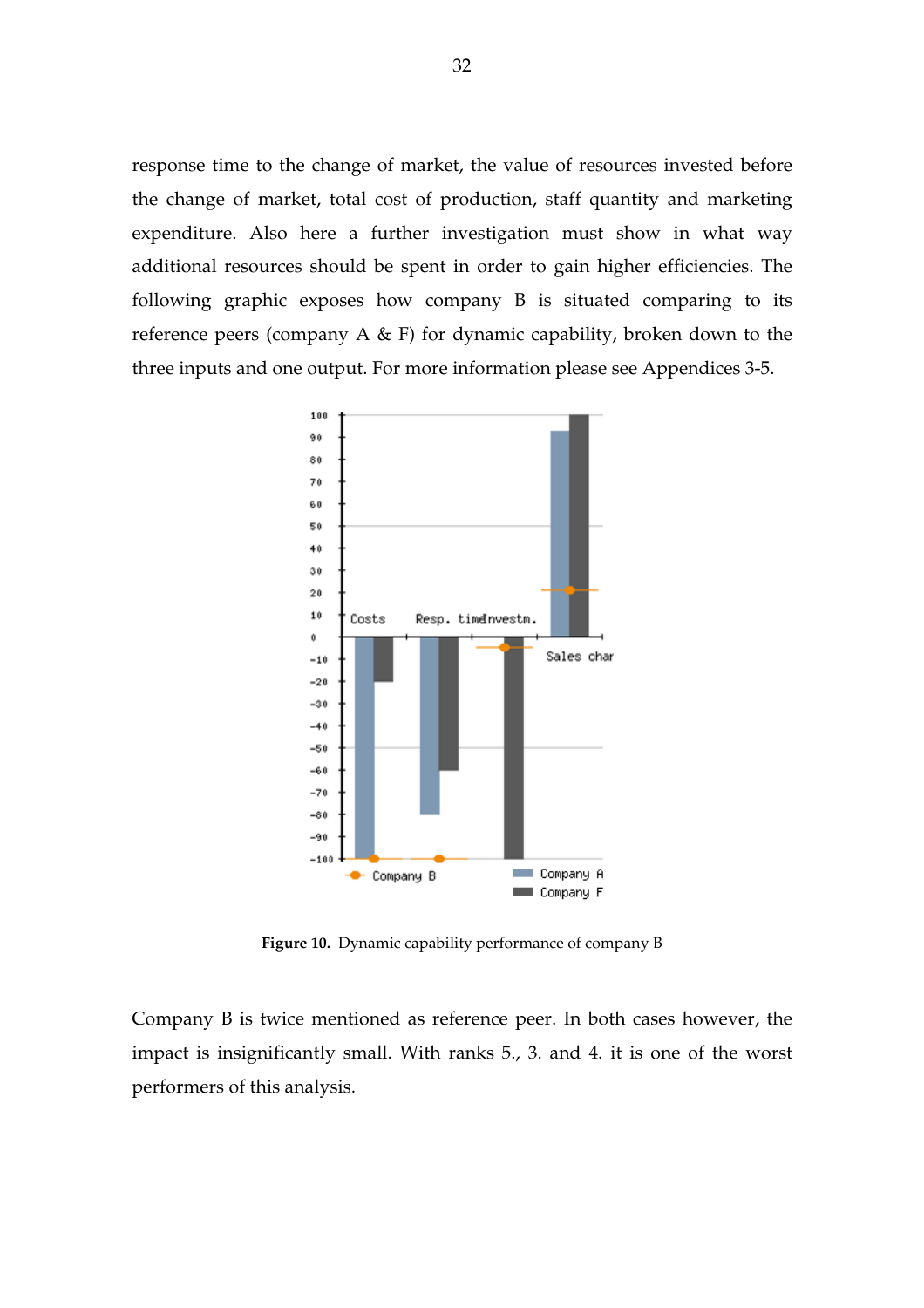# 6.2.3. Company C

Company C has an overall technical efficiency of 100% for innovation capability and competitiveness. Its performance in the field of dynamic capability is particular poor. The RTS state claims that an increase of efforts will result in a higher efficiency here. Thus it should raise investments into the following inputs: the cost of adapting to the change of market, response time to the change of market and the value of resources invested before the change of market. Additional research has to show where and to what extend investments need to be undertaken in order to gain efficiencies. Below the dimension break down for Dynamic Capability for company C. For more information please see Appendices 3-5.



**Figure 11.** Dynamic capability performance of company C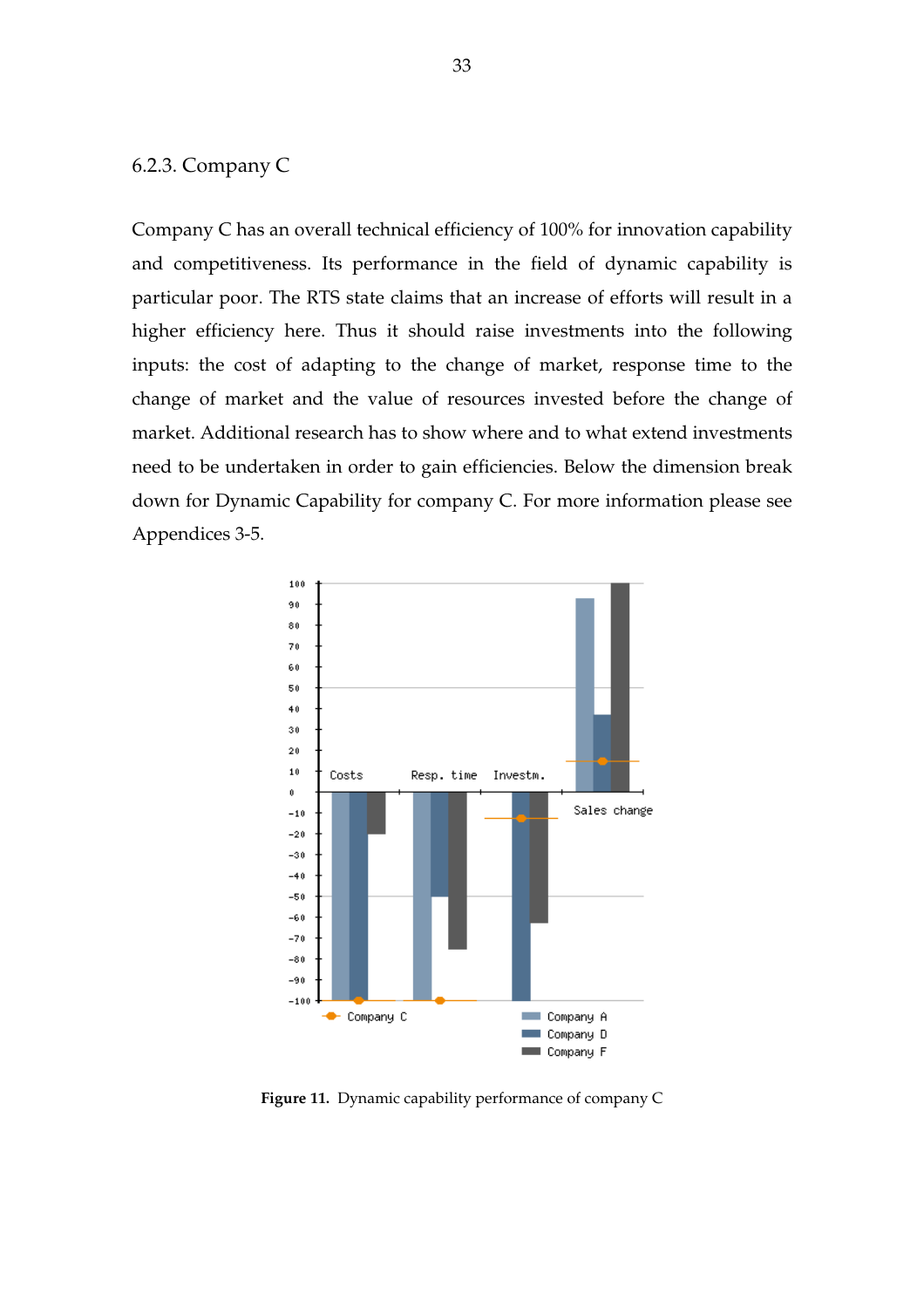Company C is performing very well in the areas of innovation capability and competitiveness. It is in both areas the strongest reference peer for other companies and thus ranks first here. Additionally it has a very high super efficiency value for competitiveness. With ranks 6., 1. and 1. it belongs to the best performers of this analysis. If company C manages to improve the performance for dynamic capability it would likely be the best overall performer in later investigations.

#### 6.2.4. Company D

Company D is 100% overall efficient in the area of competitiveness. It has a 100% pure technical efficiency for its dynamic capabilities and overall very poor values for innovation capability. The returns on scale analysis claims that an increase in efforts in: the cost of adapting to the change of market, response time to the change of market, the value of resources invested before the change of market, R&D funds inputs, Quantity of R&D staff and Marketing expenditure for new product could increase the efficiency for those two values. A further investigation must show in what way additional resources should be spent in order to enhance the capacities here.

Here can be seen how company D performs, comparing to its reference peers in innovation capability. For more information please see Appendices 3-5.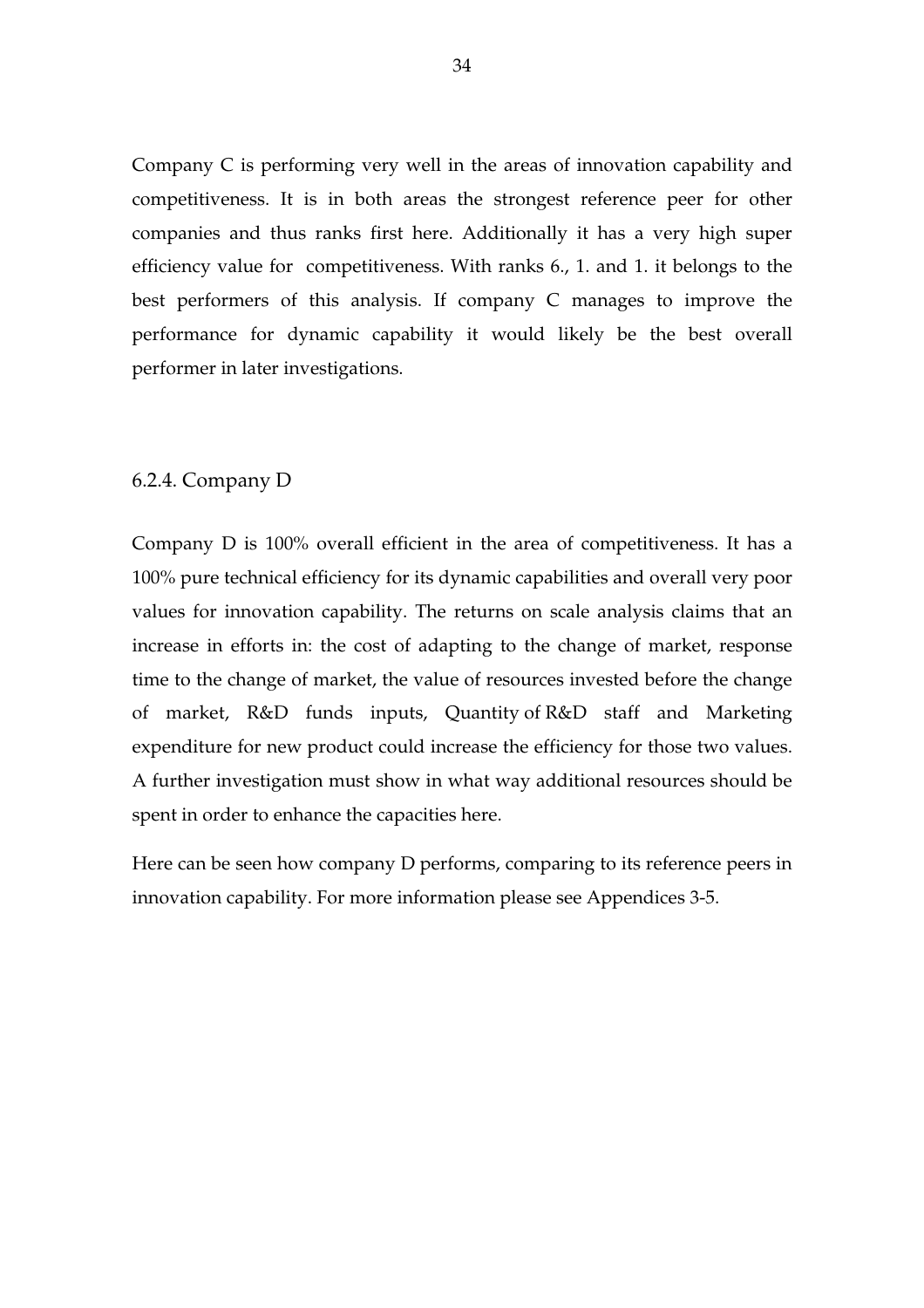

**Figure 12.** Innovation capability performance of company D

Company D is only once mentioned as reference peer and belongs with its ranks 3., 6. and 3. to the worst performers of this evaluation.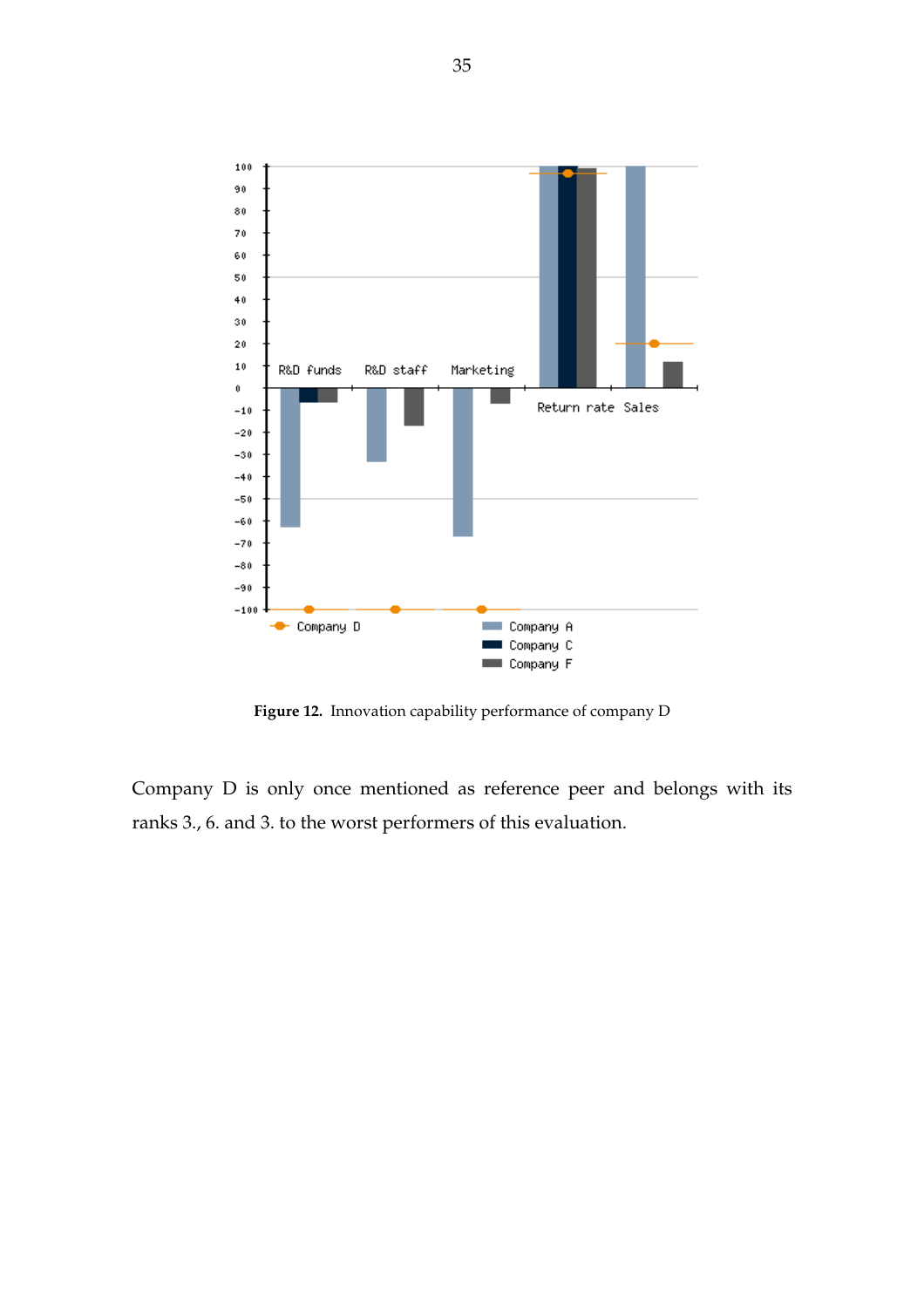#### 6.2.5. Company E

Company E has neither overall nor pure technical efficiencies of 100%. For all three areas the RTS analysis advises to increase efforts. This company has to undergo a deep analysis about overall structural changes. Making any advises which could increase efficiencies are beyond the scope of this thesis. However, the author strongly recommends that further research should be undertaken. For more information please see Appendices 3-5.

Without even reaching technical efficiency anywhere and with its ranks 4,5 and 6 it is the worst performer in this analysis.

#### 6.2.6. Company F

Company F has 100% overall technical efficiency in all three areas. Furthermore it is mentioned as reference peer for other companies 5 times. Company F is not performing exceptionally well in any of the three areas but performers very good in all of them. Therefore company F is the best performer in this analysis. For more information please see Appendices 3-5.

The author wants to emphasize that this result only testifies a generally efficient performance for the three evaluated areas compared to the other five participants. This should by no means imply that the company could stop striving for further improvements but should rather be regarded as a good foundation for future efforts to increase business volumes on international markets.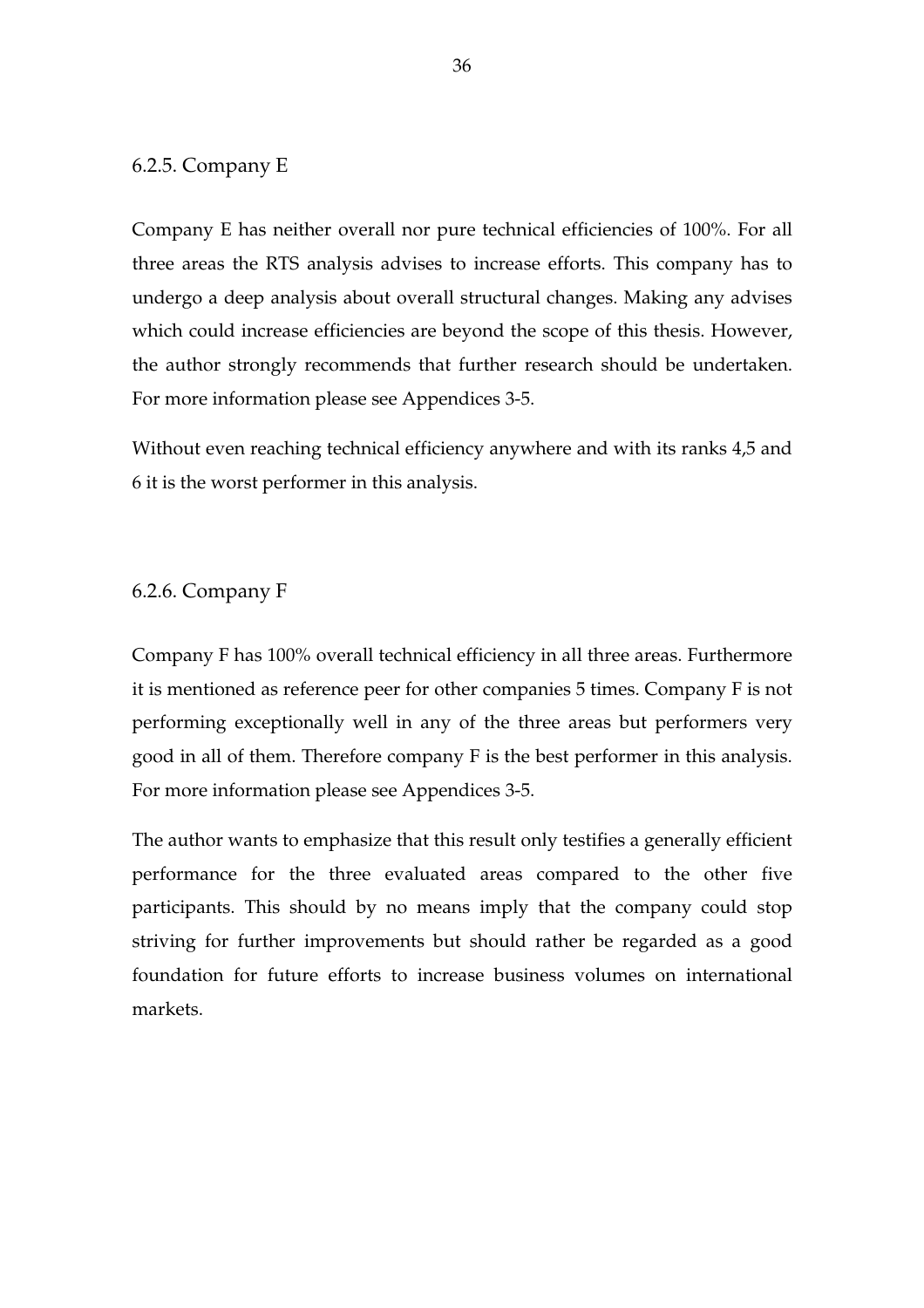#### 7. FINDINGS

Like any empirical technique, DEA has limitations of which practitioners need to be mindful. DEA results provide the maximum benefit when they are interpreted with care. In general, they should be considered as a starting point for assessing the efficiency of the DMU´s within a sample. Indications of possible sources of relative inefficiency can guide further investigation to determine why there are apparent differences in performance. This information can be used to inform the managers of individual service providers, administrators and policy makers (Steering Committee for the Review of Commonwealth 1997).

Within the DEA the benchmarking values are always set by the best performer. While conducting an analysis with constant returns on scale assumption, in most cases only one company emerges as best performer. When, however, applying the variable return on scale assumption, depending on the amount of dimensions evaluated, many DMU´s can reach an efficiency of 100%. Once a company is highlighted as overall efficient the data envelopment method cannot provide useful data for performance improvements for that particular DMU anymore. Examining the results of this study, all DMU´s except Company E are in at least one dimension overall efficient. It is the authors believe that this is not due to a general strong performance of the evaluated companies but rather due to the too small number of participants. Only if the sample size is big enough a data envelopment analysis is able to provide strong and useful information for all companies. Depending of the amount of applied dimensions the amount of examined DMU´s should be at least bigger than fifteen, better would be bigger than twenty. The more DMU´s are included into the research the more significant the results will become (Prusa 2012).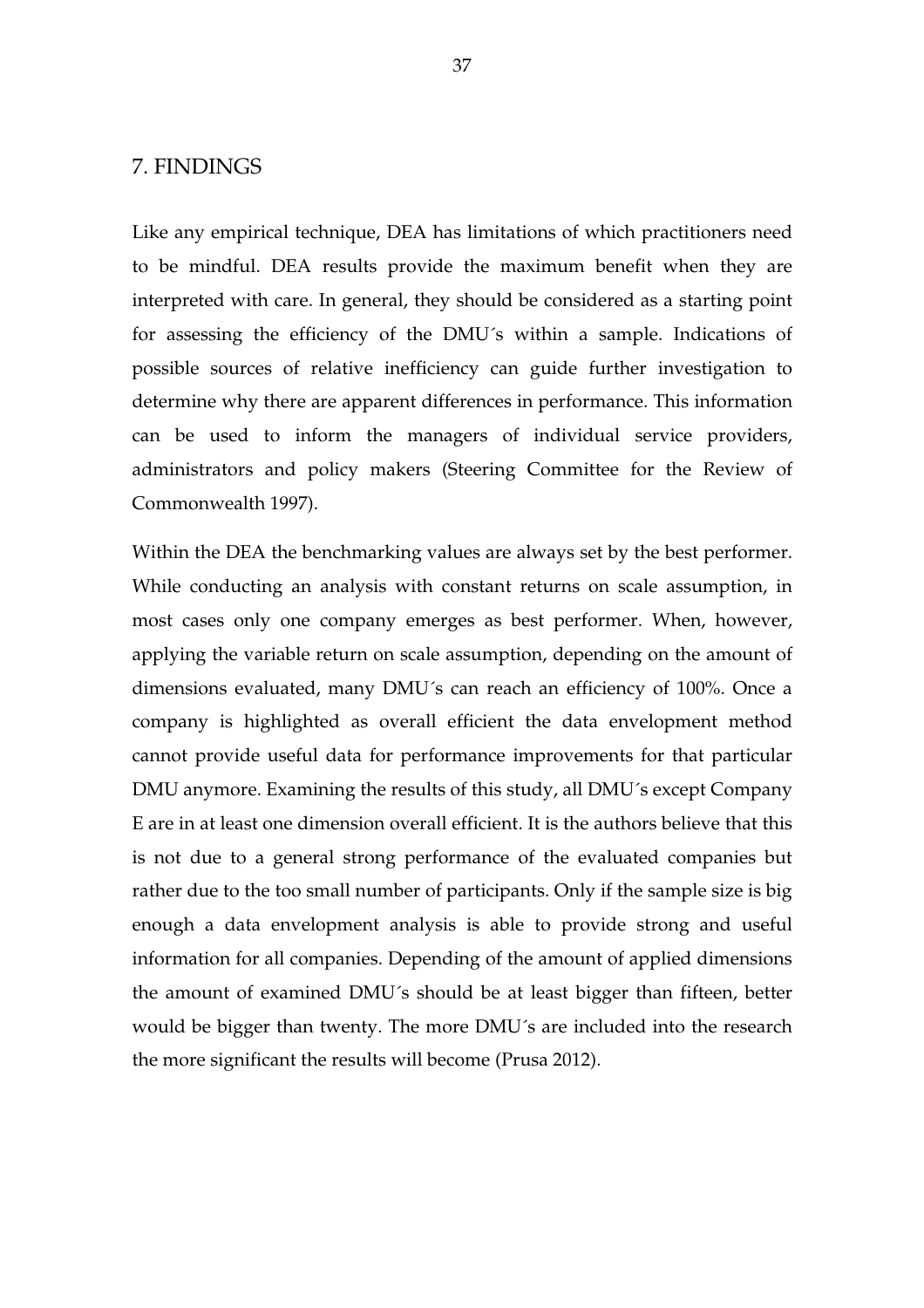Furthermore the author came to the conclusion that the DEA analysis is only a very strong tool for comparing very similar companies or branches. This analysis is ergo good to compare e.g. state offices or hospital departments but cannot be seen as a very valid evaluation tool to analyze companies from different business areas. This is due to two reasons:

- Firstly is a benchmark set by one company likely not valid for a second company, working in a very different field because different business sectors imply different challenges and market situations, thus some values and ratios achievable in one area might be impossible to reach in other business areas. However, experts say also, while a like-with-like comparison leads to the comparisons being 'fairer' and perhaps more readily acceptable to managers, they claim that a diverse range of operating environments may be useful in the study to provide a wider range of ideas and operating styles from which managers could learn (Steering Committee for the Review of Commonwealth 1997).

- Secondly is the ability and willingness of cooperation between the DMU´s of very vital importance in order to assure a maximum benefit for all participants. The DEA method is a very good method to highlight good and bad performers. With obtained results analysts can improve efficiencies of the bad performers by learning about processes, knowledge or technologies from the good performers. Naturally this can be achieved only with delegations from executives. However, a company is very unlikely to give an insight into internal processes to outsiders, least of all to business competitors. Therefore is the successful transformation of DEA results into practice always threatened by the possibility that the participating companies are not willing to cooperate after DEA execution.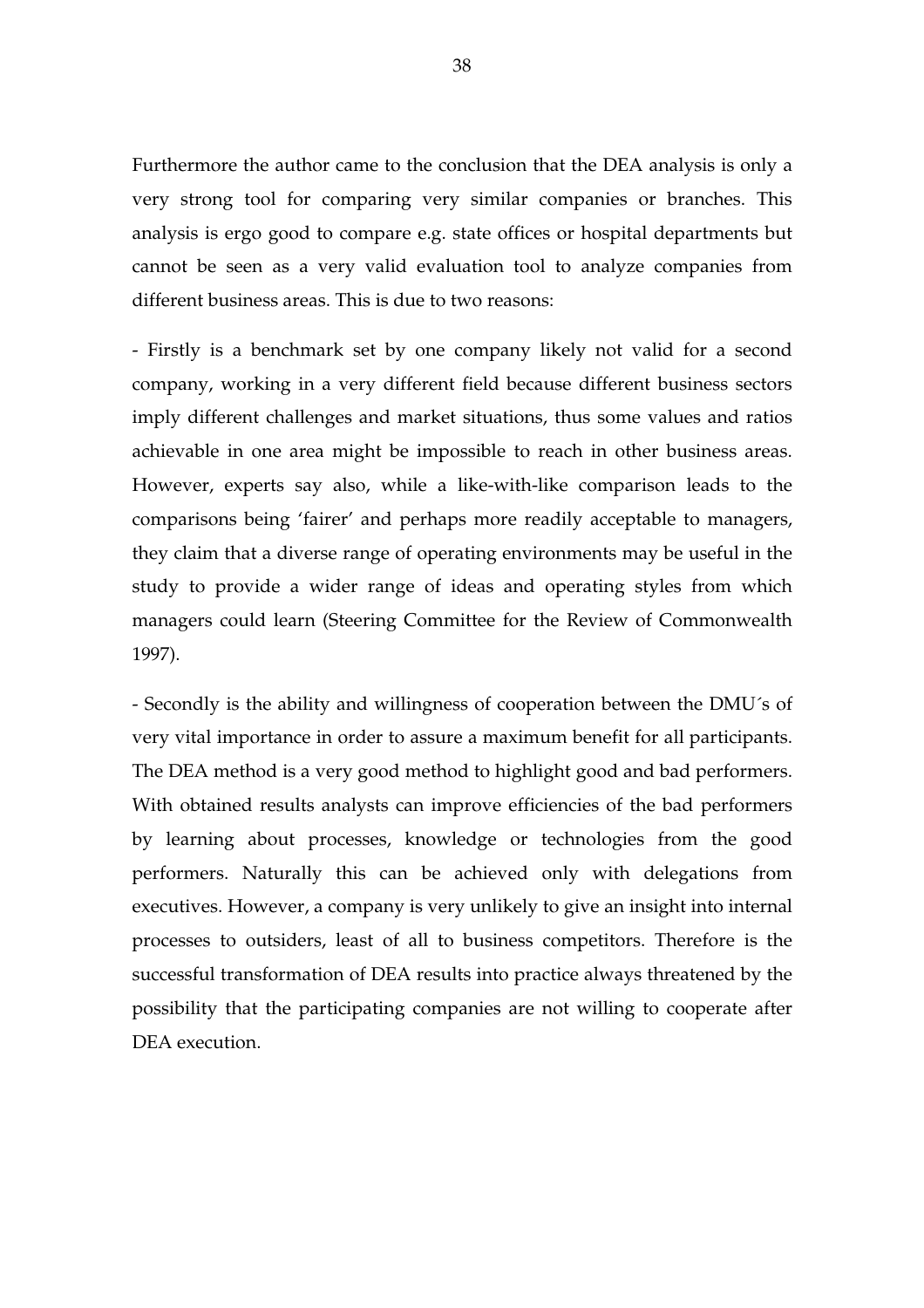The chances for a fail at the step of cooperation are especially higher because in most cases participating companies are either:

- of too different business areas so that processes of good performers are not transferable to the poor performers
- or of too similar business areas so that they are in direct competition and the participants are therefore not willing to share knowledge about their internal processes

Ergo, vice versa can be said that results obtained from a data envelopment analysis have the biggest significance if DMU´s:

- are active in comparable business sectors so that benchmarks set by one DMU can be considered valid also for other DMU´s.
- have to execute similar tasks so that reproducing efficient process structures of peer DMU´s at other DMU´s is an expedient practice.
- have the willingness to cooperate and communicate with each other after the research in order to exchange information and thus ensure maximum benefit to all participants.

A good example for an above mentioned situation would be e.g. an efficiency analysis of all local branches of a bigger bank, initiated by the upper management. Processes are similar and set benchmarks are likely valid for all branches too. Additionally individual branch managers are interested in sharing their knowledge with others because the information would stay within the company and strengthen the competitiveness of the whole company thus also securing his position.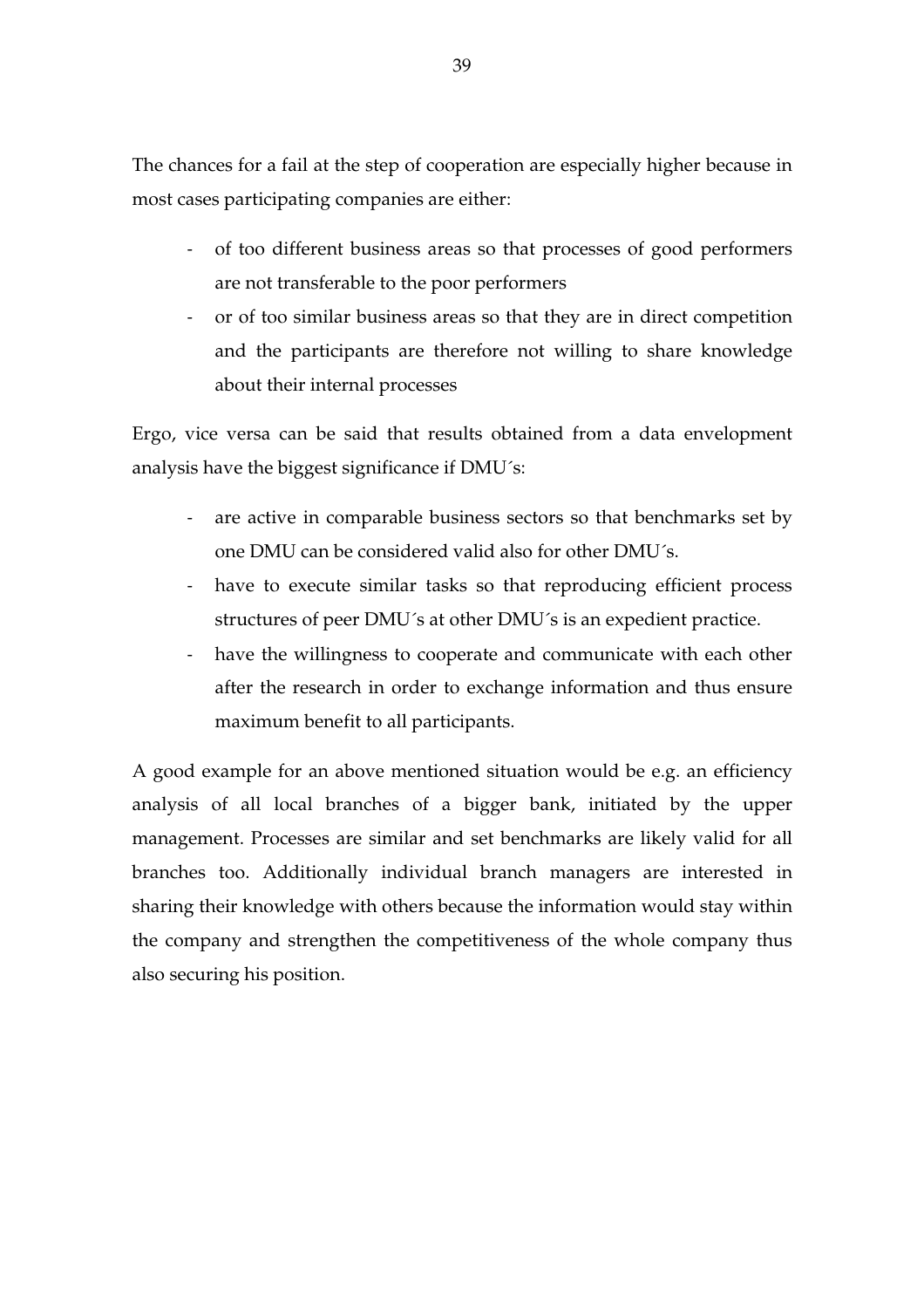Finally it is important to recognize that, like many other evaluation methods, also applying an efficiency analysis like DEA will inevitably evolve through time (Farrell 1957). While performed measures might occur relatively simple and approximate in the beginning, they will likely become more sophisticated and precise as the evaluating agents gain experience and collect data of higher quality.

Also should participating companies not leave it with a single efficiency evaluation. Only a reiteratively conducted research will result in a permanent improvement of their performance efficiency.

For this study companies of different manufacturing fields have been evaluated. If and to what extend results of this research are valid remains to be seen. If the case companies will follow proposed steps and efficiency scores in later measurements will have increased one could not only have utilized information from theory to practice but also vice versa. If longer term evaluation would proof that a Data Envelopment Analysis of not totally comparable enterprises would still deliver satisfying results, this research would constitute to the wide basement of possible DEA applications.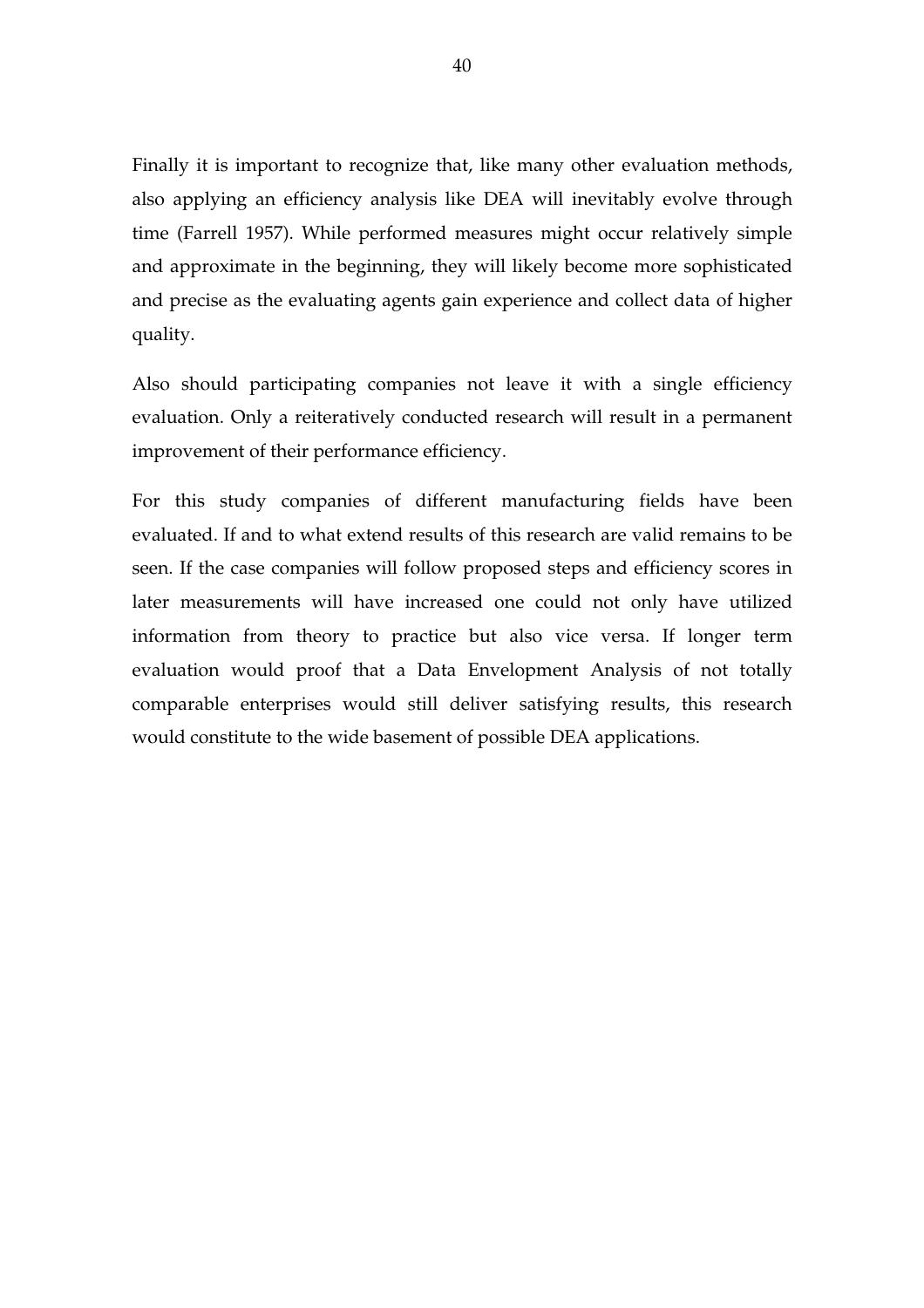#### 8. CONCLUSIONS

Goal of this thesis research was an efficiency analysis of 6 manufacturing companies of the North-Ostrobothnia region of Finland. As evaluation method was the data envelopment analysis applied. Parallel to the efficiency analysis this thesis should provide an insight into the mechanics of the DEA method and examine its ability to support decisions in the area of manufacturing strategy.

The investigation covered the determination of three different economical values, dynamic capability, innovation capability and competitiveness. By aid of questionnaires the required data for such evaluation was obtained. Based on the economical environment of the participating companies the design parameters for the analysis were chosen accordingly and the efficiency values extracted from the DEA solving algorithm. On basis of the results of the data envelopment analysis, according recommendations for the different participants were given.

DEA is a method, enabling the analyst to quickly and easily obtain performance measures of different benchmarking members. The fact that the method can transform multiple in- and output values into a single efficiency value offers the analyst an effective tool in the area of performance measurements, provided that the user of the method is choosing the parameters mindfully and interpreting the results advisedly.

According to the calculated efficiency values for the three evaluated economical measures, individual recommendations for all six companies have been given. With according resource allocations, decision makers are able to promote the operational efficiencies and thus increase chances of successful participation in global markets.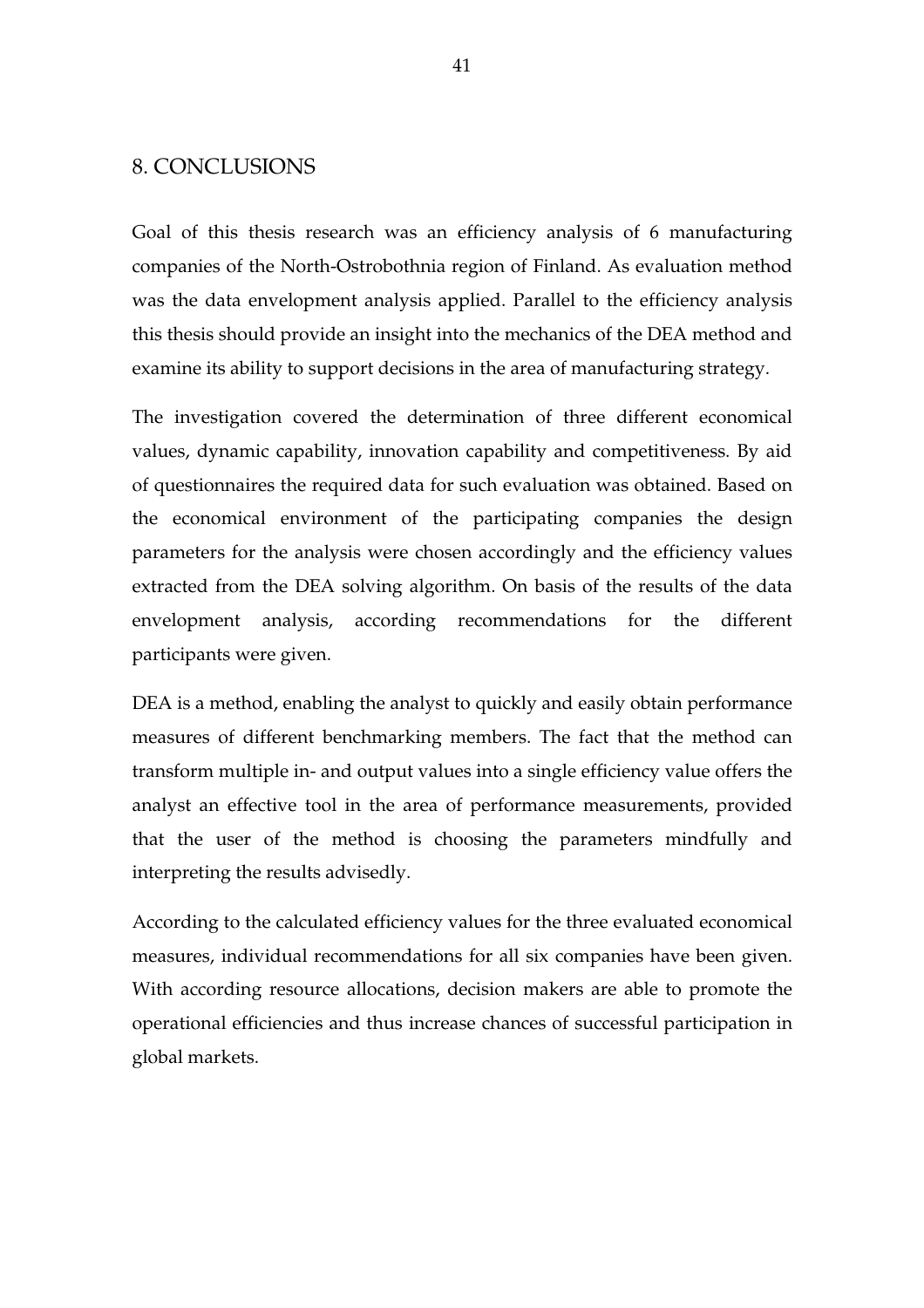While companies A and C have been clarified as good performers and company F as best performer of this evaluation, companies B and D will have to improve their performances even more in order to reach competitive efficiency values. Especially company E could be highlighted as poor performer and need to undergo crucial structural changes if it wants to survive on the international markets.

However, due the small amount of participating DMU´s and their unequal fields of business the robustness of the results of this thesis might be questionable. In order to achieve a higher degree of significance for the results the amount of participating DMU´s has to be higher and the evaluated companies should all be active in similar fields of business.

Once a DEA method is successfully performed, results could unfold their maximum impact if the participants would be willing to cooperate with each other and exchange information about their knowledge, processes and technologies.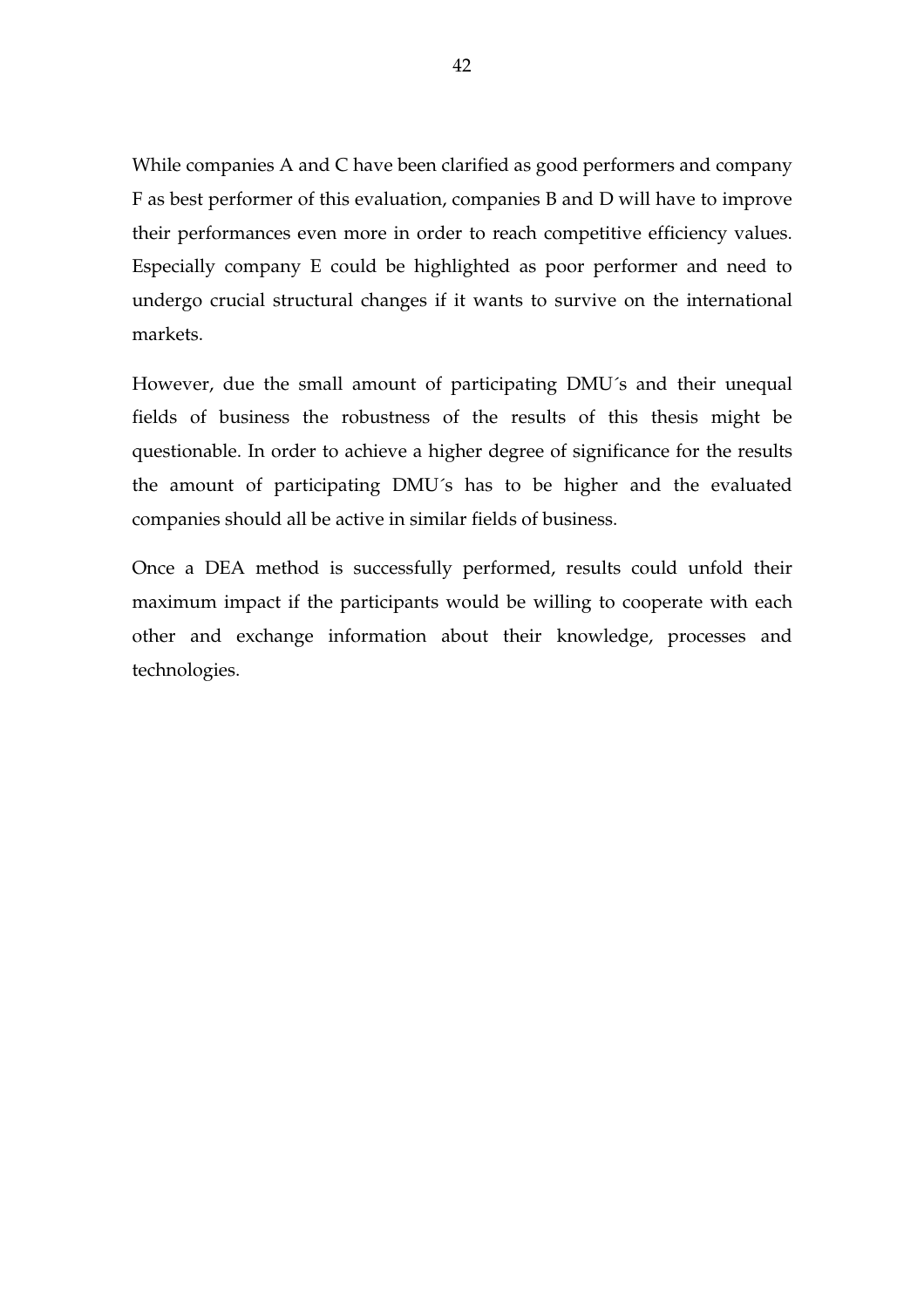#### 9. LIST OF REFERENCES

- Ahmad, N. (2006) "*Effectiveness Evaluation Services for Small to Medium-Sized Manufacturing Enterprise*" Service Operations and Logistics, and Informatics, p.1106 - 1112
- Ahmad, N. & R. G. Qiu (2008) "*Integrated model of operations effectiveness of small to medium-sized manufacturing enterprises*" Intell Manuf (2009) 20:79–89
- Ali Emrouznejad´s Data Envelopment Analysis database <www.deazone.com> [cited January 25th 2013]
- Banker, R. D., A. Charnes & W. W. Cooper (1984a) "*Some Models for Estimating Technical and Scale Inefficiencies in DEA."* Management Science 30(9): 1078- 1092
- Banker, R. D. (1984b) "*Estimating Most Productive Scale Size using Data Envelopment Analysis.*" European Journal of Operational Research 17(1): 35-44
- Banker, R. D., W. W. Cooper, L. M. Seiford & J. Zhu (2011) "*Returns to Scale in DEA*" Handbook on Data Envelopment Analysis
- Banxia Frontier Analyst, Data Envelopment Analysis for Professionals <http://www.banxia.com/frontier/resources/glossary> [cited January 25th 2013]
- Charnes, A., W. W. Cooper & E. Rhodes (1978) "*Measuring the Efficiency of Decision Making Units.*" European Journal of Operational Research 2(6): 429-444
- Charnes, A., W. W. Cooper, A. Y. Lewin & L. M. Seiford (Ed.) (1994) "*Data Envelopment Analysis: Theory, Methodology and Applications."* Dordrecht: Kluwer Academic Publishers.
- Coelli, T. J., D. S. Prasada Rao, C. J. O'Donnell & G. E. Battese (2005) "*An Introduction to Efficiency and Productivity Analysis*" (Second Edition), New York: Springer Science + Business Media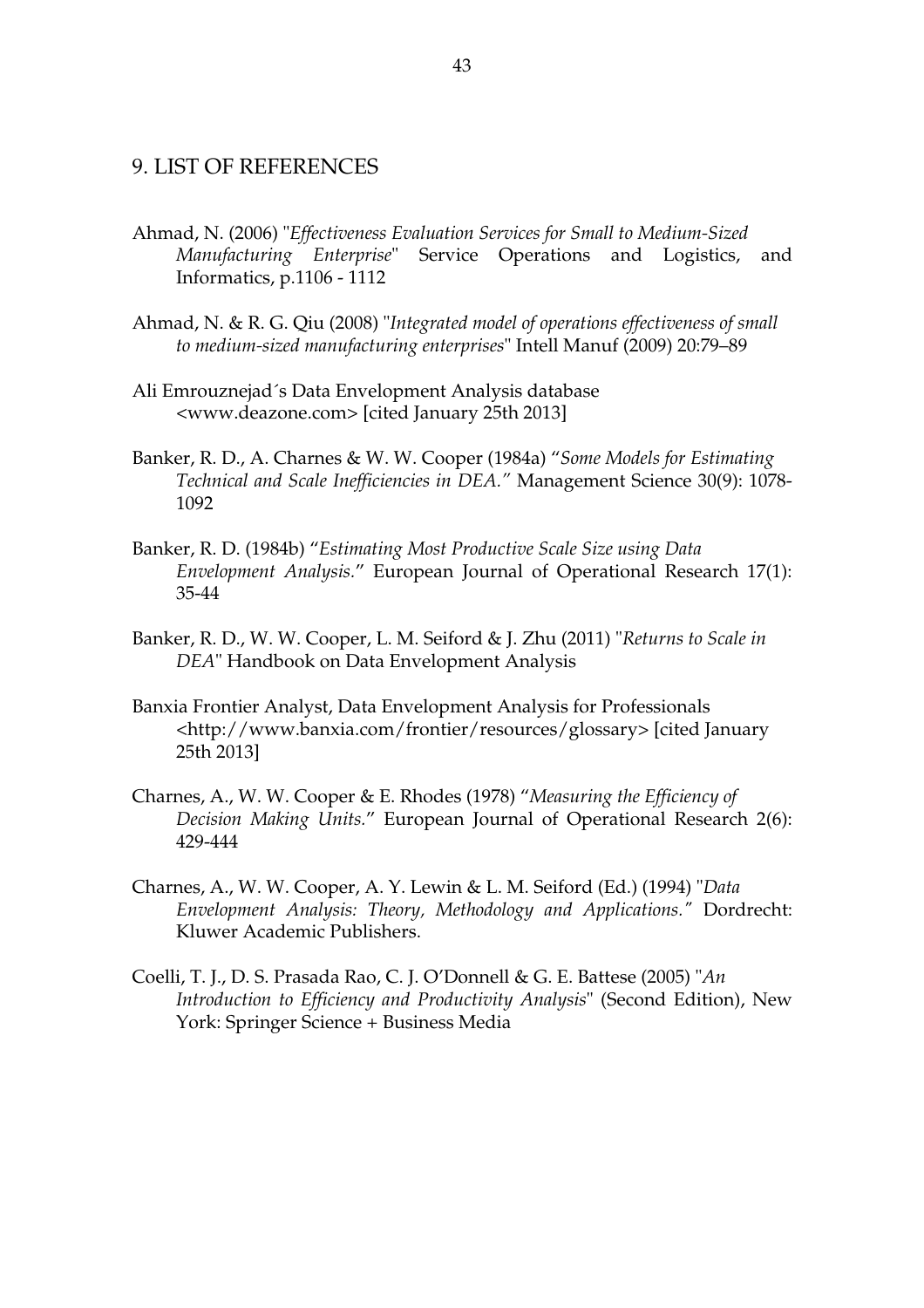- Cooper, W. W., L. M. Seiford & J. Zhu (2011) "*Data Envelopment Analysis: History, Models and Interpretations"* Handbook on Data Envelopment Analysis International Series in Operations Research & Management Science Volume 164, 2011, pp 1-39
- Dohmen, A. & M. Leyer (2010) "*Combining Data Envelopment Analysis And Business Process Simulation For Analyzing The Efficiency Of Business Processes*" Proceedings of the International MultiConference of Engineers and Computer Scientists 2010 Vol. 3
- Emrouznejad, A., B. R. Parker & G. Tavares (2008) " *Evaluation of research in efficiency and productivity: A survey and analysis of the first 30 years of scholarly literature in DEA*" Socio-Economic Planning Sciences Volume 42, Issue 3, p. 151–157
- Farrell, M. J. (1957) "*The Measurement of Productive Efficiency."* Journal of the Royal Statistical Society, Series A, 120 (3): 253-290
- Guan, J. C., R. C. M. Yam, C. K. Mok & N. Ma (2004) "*A study of the relationship between competitiveness and technological innovation capability based on DEA models*" European Journal of Operational Research 170 (2006) 971–986
- Heilbrunn, S., S. Rozenes & G. Vitner (2011) "*A DEA Based Taxonomy to Map Successful SMEs*" International Journal of Business and Social Science, Vol. 2 No. 2
- Kumar, G. & R. Gulati (2008) "*An Examination of Technical, Pure Technical, and Scale Efficiencies in Indian Public Sector Banks using Data Envelopment Analysis*" Eurasian Journal of Business and Economics 2008, 1 (2), 33-69
- Lee, C. C. (2009) "*Analysis of overall technical efficiency, pure technical efficiency and scale efficiency in the medium-sized audit firms*" Expert Systems with Applications 36 (2009) 11156–11171
- Luostarinen R., H. Korhonen, J. Jokinen & T. Pelkonen (1994). "*Globalisation and SME*" Helsinki: Ministry of Trade and Industry. Studies and Reports p. 59
- Madrid-Guijarro, A. & M. L. Maté-Sánchez-Val (2010) "*A spatial efficiency index proposal: An empirical application to SMEs productivity*" Ann Reg Sci (2011) 47:353–371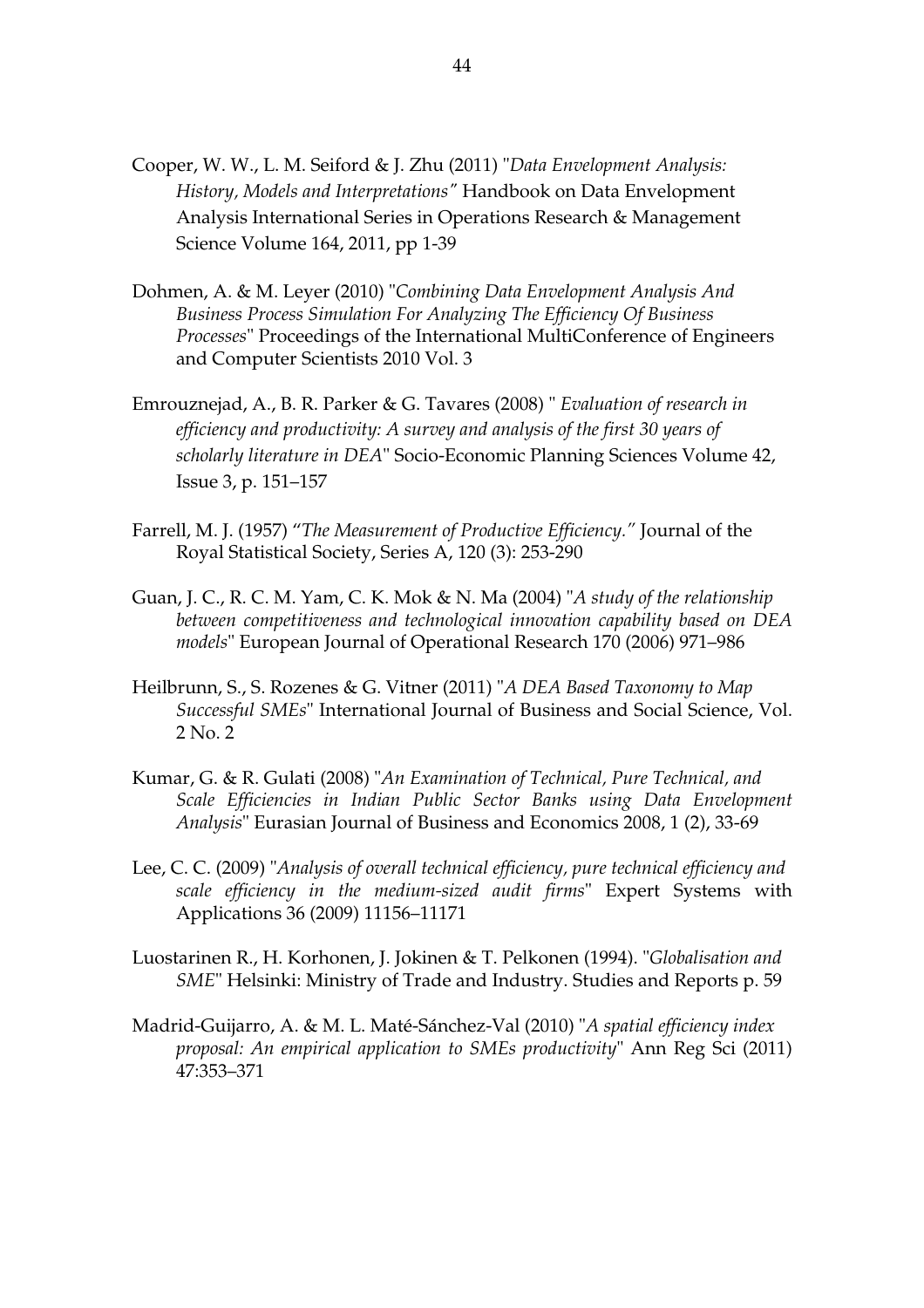- Prusa, J. (2012) "*The Most Efficient Czech SME Sectors: An Application of Robust Data Envelopment Analysis*" Czech Journal of Economics and Finance, 62, 2012, no. 1
- Seiford, L.M. & J. Zhu (1999) "*An Investigation of Returns-to-scale in Data Envelopment Analysis."* Omega 27(1): 1-11
- Sharma, S., D. Raina & S. Singh (2012) " *Measurement of Technical Efficiency and Its Sources: An Experience of Indian Banking Sector"* Int. Journal of Economics and Management  $6(1)$ : 35 – 57
- Sharma, S. & M. Sharma (2010) "*Analyzing the technical and scale efficiency of small industries in India: state-wise cluster study*" Measuring Business Excellence Vol. 14 No. 2 2010, pp. 54-65

Steering Committee for the Review of Commonwealth/State Service Provision (1997) "*Data Envelopment Analysis: A technique for measuring the efficiency of government service delivery"* AGPS, Canberra

- Wikipedia, The Free Encyclopedia "*Competitiveness*" <http://en.wikipedia.org/w/index.php?title=Competitiveness&oldid=53 0980291> [Date of last revision: 2 January 2013; Date retrieved: 25 January 2013]
- Zhao S., J. Takala, M. Muhos, H. Hallikainen, J. Poikkimäki & I. Golovko (2012) "*Comparative Study of DEA and CFI Performance Assessment Methods*". The 13th Management International Conference, MIC'2012, Sustainable Economy, November 21-23, 2012, Budapest, Hungary, 18 pages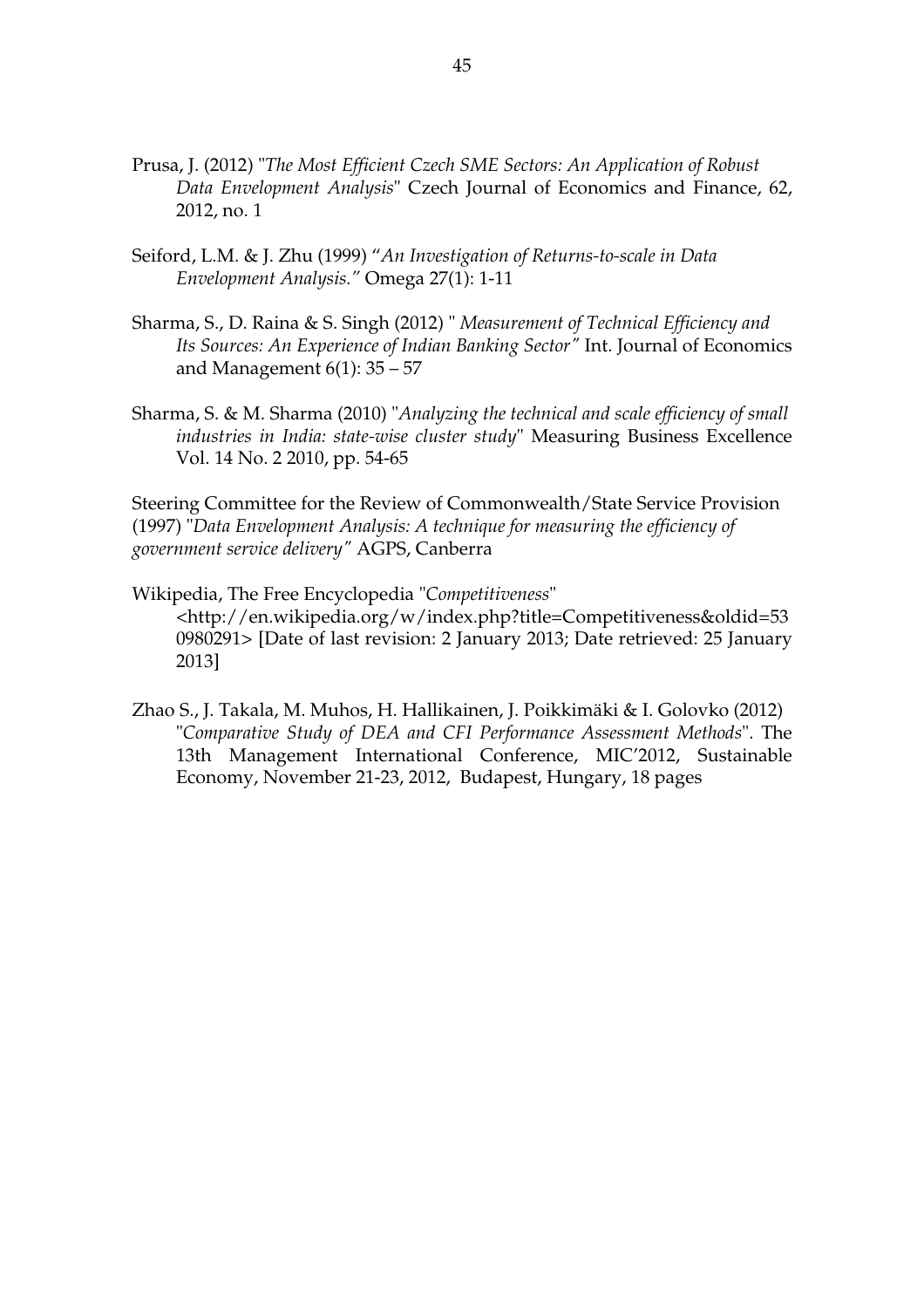# **Appendix 1**

### **Yrityksen kyvykkyyden arviointi –kyselytutkimus, joka perustuu DEA-metodiin**

**Tutkimuksen lyhyt esittely:** Täytä lomake mahdollisimman tarkasti yrityksesi tällä hetkellä voimassa olevalla tiedolla. Tietoa tullaan käyttämään VAIN tieteellisessä tutkimuksessa ja yksittäistä yritystä ei pystytä yhdistämään tutkimustuloksiin tai yksilöimään niistä. **Kiitoksia jo etukäteen vaivannäöstänne!**

#### **Osio 1: Yrityksen kansainvälistymisoperaatioiden kyvykkyys**

1. Yrityksen tällä hetkellä ulkomailla työskentelevien työntekijöiden määrä: .

2. Vuonna 2011, paljonko keskimäärin maksoi yrityksen kansainvälistymisoperaatiot ja toiminta ulkomailla, ympyröi oikea vaihtoehto;

**A:** Enemmän kuin 100 000 euroa

**B:** 50 000 – 100 000 euroa

**C**: 20 000-50 000 euroa

**D**: 1000 – 20 000 euroa

**E:** Vähemmän kuin 1000 euroa

3. Vuoden 2011, kokonaisinvestoinnit ulkomaille:

4. Vuoden 2011, ulkomaiden myynnin netto voitto:

5. Kuinka monessa maassa yrityksellä on tällä hetkellä toimintaa:

6. Vuoden 2011 ulkomaan viennin arvo:

7. Vuoden 2011 ulkomailta tuotujen / ostettujen resurssien määrä (työvoima, raakaaineet, komponentit…)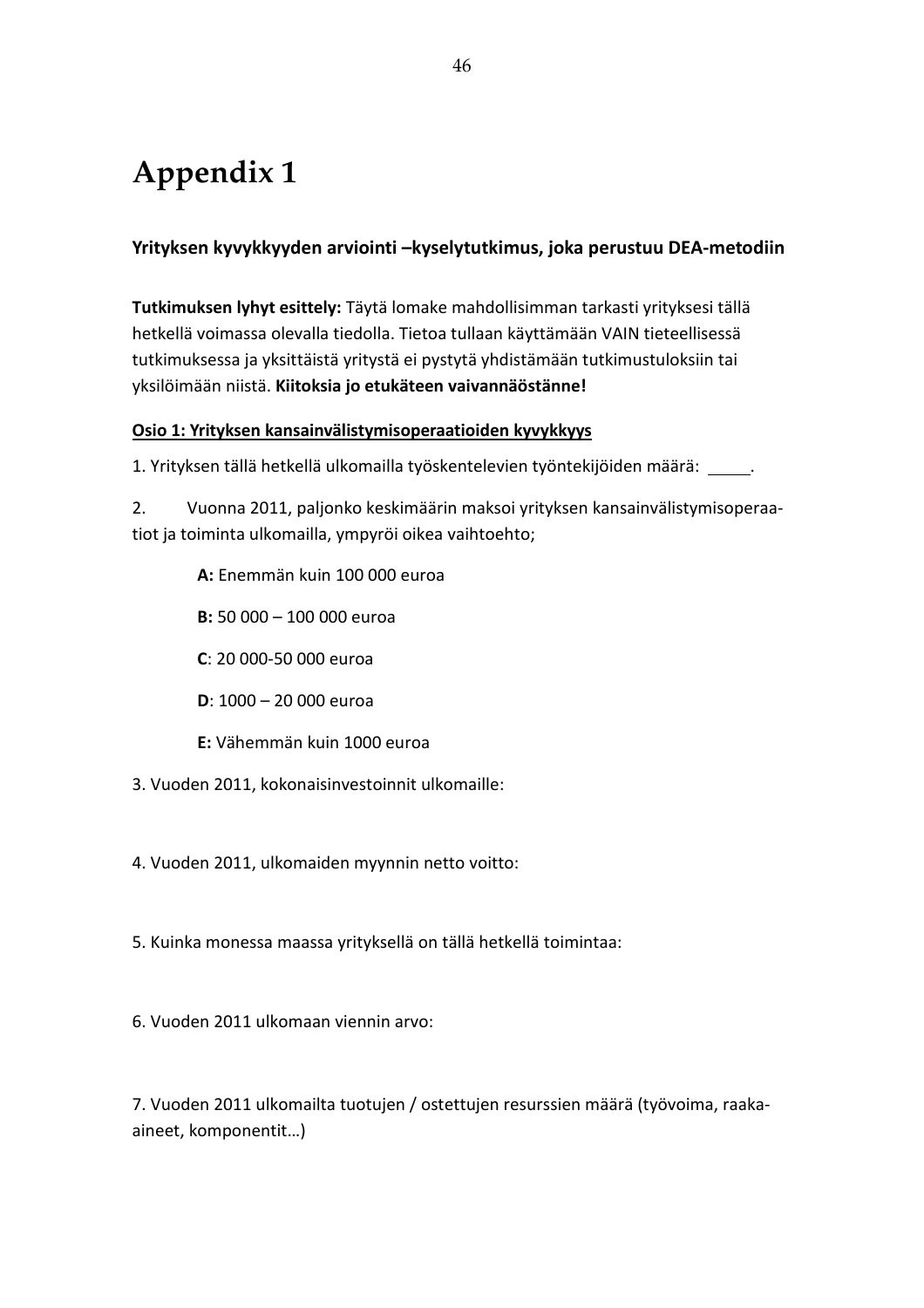### **Osio 2: Dynaaminen kyvykkyys yrityksen toiminnassa mukautua toimintaympäristön muutoksiin**

Tämä osio käsittelee yrityksesi kyvykkyyttä mukautua muutoksiin toimintaympäristössä. Arvioi yrityksesi toimintaa viimeksi tapahtuneen muutoksen valossa.

1. Toimintaympäristössä tapahtuneen muutokseen reagoimisen kustannukset olivat / ovat olleet: (ympäröi oikea vaihtoehto)

**(A)** Erittäin korkeat **(B)** Korkeat **(C)** Normaalit **(D)**Matalat **(E)**Erittäin matalat

2. Yrityksen reagoimisnopeus markkinoiden muutokseen oli:

**(A)** Erittäin nopea **(B)** Nopea **(C)** Normaalit **(D)** Hidas **(E)** Erittäin hidas

3. Tuotteiden / palveluiden myynti ennen markkinoiden muutosta oli:

4. Tuotteiden / palveluiden myynti markkinoiden muutoksen jälkeen oli:

5. Paljonko tuotteita toimitettiin ennen toimitettiin yhteensä ennen muutosta:

6. Paljonko tuotteita toimitettiin muutoksen jälkeen:

7. Kuinka suuressa osuudessa oli laatupoikkeamia ennen muutosta:

8. Kuinka suuressa osuudessa oli laatupoikkeamia muutoksen jälkeen: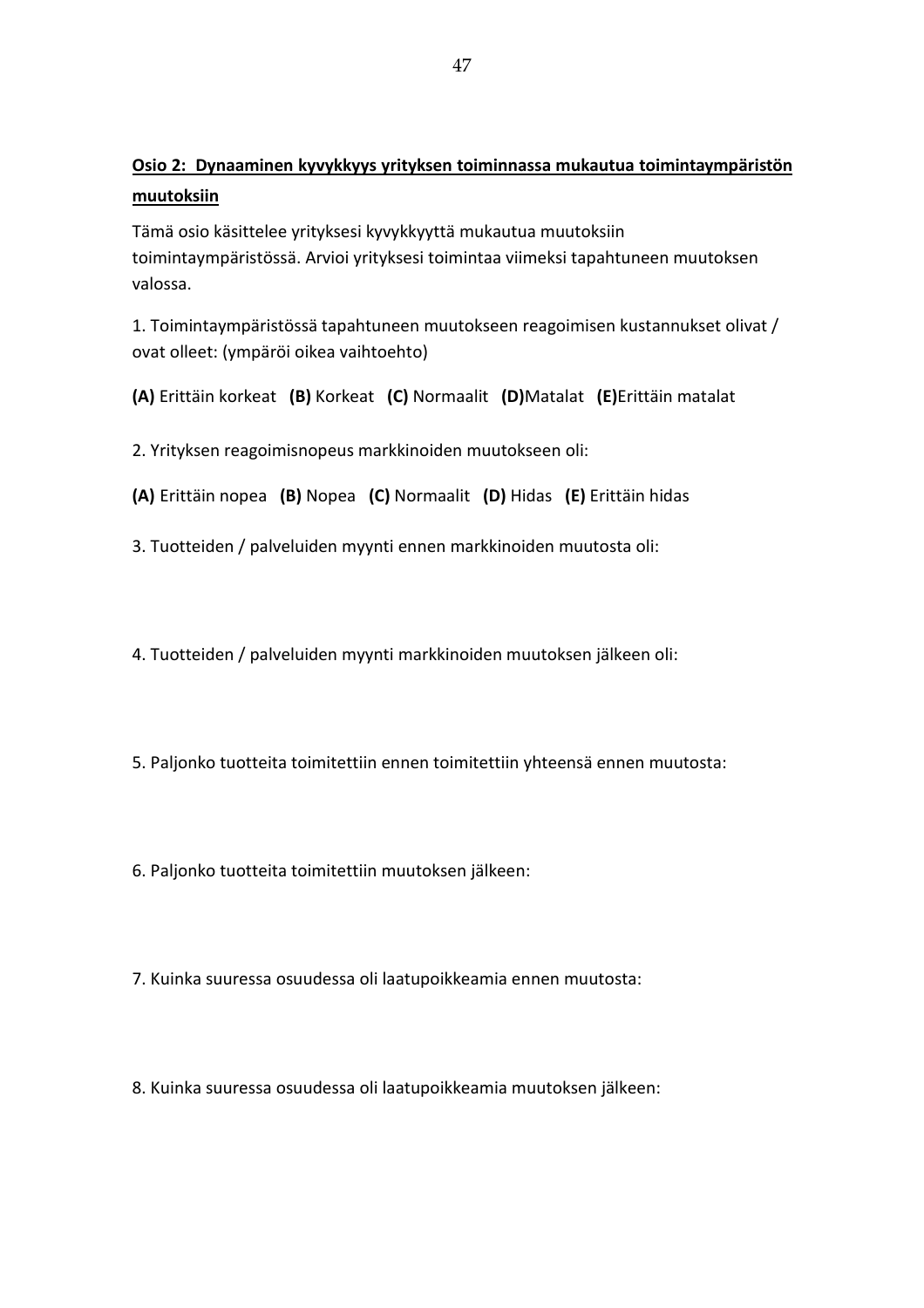#### **Osio 3: Yrityksen teknologisten innovaatioiden tuotantokyky**

- 1. Vuoden 2011, tuotekehityspanos:
- 2. Montako työntekijää toimii tällä hetkellä tuotekehityksessä
- 3. Montako henkilöstössä työntekijää yrityksessä on kaikkiaan
- 4. Vuonna 2011, paljonko rahaa käytettiin uusien tuotteiden markkinointiin:
- 5. Vuonna 2011, paljonko rahaa uudet tuotteet toivat yritykseen (netto)
- 6. Vuoden 2011 tuotteiden myyntituotto oli:
- 7. Vuoden 2011 uusien tuotteiden myyntituotto oli:

#### **Osio 4: Yrityksen kilpailukyky**

- 1. Vuonna 2011 yrityksen tuotannon aiheuttamat kustannukset:
- 2. Vuoden 2011 yrityksen markkinointikustannukset
- 3. Arvio mikä on tällä hetkellä yrityksen osuus maailmanlaajuisista markkinoista: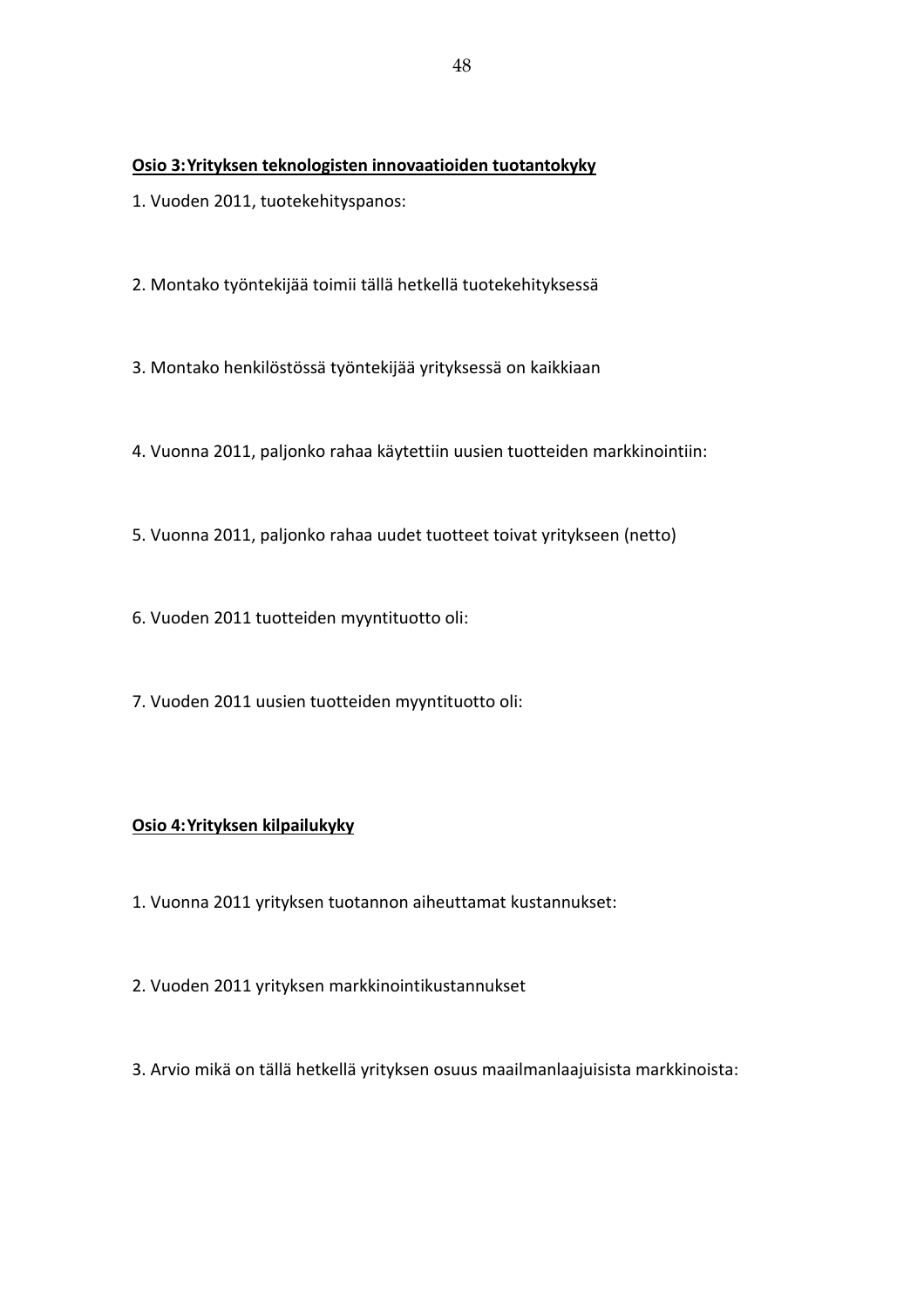# **Appendix 2**

Demografiset tiedot operatiivisten valmistusstrategioiden tutkimukselle

| Research Professor Josu Takala |                      |
|--------------------------------|----------------------|
| University of Vaasa            | mailto: jot@uwasa.fi |
| Dep. of Industrial Management  | gsm: +358-400-564068 |
| P.O. Box 700                   | fax: +358-6-3248467  |
| FIN-65101 Vaasa, Finland       |                      |

#### **Tiedonantajan nimi ja asema yrityksessä**:

#### **Yrityksen nimi:**

#### **Yrityksen koko**:

- Henkilöstömäärä:
- Liikevaihto:
- Viennin osuus liikevaihdosta:

**Yrityksen asema toimitusketjussa**(järjestelmätoimittaja, komponenttitoimittaja, päähankkija ym.):

**Toimiala** (Valmistus, teknologiaintensiivinen toimiala.Mikä palvelu?(Tuotanto, ylläpito ym.), palveluliiketoiminta(%/liikevaihto):

**Onko yrityksellä toimivaa hallitusta? Kyllä /**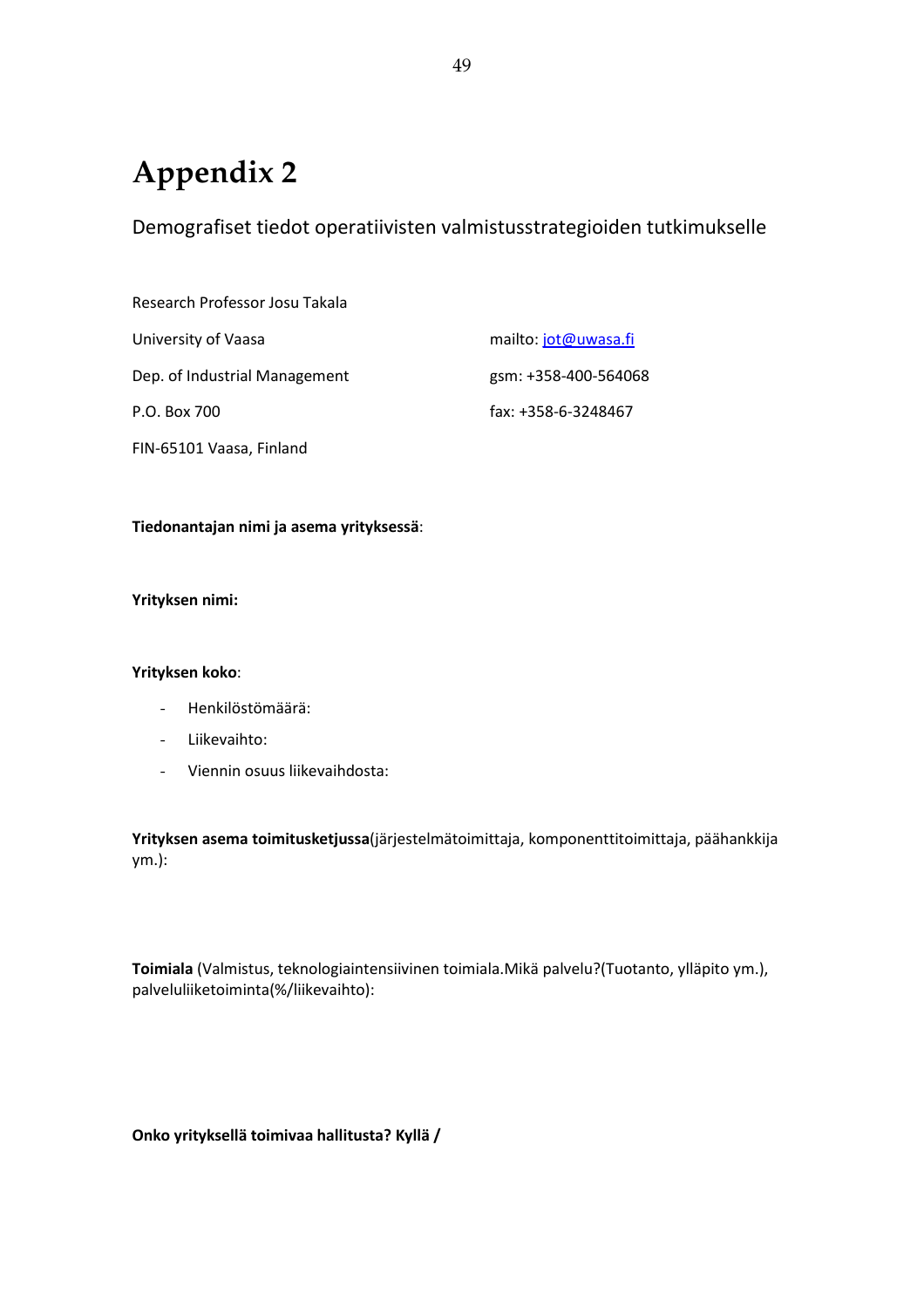# **Appendix 3**

# **Dimension: Dynamic Capabilities**

# *CCR method, Input oriented*

| Inefficient DMUs: data table |  |
|------------------------------|--|
|------------------------------|--|

#### **efficiency inefficient DMU activity level (λ) DMUs used as reference**

| 0.220303 Company B   | 0.218188<br>0.010575 | Company A<br>Company F |
|----------------------|----------------------|------------------------|
| $0.150116$ Company C | 0.127599<br>0.030023 | Company A<br>Company F |
| $0.555967$ Company D | 0.370645             | Company F              |
| $0.315464$ Company E | 0.309155<br>0.031546 | Company A<br>Company F |

**(***Please note:* **This list contains only inefficient or weakly efficient DMUs! The total number of DMUs is 6 of which 2 DMUs are efficient.)**

Efficient DMUs: super-efficiency values

| Company A |          |
|-----------|----------|
| Company F | 5.395995 |

Efficient DMUs: frequency of reference

| $H$ Company A |  |
|---------------|--|
| $H$ Company F |  |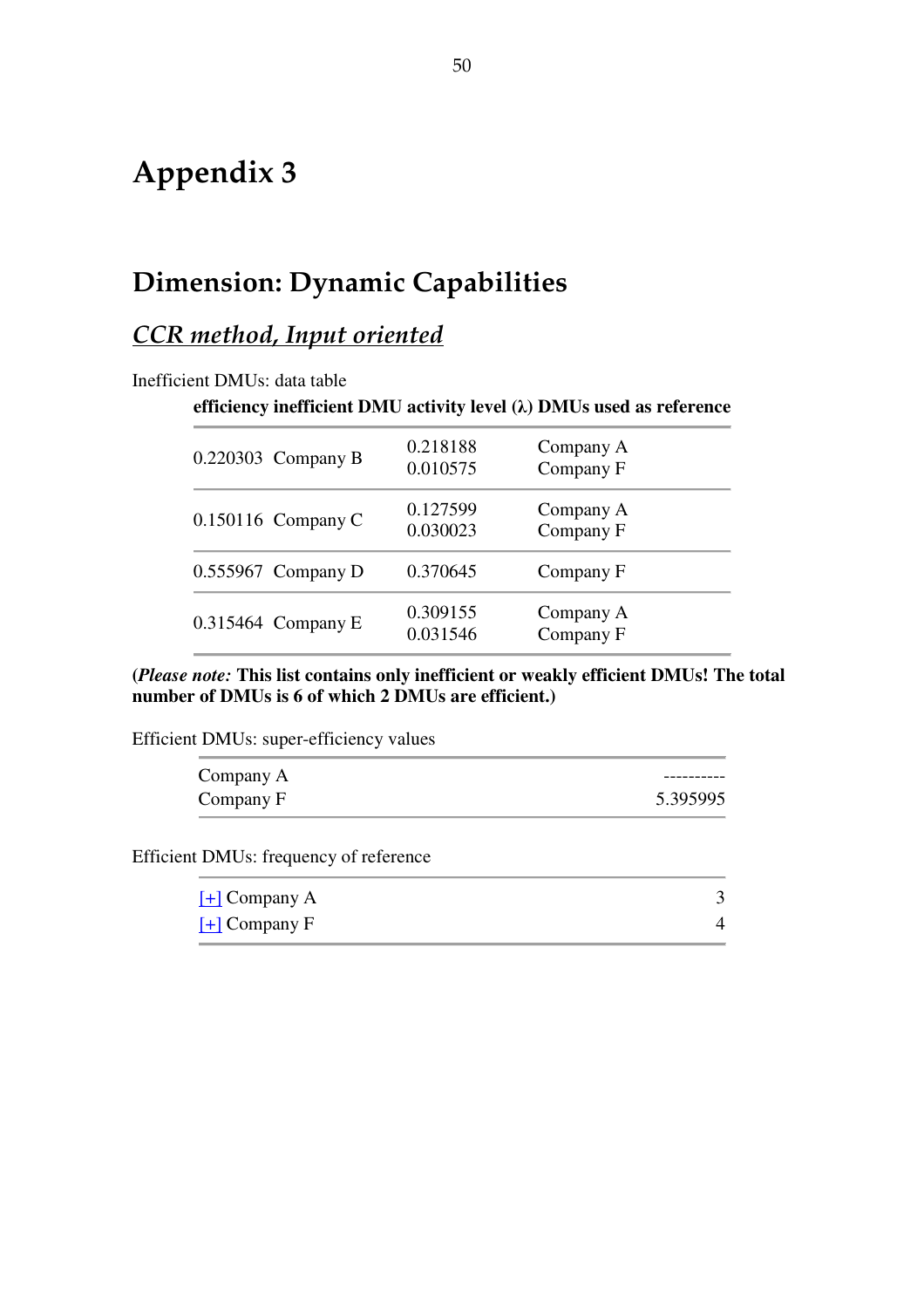## **Performance diagram**



### **Combination diagram**

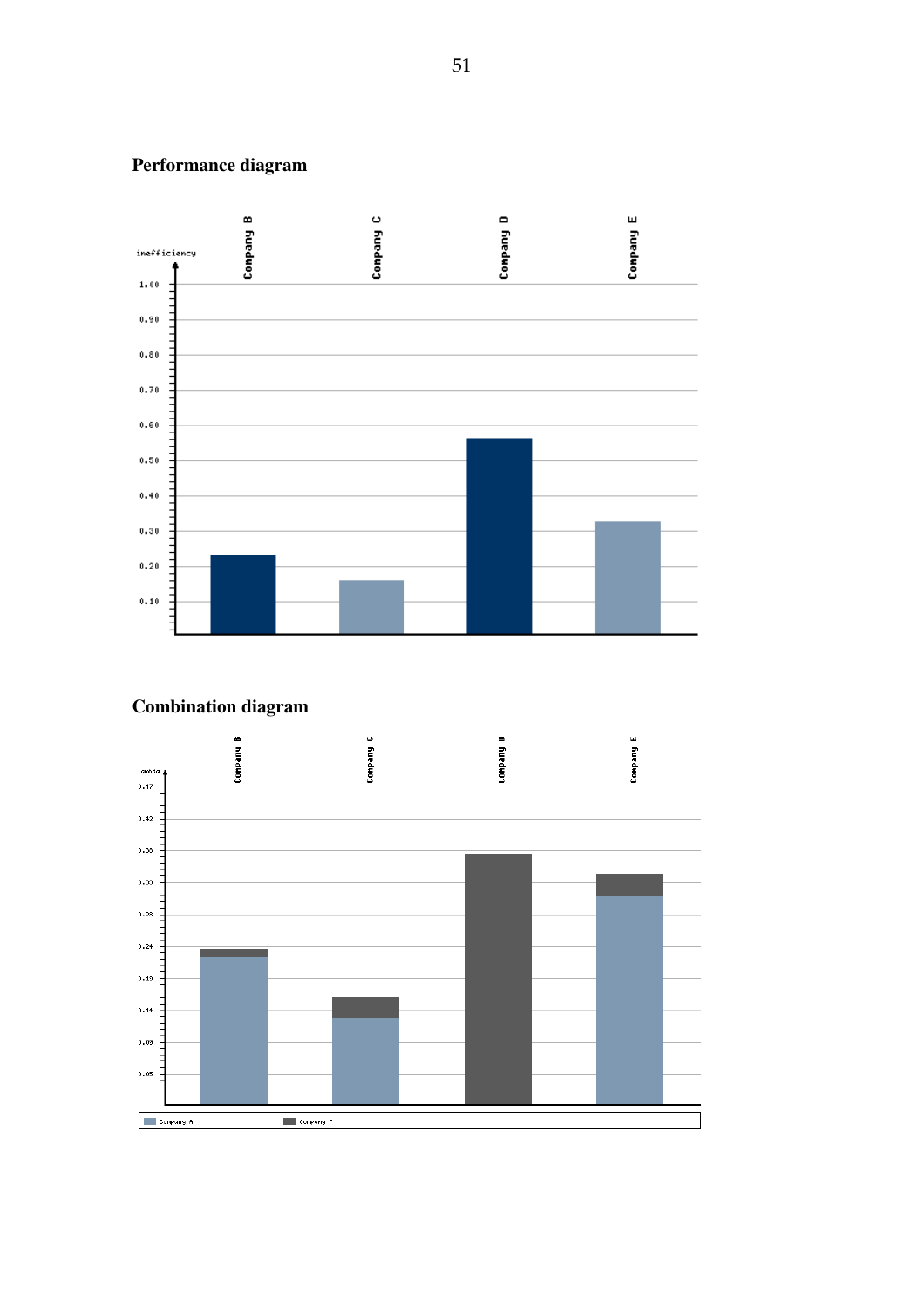

| Input/Output  | <b>Composite</b> |             | <b>Company A</b> |             | <b>Company F</b> |
|---------------|------------------|-------------|------------------|-------------|------------------|
| costs         | 1.102            |             | 5.000            |             | 1.000            |
| response time | 0.904            |             | 4.000            |             | 3.000            |
| investments   | 5.288            | $= 0.21819$ | 0.000            | $+$ 0.01058 | 500.000          |
| sales change  | 0.287            |             | 1.250            |             | 1.349            |

Company A

Company F

 $-80$  $-90$  $-100$ 

Company B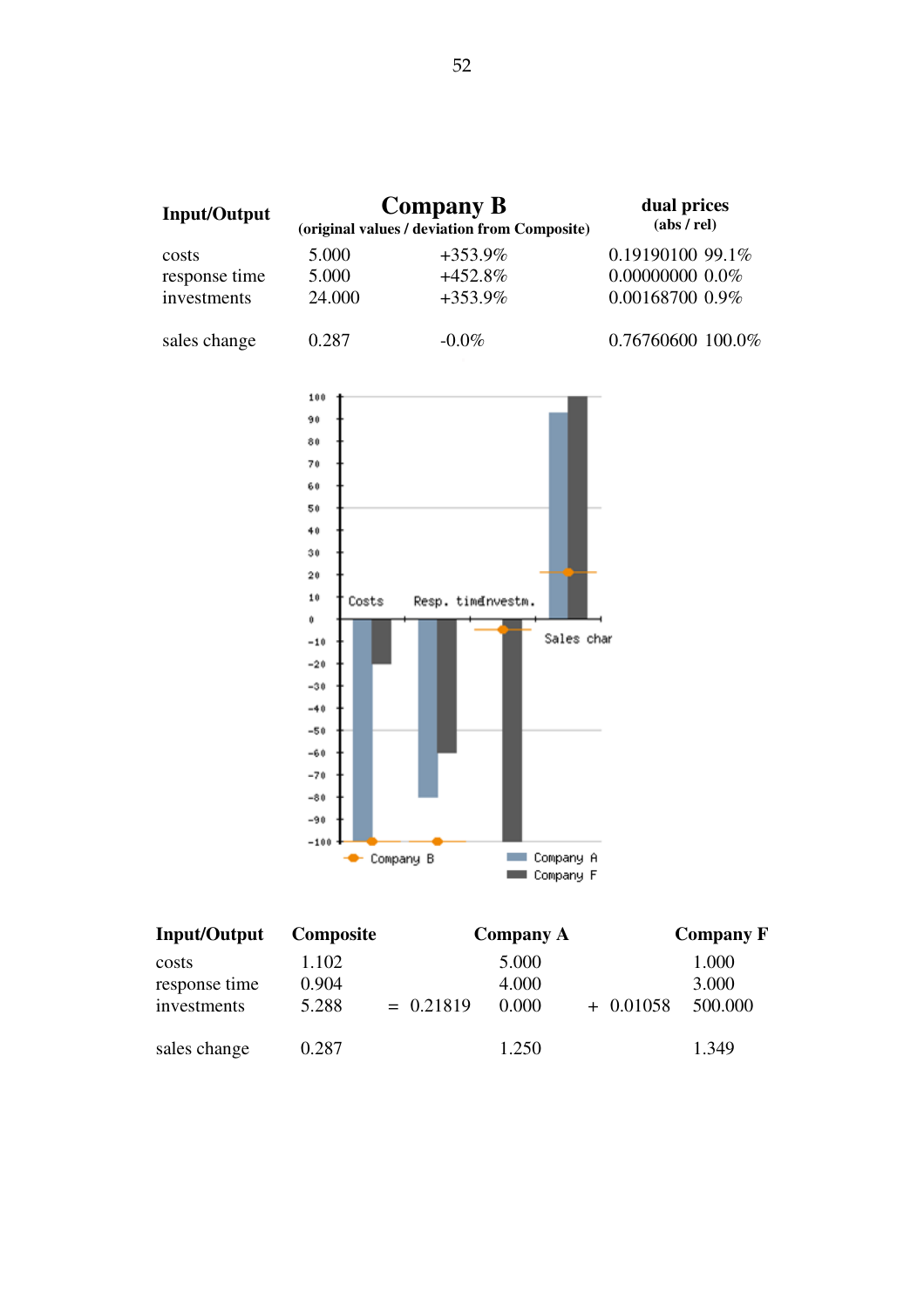| <b>Input/Output</b> | <b>Company C</b><br>(original values / deviation from Composite) |            | dual prices<br>(abs / rel) |
|---------------------|------------------------------------------------------------------|------------|----------------------------|
| costs               | 5.000                                                            | $+648.5\%$ | $0.000000000000\%$         |
| response time       | 4.000                                                            | $+566.2\%$ | 0.23455700 99.7%           |
| investments         | 100.000                                                          | $+566.2\%$ | $0.00061800$ $0.3\%$       |
| sales change        | 0.200                                                            | $+0.0\%$   | 0.75058200 100.0%          |



| Input/Output  | <b>Composite</b> |             | <b>Company A</b> |                     | <b>Company F</b> |
|---------------|------------------|-------------|------------------|---------------------|------------------|
| costs         | 0.668            |             | 5.000            |                     | 1.000            |
| response time | 0.600            |             | 4.000            |                     | 3.000            |
| investments   | 15.012           | $= 0.12760$ | 0.000            | $+ 0.03002 500.000$ |                  |
| sales change  | 0.200            |             | 1.250            |                     | 1.349            |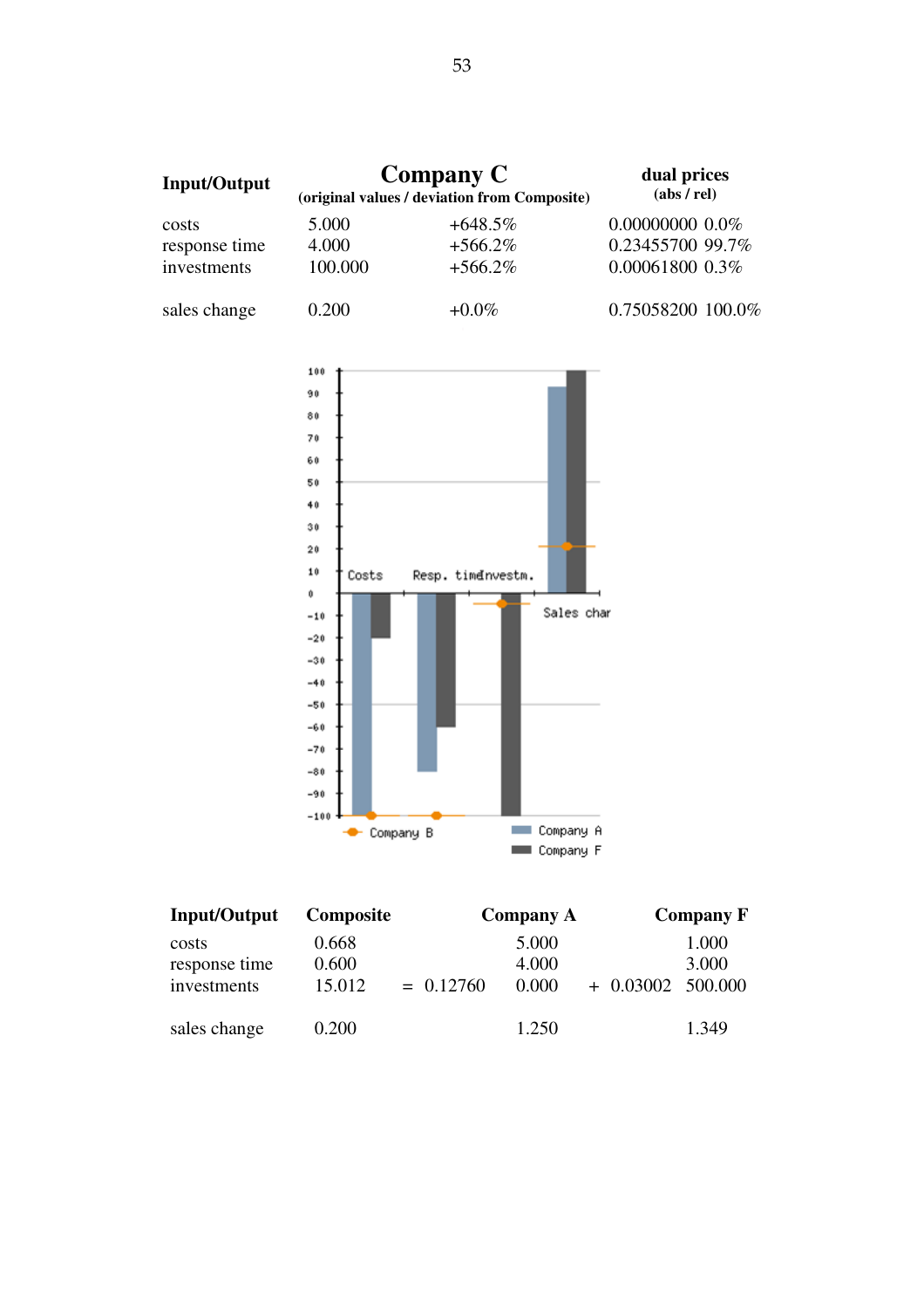| <b>Input/Output</b> | <b>Company D</b><br>(original values / deviation from Composite) |              | dual prices<br>(abs / rel) |  |
|---------------------|------------------------------------------------------------------|--------------|----------------------------|--|
| costs               | 5.000                                                            | $+1,249.0\%$ | $0.000000000000\%$         |  |
| response time       | 2.000                                                            | $+79.9\%$    | 0.49999900 100.0%          |  |
| investments         | 800.000                                                          | $+331.7%$    | $0.000000000000\%$         |  |
| sales change        | 0.500                                                            | $-0.0\%$     | 1.11193400 100.0%          |  |



| <b>Input/Output</b>                   | <b>Composite</b>          |                     | <b>Company F</b> |
|---------------------------------------|---------------------------|---------------------|------------------|
| costs<br>response time<br>investments | 0.371<br>1.112<br>185.323 | $= 0.37065$ 500.000 | 1.000<br>3.000   |
| sales change                          | 0.500                     |                     | 1.349            |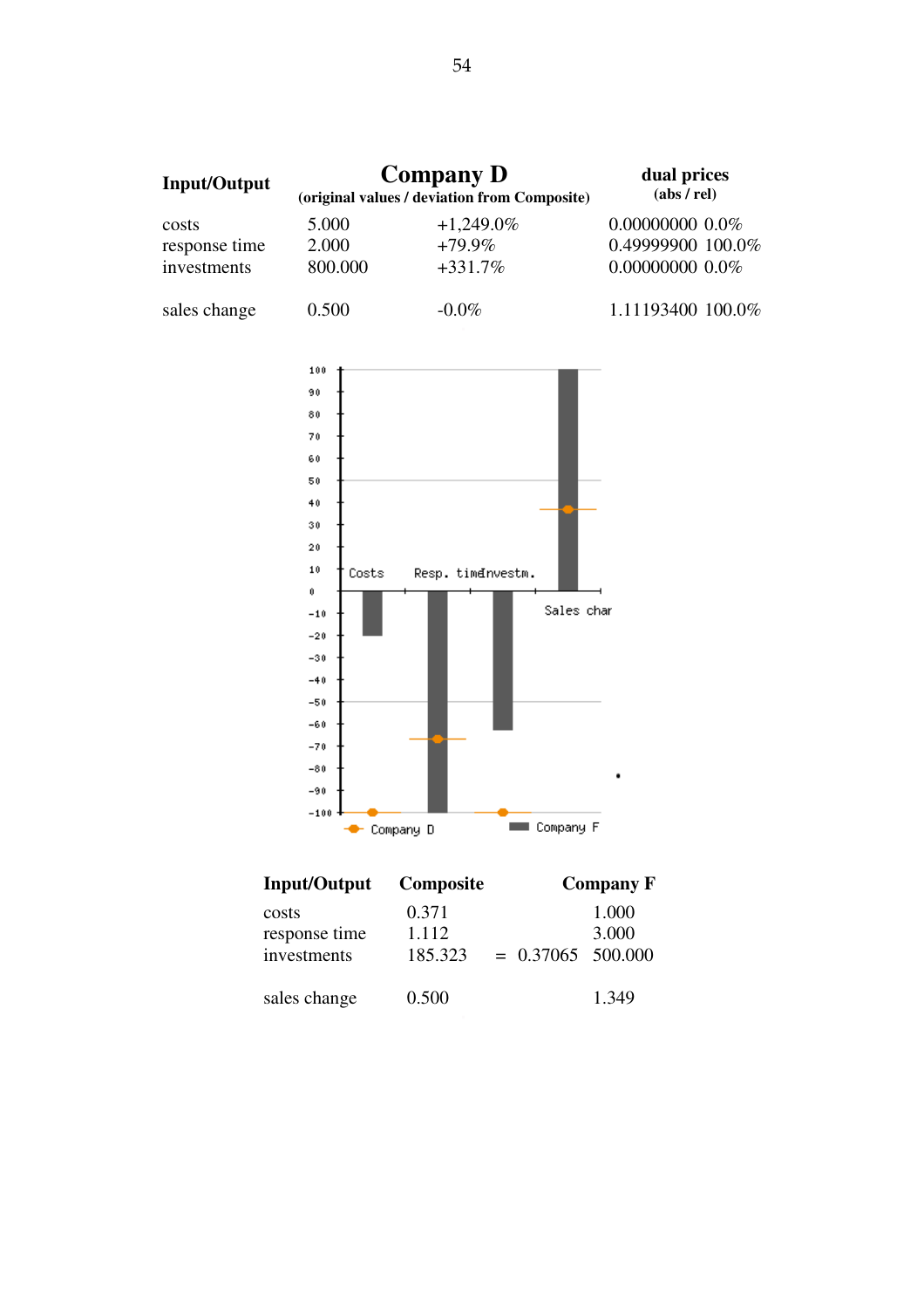

| Input/Output  | <b>Composite</b> |             | <b>Company A</b> |                     | <b>Company F</b> |
|---------------|------------------|-------------|------------------|---------------------|------------------|
| costs         | 1.577            |             | 5.000            |                     | 1.000            |
| response time | 1.331            |             | 4.000            |                     | 3.000            |
| investments   | 15.773           | $= 0.30916$ | 0.000            | $+$ 0.03155 500.000 |                  |
|               |                  |             |                  |                     |                  |
| sales change  | 0.429            |             | 1.250            |                     | 1.349            |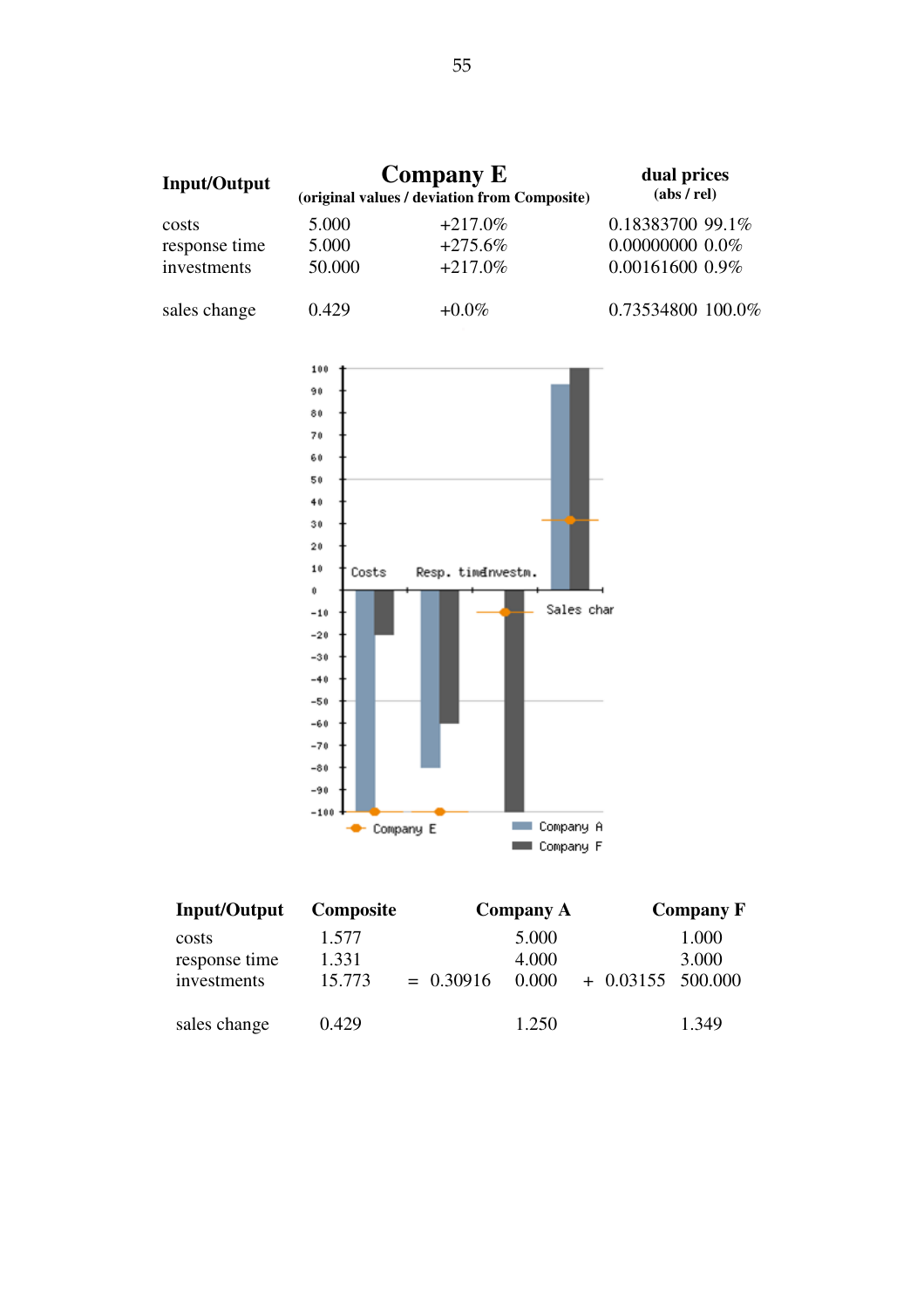

### **Performance: Cost for market change adaption**

### **Performance: Market change response time**

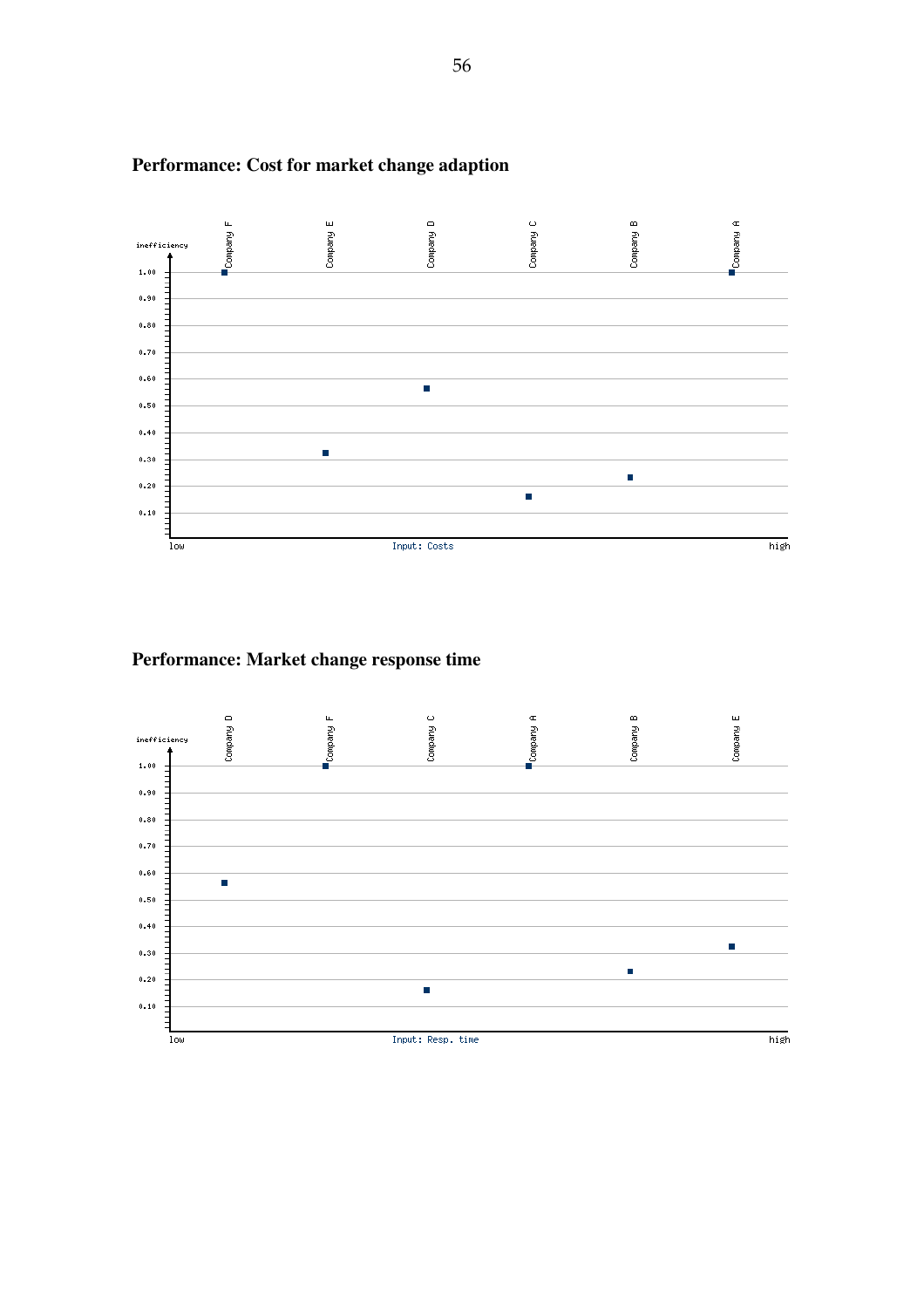

### **Performance: Investments before change of market**

**Performance: Change of sales volume caused by change of market**

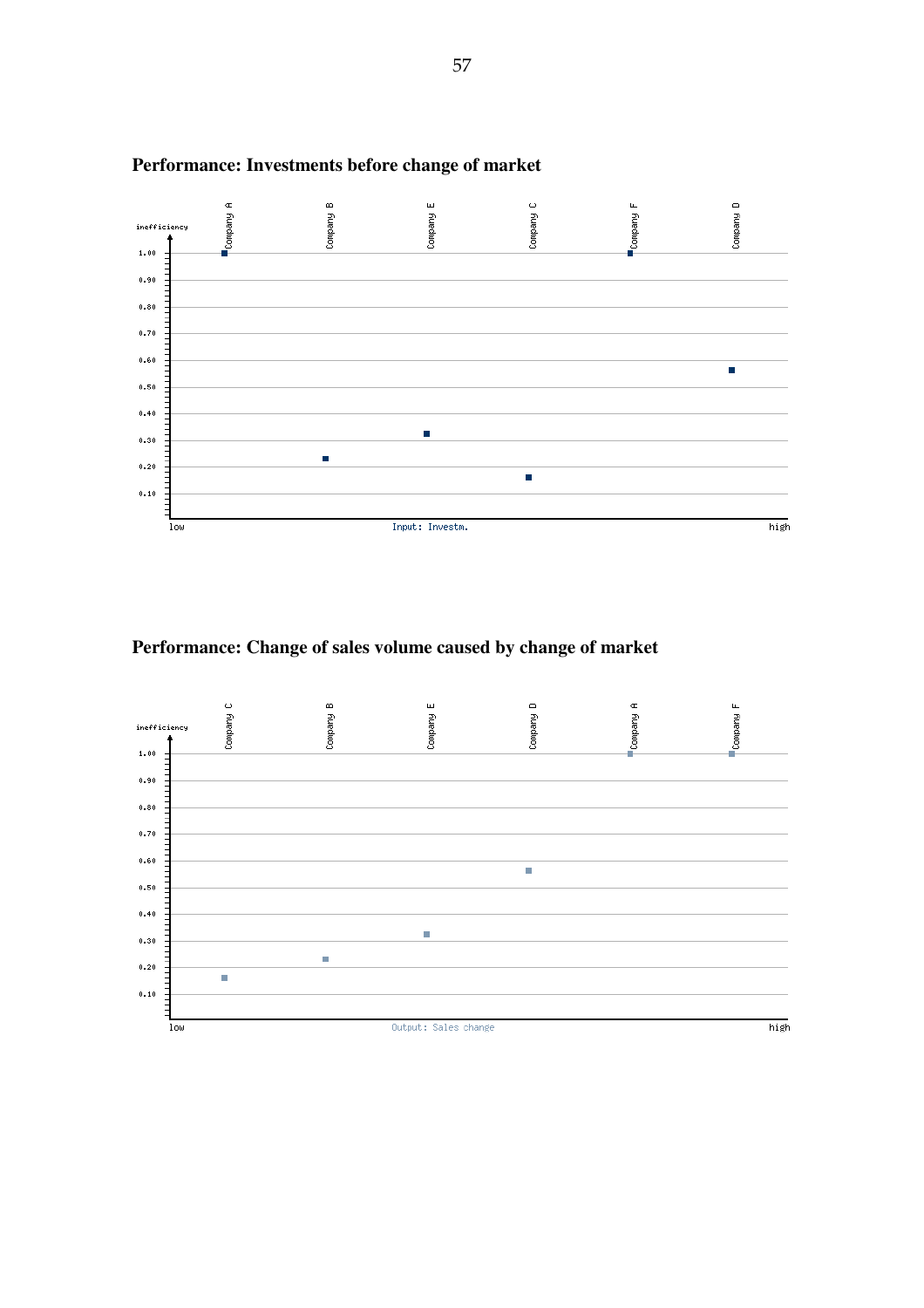# *BCC method, Input oriented*

#### Inefficient DMUs: data table

### **efficiency inefficient DMU activity level (λ) DMUs used as reference**

| 0.963018 Company B   | 0.953775<br>0.046225             | Company A<br>Company F              |
|----------------------|----------------------------------|-------------------------------------|
| $0.945203$ Company C | 0.856164<br>0.075342<br>0.068493 | Company A<br>Company D<br>Company F |
| 0.925925 Company E   | 0.907407<br>0.092593             | Company A<br>Company F              |

#### **(***Please note:* **This list contains only inefficient or weakly efficient DMUs! The total number of DMUs is 6 of which 3 DMUs are efficient.)**

Efficient DMUs: super-efficiency values

| Company A |          |
|-----------|----------|
| Company D | 1.499998 |
| Company F |          |

Efficient DMUs: frequency of reference

| $[\pm]$ Company A           |  |
|-----------------------------|--|
| $\underline{[+]}$ Company D |  |
| $[+]$ Company F             |  |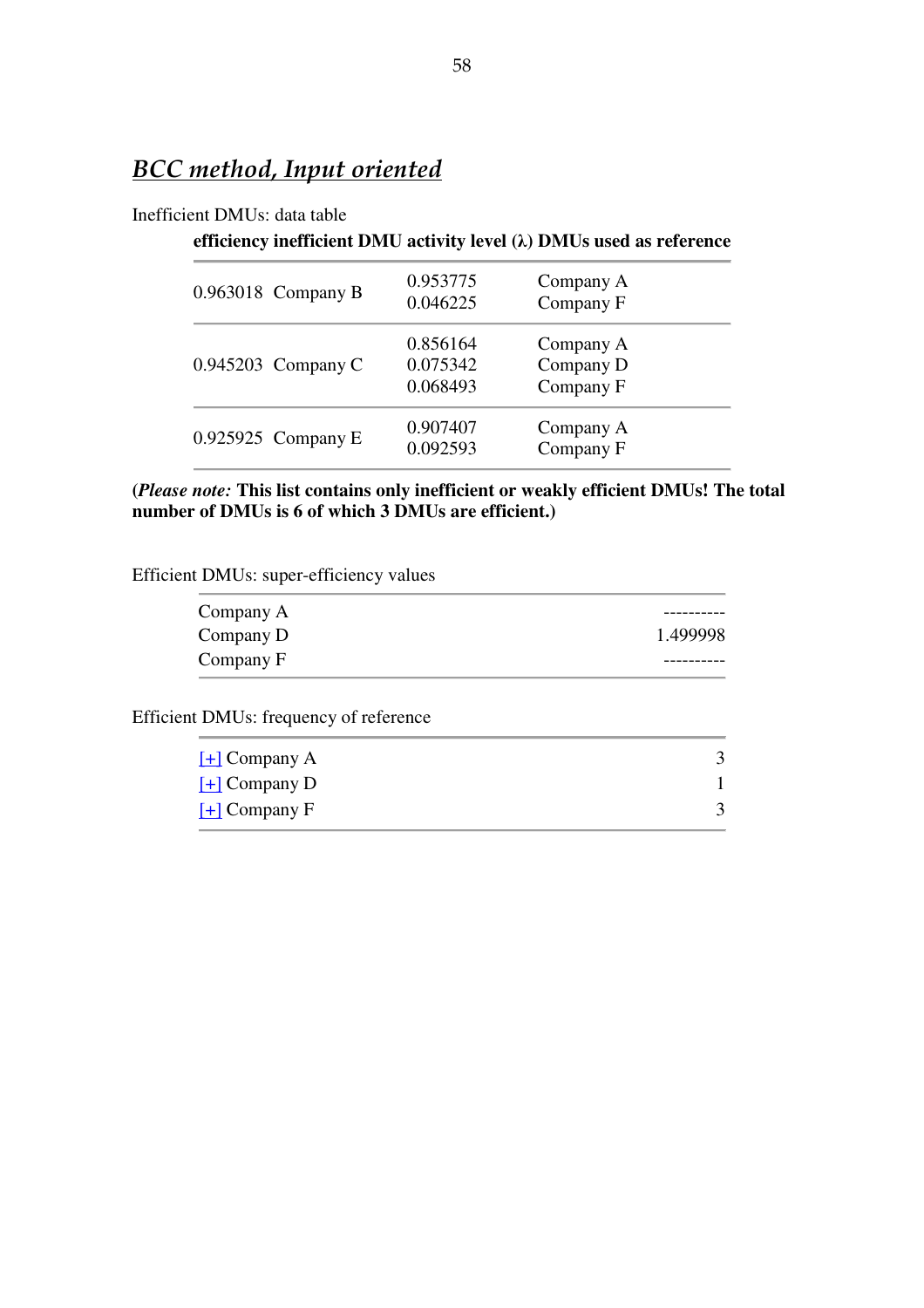## **Performance diagram**



## **Combination diagram**

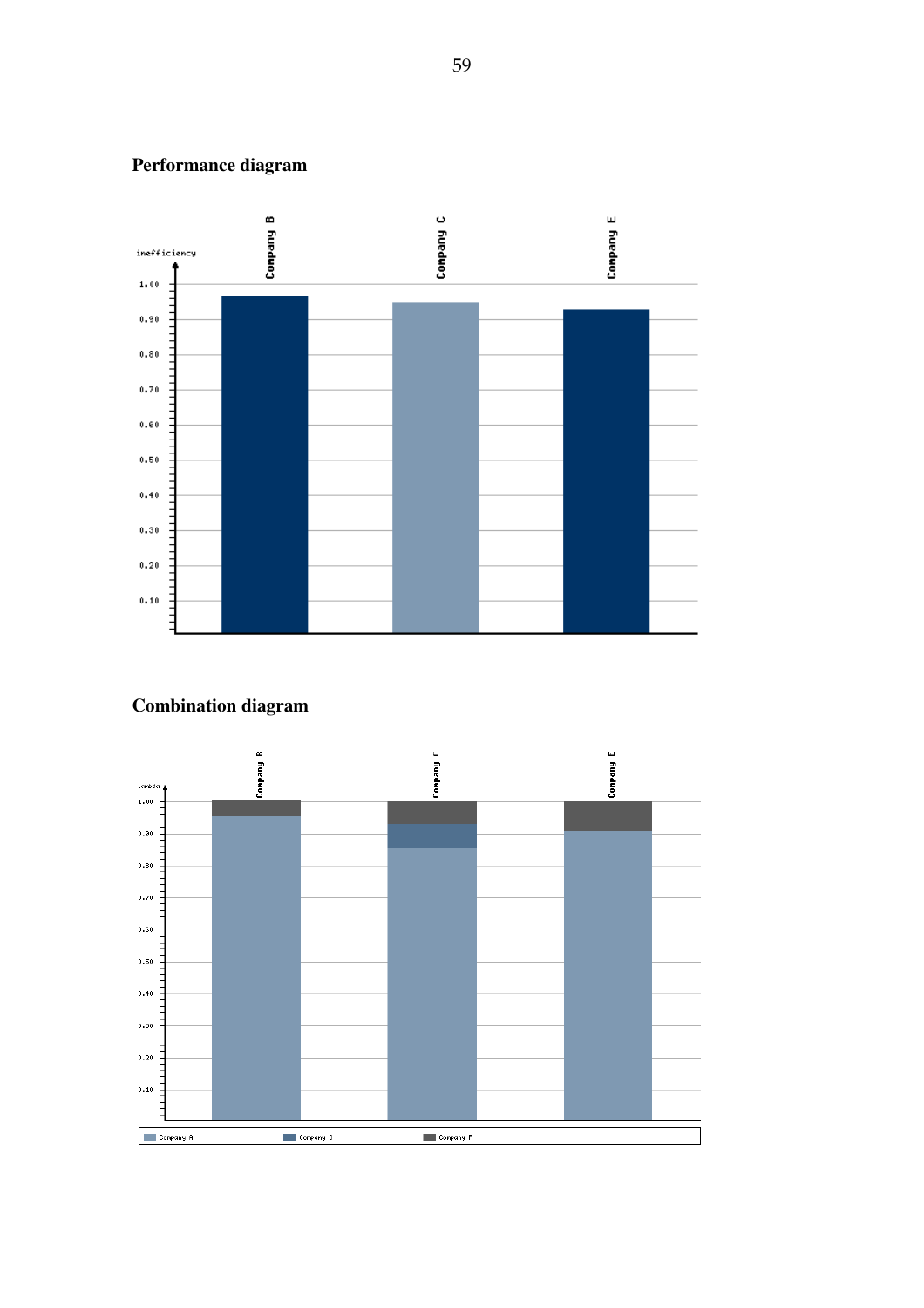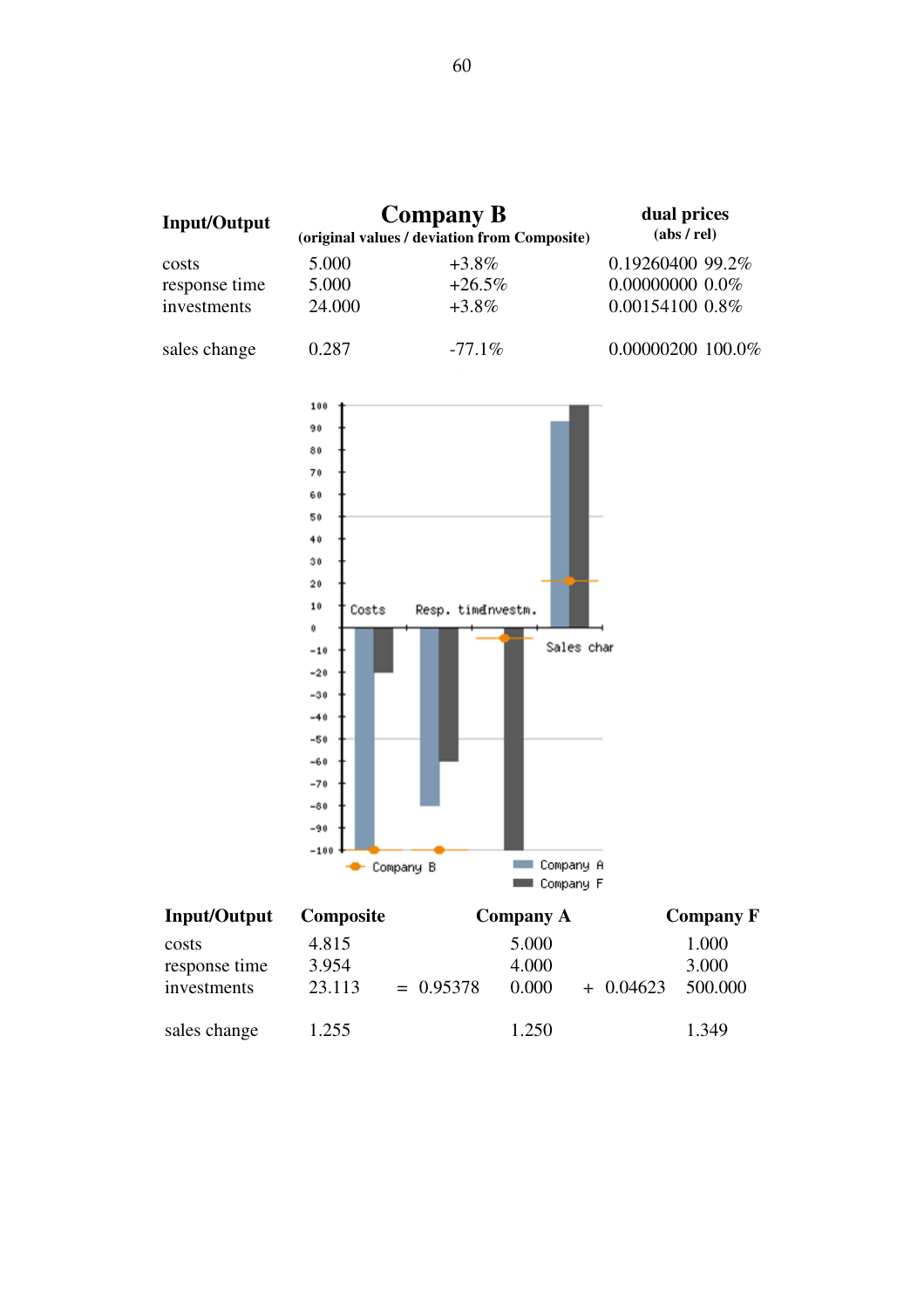

| $\mathbf{r}$       |           |             | $\ddotsc$ | $\sim$ p. |                                       | $\sim$ $\sim$ |  |
|--------------------|-----------|-------------|-----------|-----------|---------------------------------------|---------------|--|
| Output             | Composite |             | A         | D         |                                       | F             |  |
| costs              | 4.726     |             | 5.000     | 5.000     |                                       | 1.000         |  |
| response<br>time   | 3.781     |             | 4.000     | 2.000     |                                       | 3.000         |  |
| investments 94.520 |           | $= 0.85616$ | 0.000     |           | $+0.07534$ 800.000 $+0.06849$ 500.000 |               |  |
| sales<br>change    | 1.200     |             | 1.250     | 0.500     |                                       | 1.349         |  |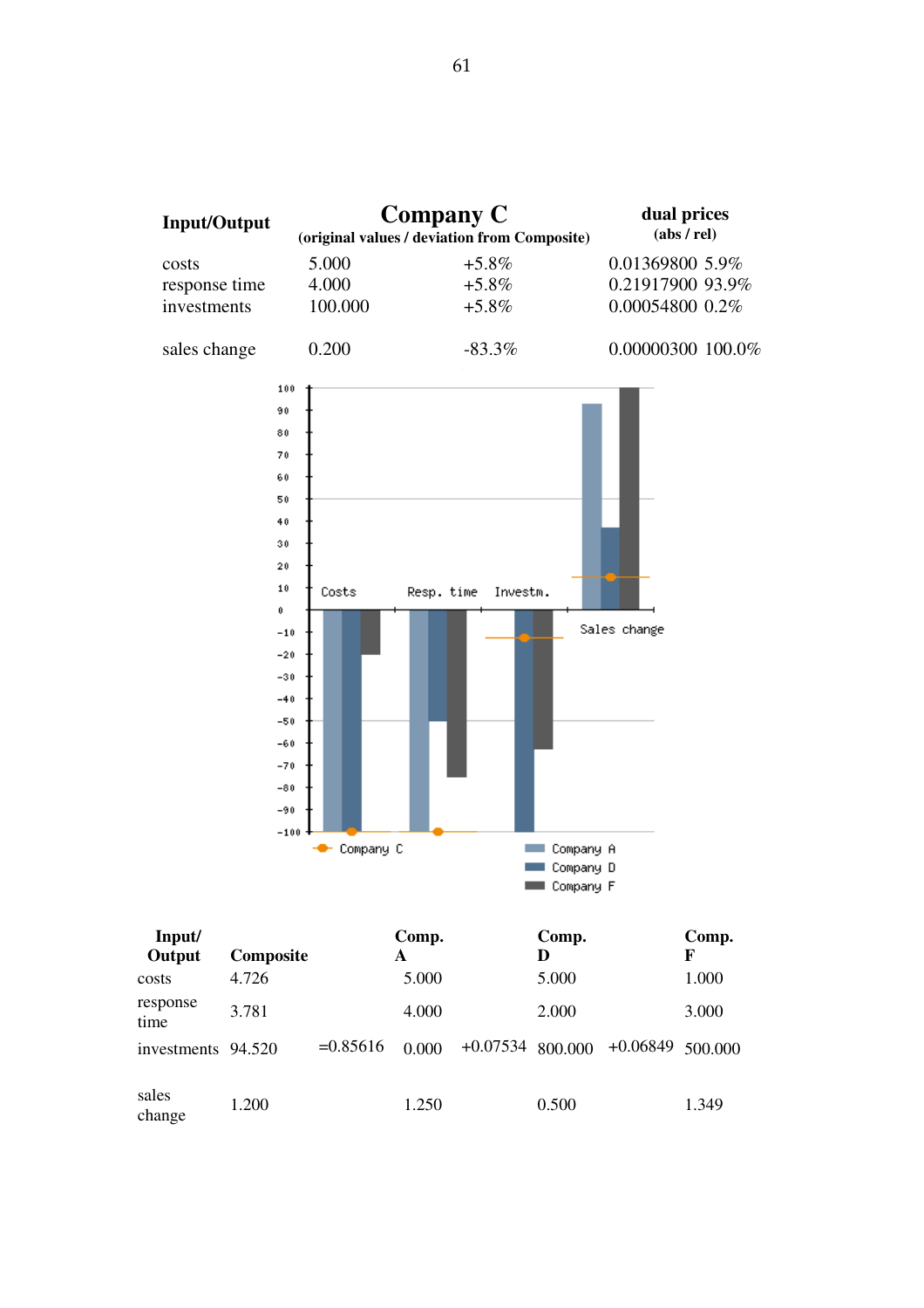| <b>Input/Output</b> | <b>Company E</b><br>(original values / deviation from Composite) | dual prices<br>(abs / rel) |                    |
|---------------------|------------------------------------------------------------------|----------------------------|--------------------|
| costs               | 5.000                                                            | $+8.0\%$                   | 0.18518500 99.2%   |
| response time       | 5.000                                                            | $+28.0\%$                  | $0.000000000000\%$ |
| investments         | 50.000                                                           | $+8.0\%$                   | 0.00148100 0.8%    |
| sales change        | 0.429                                                            | $-65.9\%$                  | 0.00000100 100.0%  |



| Input/Output                 | <b>Composite</b> |             | <b>Company A</b> |            | <b>Company F</b> |
|------------------------------|------------------|-------------|------------------|------------|------------------|
| costs                        | 4.630            |             | 5.000            |            | 1.000            |
| response time<br>investments | 3.907<br>46.297  | $= 0.90741$ | 4.000<br>0.000   | $+0.09259$ | 3.000<br>500,000 |
| sales change                 | 1.259            |             | 1.250            |            | 1.349            |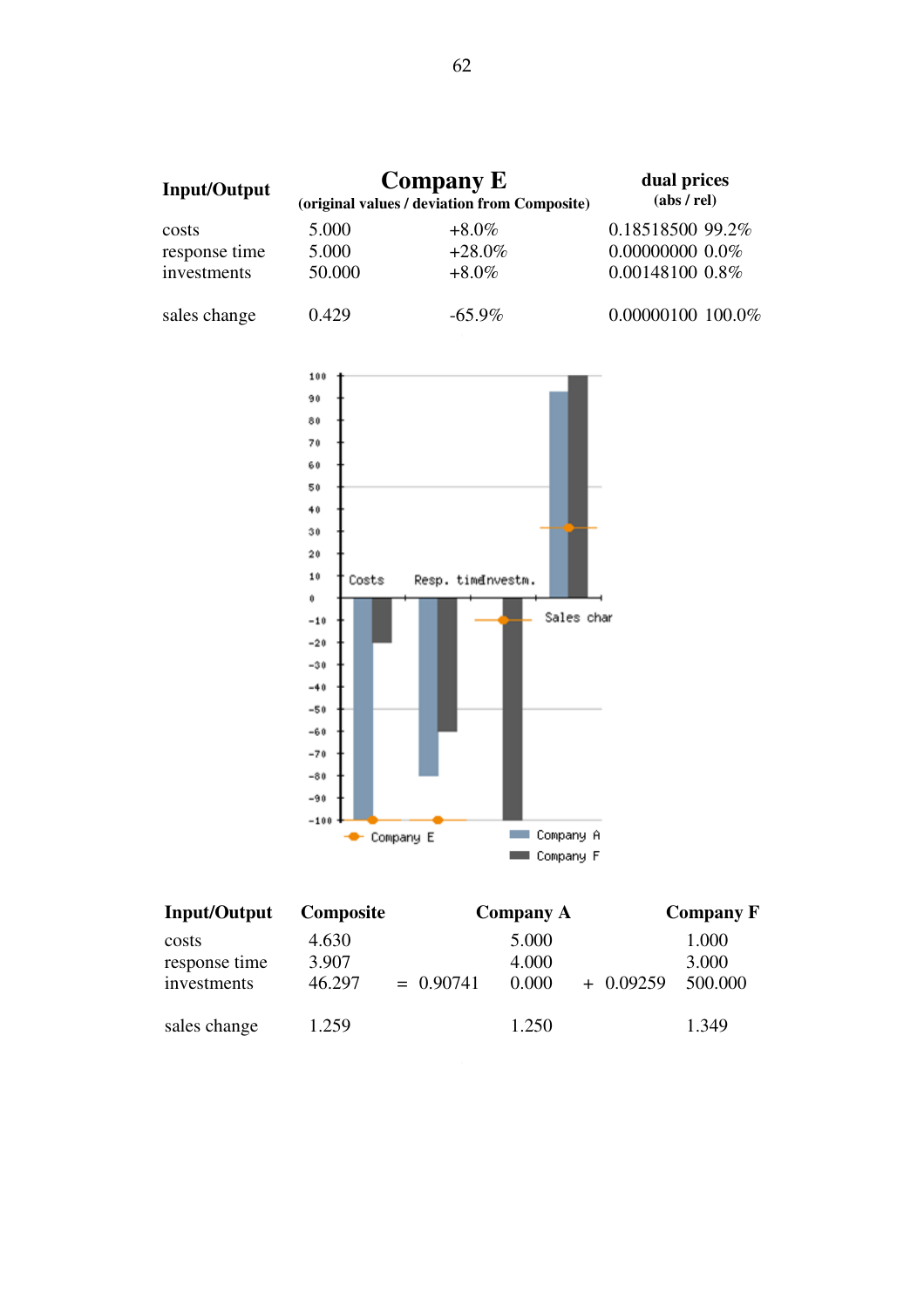

## **Performance: Cost for market change adaption**

**Performance: Market change response time**

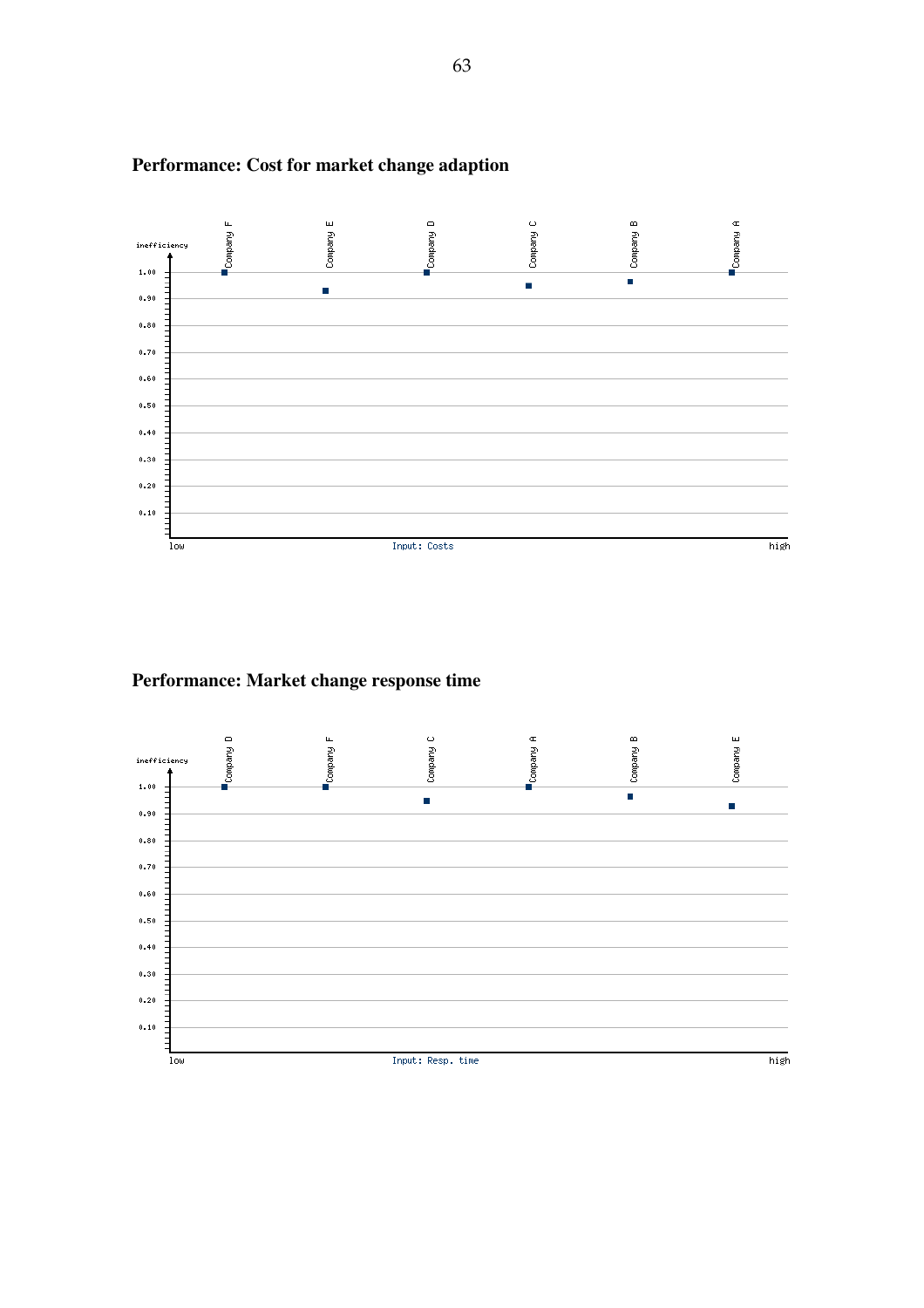

### **Performance: Investments before change of market**

**Performance: Change of sales volume caused by change of market**

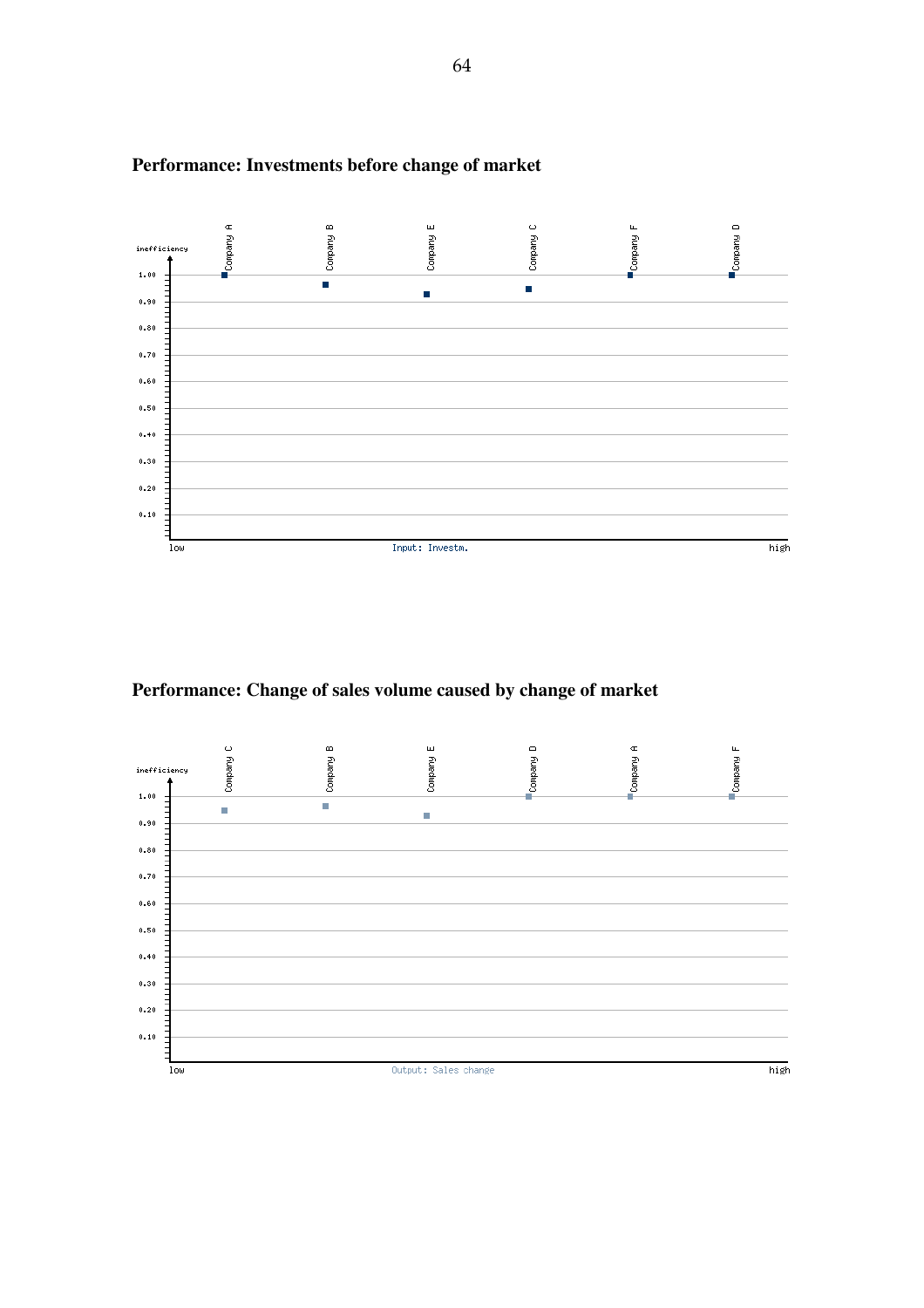# **Appendix 4**

# **Dimension: Innovation Capabilities**

# *CCR method, Input oriented*

Inefficient DMUs: data table

### **inefficiency inefficient DMU activity level (λ) DMUs used as reference**

| 0.862701 | Company D | 0.135510<br>0.288905<br>0.552771 | Company A<br>Company C<br>Company F |
|----------|-----------|----------------------------------|-------------------------------------|
| 0.764081 | Company E | 0.010286<br>0.717014<br>0.225632 | Company B<br>Company C<br>Company F |

**(***Please note:* **This list contains only inefficient or weakly efficient DMUs! The total number of DMUs is 6 of which 4 DMUs are efficient.)**

|  | Efficient DMUs: super-efficiency values |
|--|-----------------------------------------|
|--|-----------------------------------------|

| Company A | 4.285707              |
|-----------|-----------------------|
| Company B | 10.037134             |
| Company C | 19,999,485,000.000000 |
| Company F |                       |

Efficient DMUs: frequency of reference

| $[\pm]$ Company A                      |  |
|----------------------------------------|--|
| $\left[ \frac{1}{2} \right]$ Company B |  |
| $\left[ \frac{1}{2} \right]$ Company C |  |
| $\left[ \frac{1}{2} \right]$ Company F |  |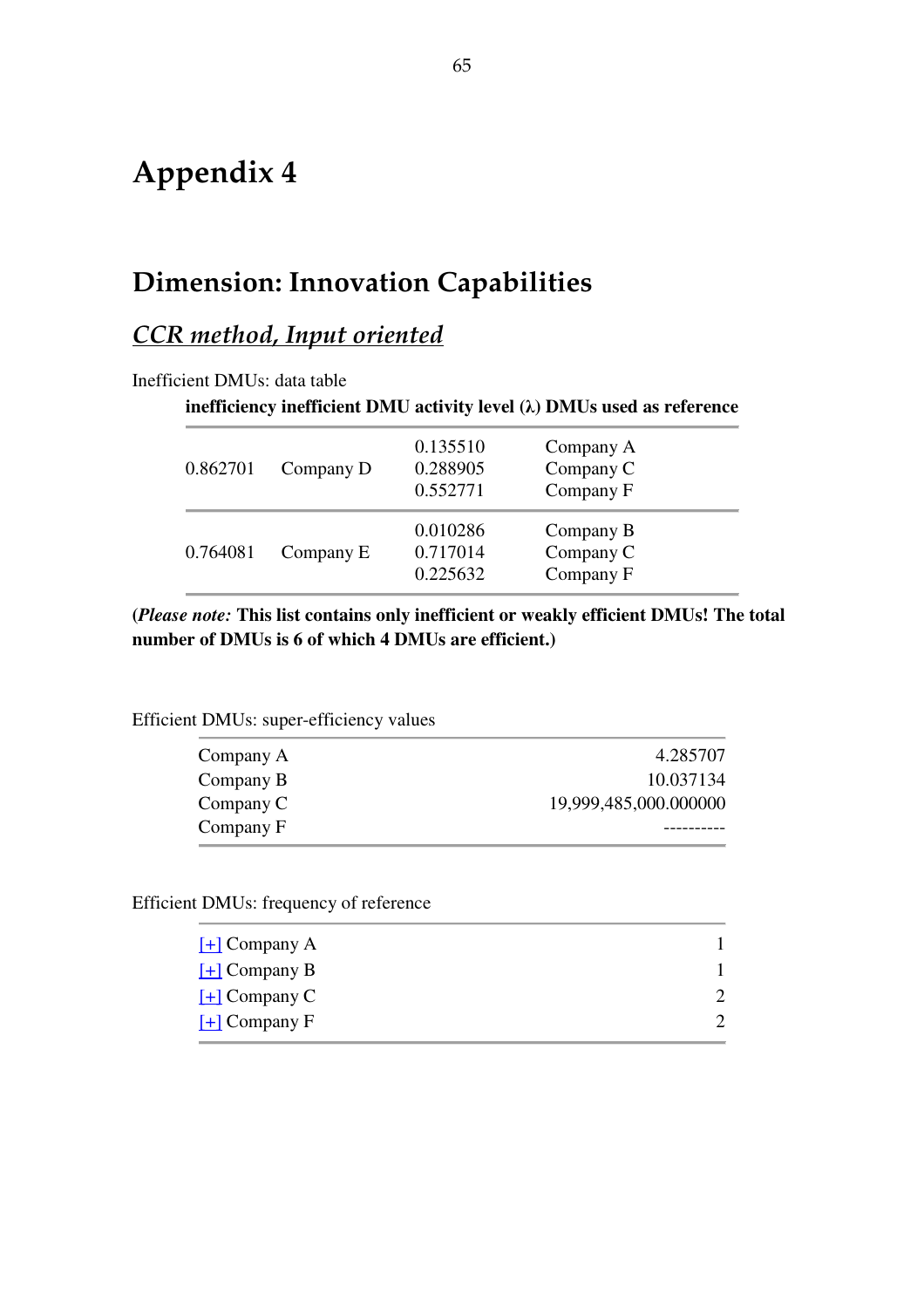## **Performance diagram**



### **Combination diagram**

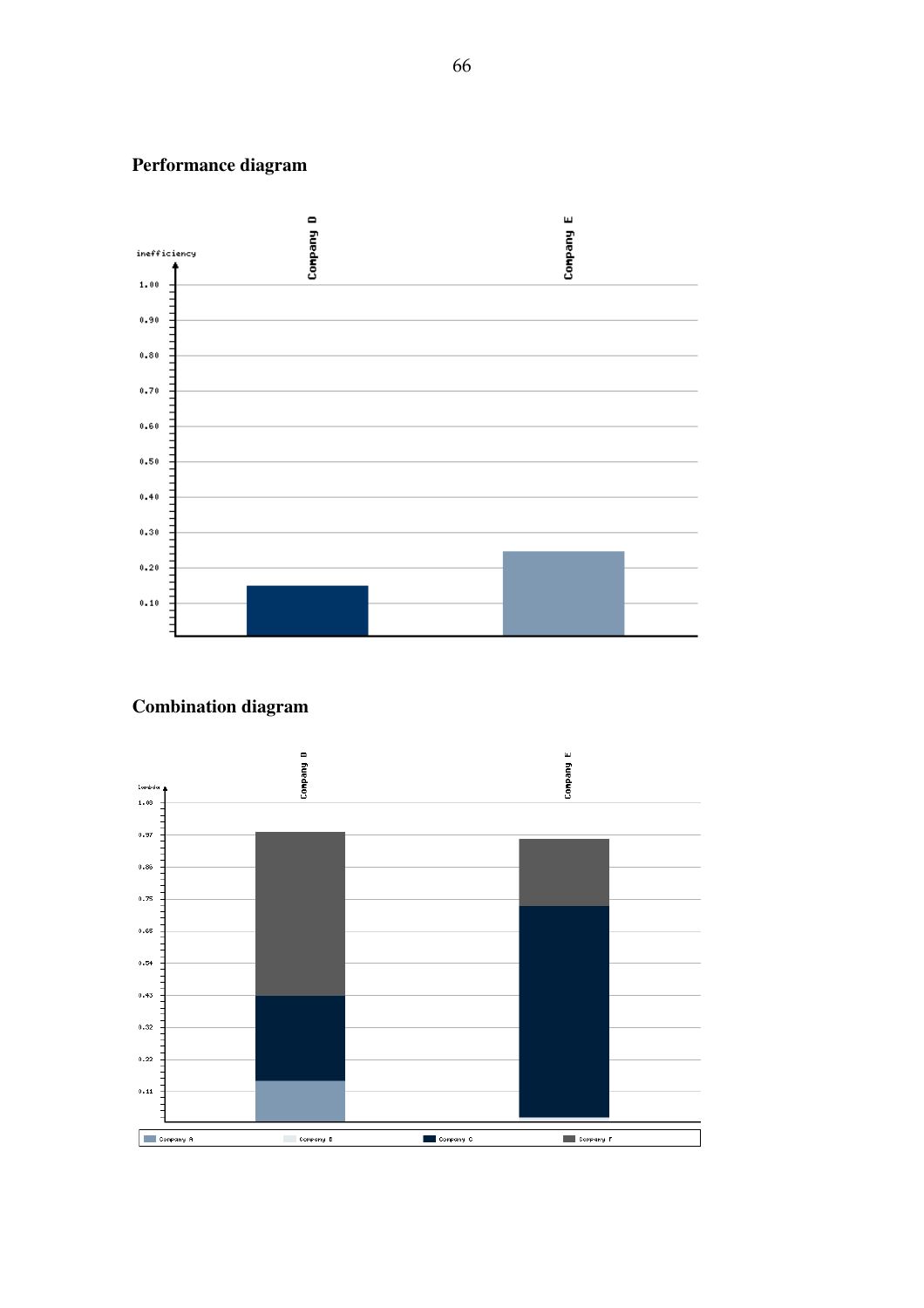

| Composite       |            | Comp. A   |            |        |            | Comp. F |
|-----------------|------------|-----------|------------|--------|------------|---------|
|                 |            |           |            |        |            |         |
| 109.839         |            | 500.000   |            | 50.000 |            | 50.000  |
| R&D staff 0.824 |            | 2.000     |            | 0.000  |            | 1.000   |
| 38.157          | $=0.13551$ | 200.000   | $+0.28891$ | 0.000  | $+0.55277$ | 20.000  |
|                 |            |           |            |        |            |         |
| 0.970           |            | 1.000     |            | 1.000  |            | 0.987   |
| 600.000         |            | 3,000.000 |            | 0.000  |            | 350.000 |
|                 |            |           |            |        |            | Comp. C |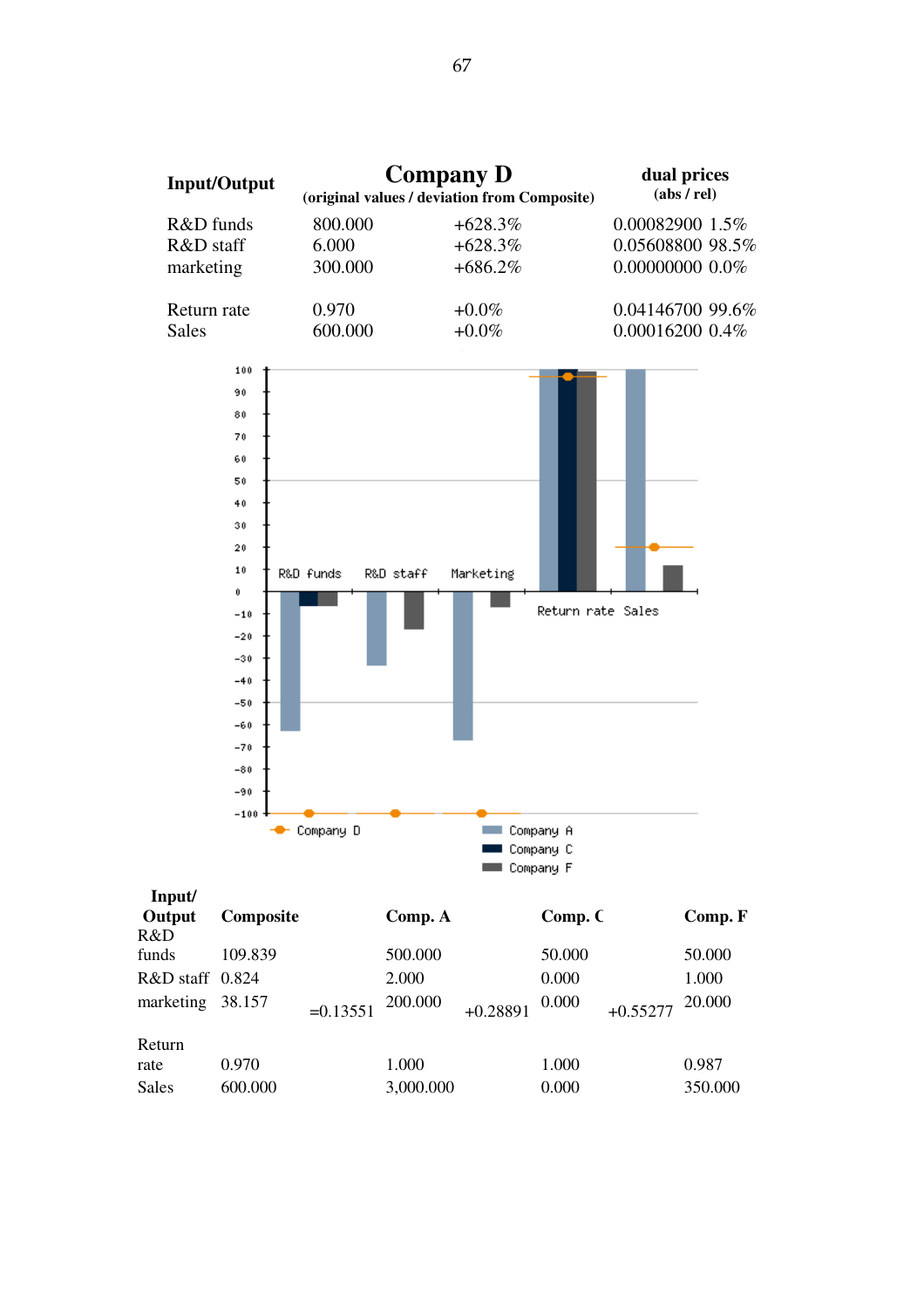

| Output          | Composite |            | Comp. A |            | Comp. C |            | Comp. F |
|-----------------|-----------|------------|---------|------------|---------|------------|---------|
| R&D             |           |            |         |            |         |            |         |
| funds           | 47.184    |            | 5.000   |            | 50.000  |            | 50.000  |
| R&D staff 0.236 |           |            | 1.000   |            | 0.000   |            | 1.000   |
| marketing       | 4.533     | $=0.01029$ | 2.000   | $+0.71701$ | 0.000   | $+0.22563$ | 20.000  |
| Return          |           |            |         |            |         |            |         |
| rate            | 0.950     |            | 1.000   |            | 1.000   |            | 0.987   |
| <b>Sales</b>    | 80.000    |            | 100.000 |            | 0.000   |            | 350.000 |

#### **Performance: R&D funds expenditure**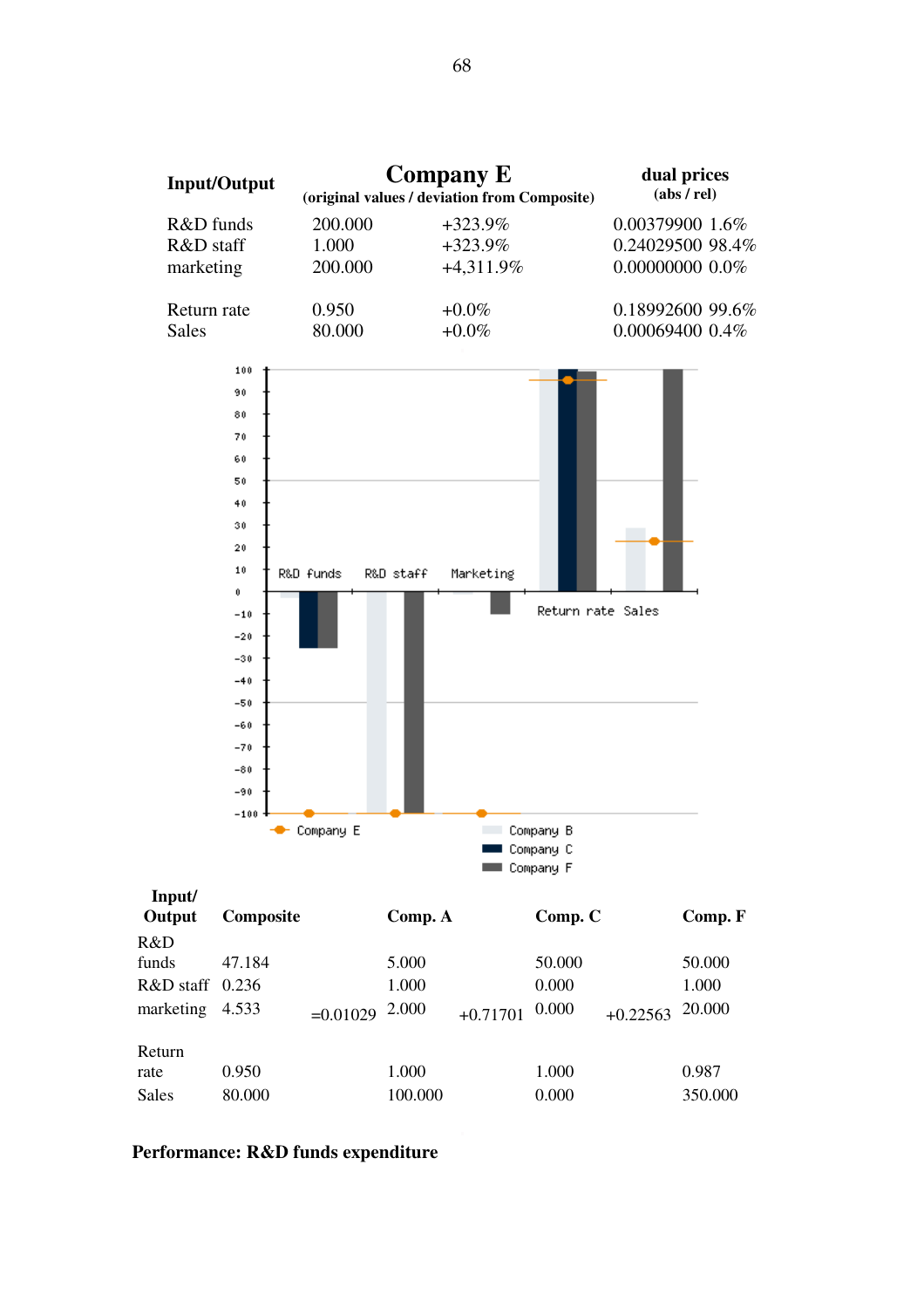

**Performance: R&D staff quantity**

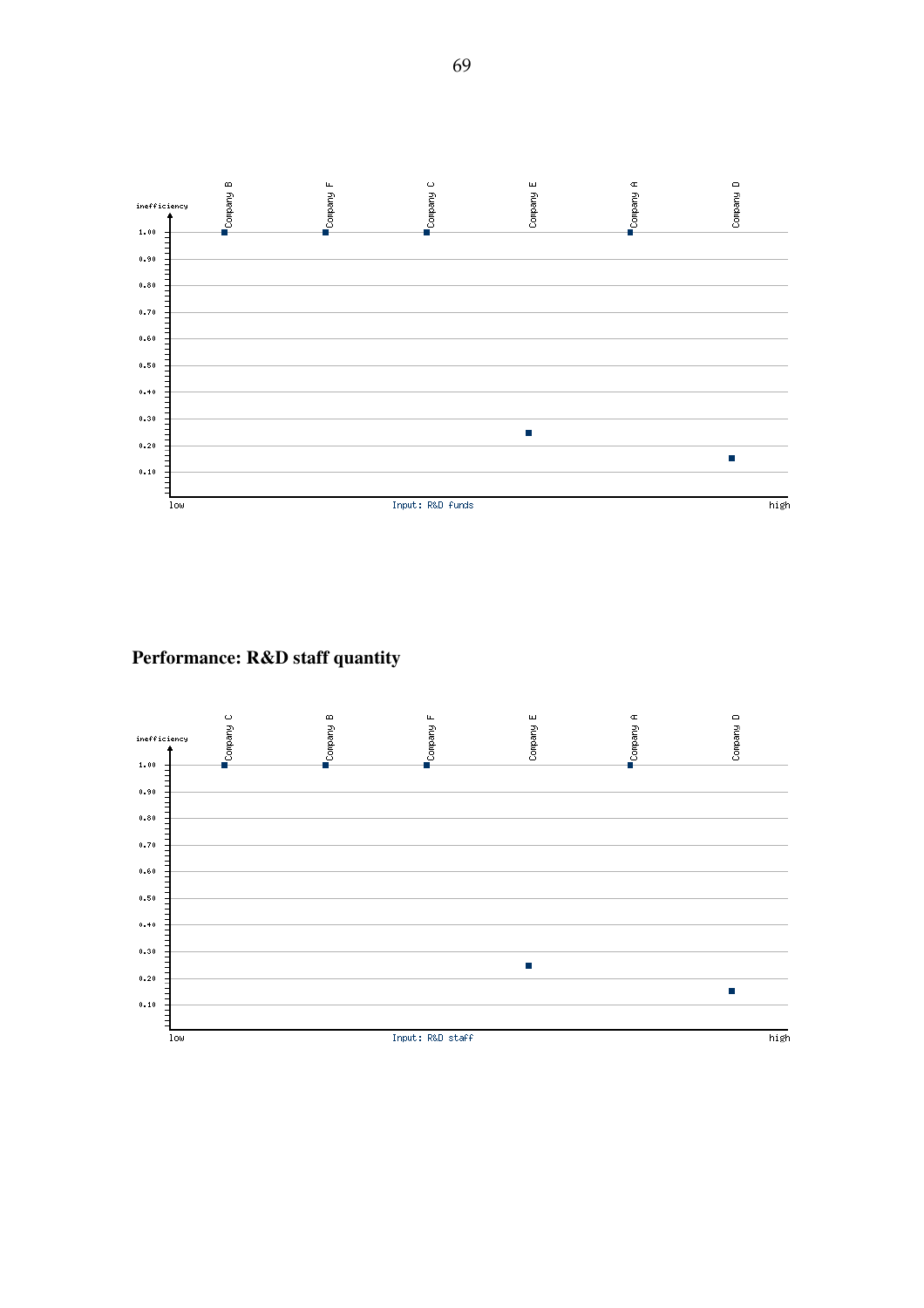

## **Performance: Marketing expenditure**

## **Performance: Rate of return of new product**

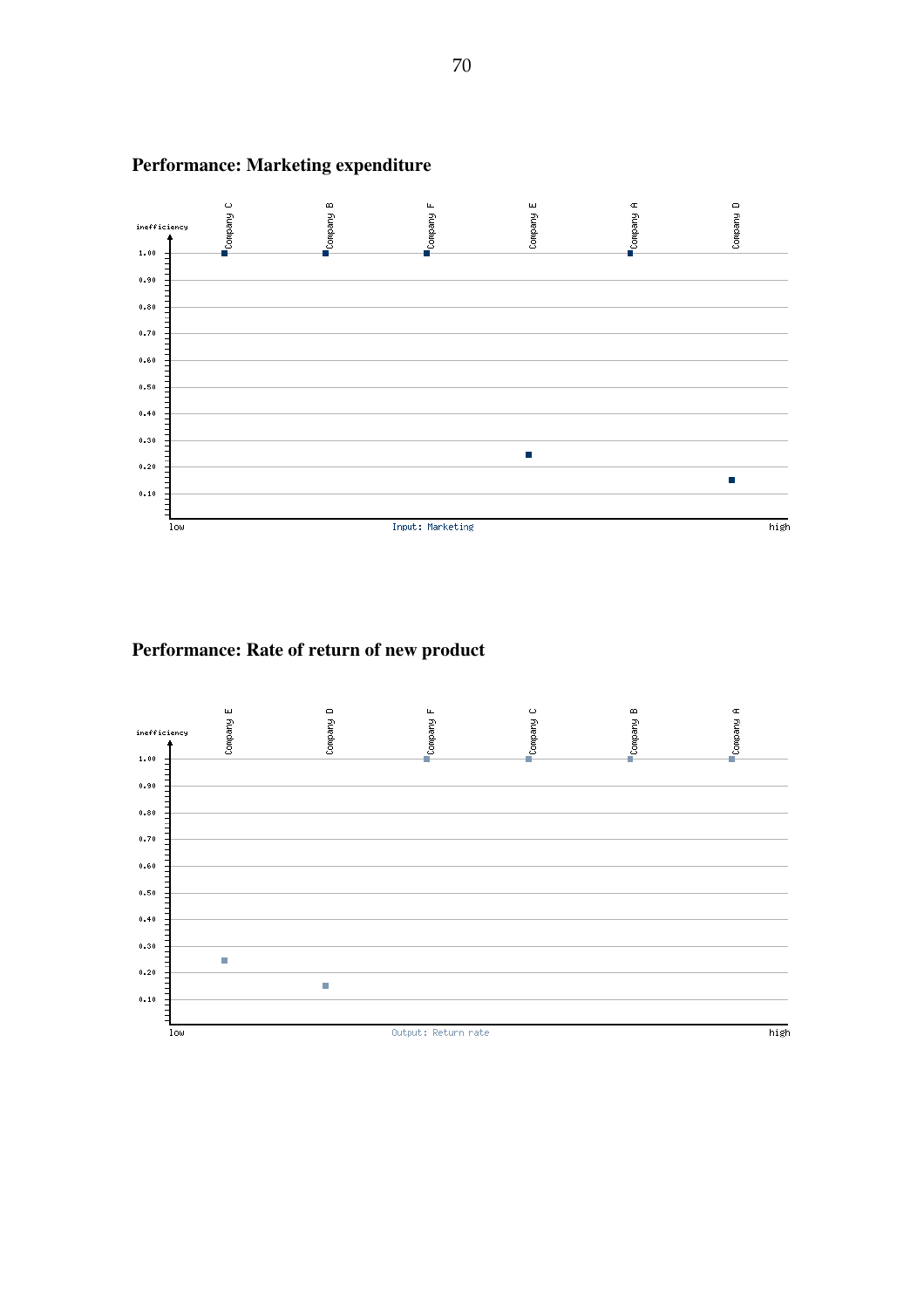

# **Performance: Sales revenue of new product**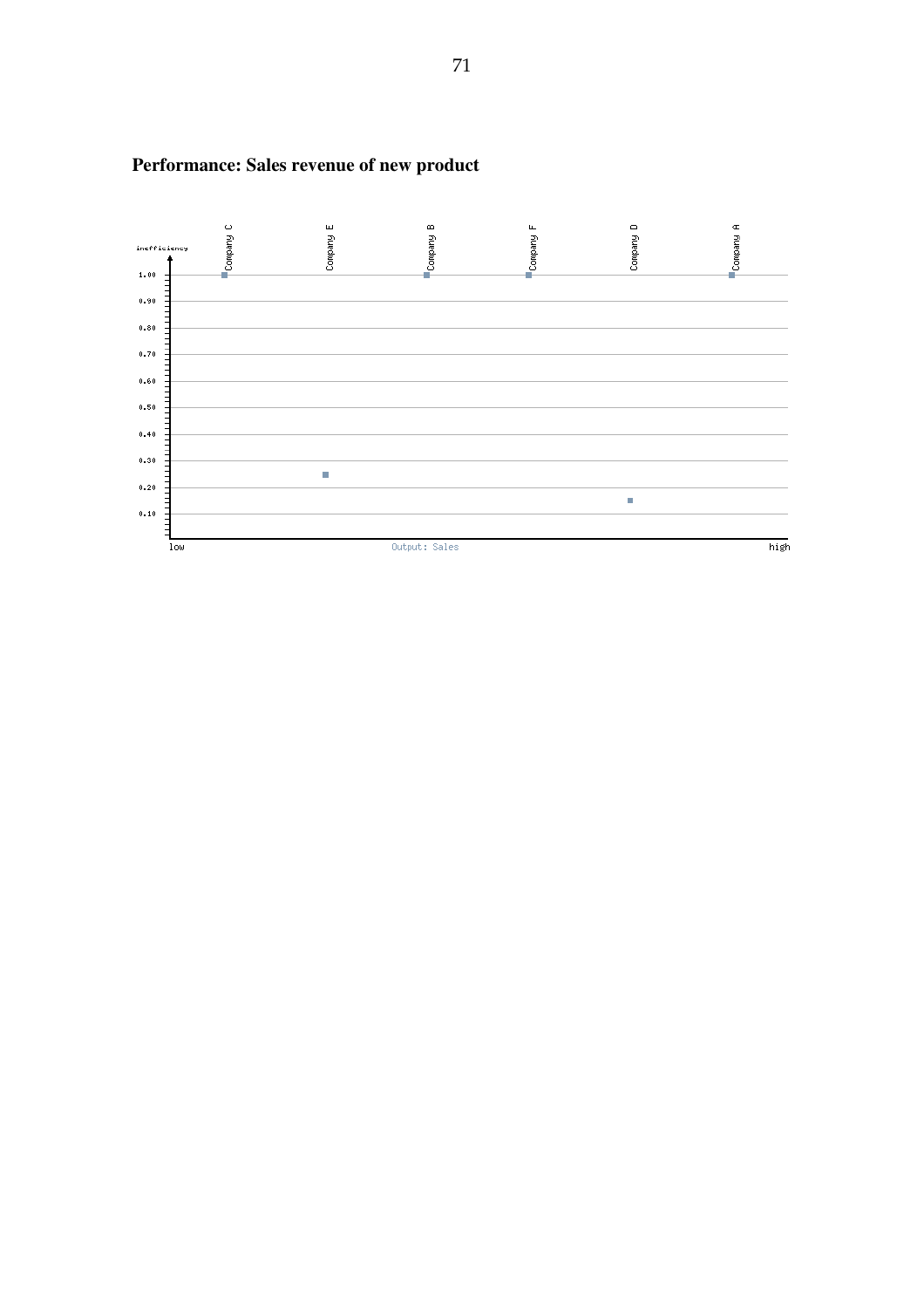# *BCC method, Input oriented*

#### Inefficient DMUs: data table

#### **efficiency inefficient DMU activity level (λ) DMUs used as reference**

| $0.138241$ Company D | 0.134650<br>0.305206<br>0.560144 | Company A<br>Company C<br>Company F |
|----------------------|----------------------------------|-------------------------------------|
| $0.244867$ Company E | 0.022814<br>0.755133<br>0.222053 | Company B<br>Company C<br>Company F |

**(***Please note:* **This list contains only inefficient or weakly efficient DMUs! The total number of DMUs is 6 of which 4 DMUs are efficient.)**

#### Efficient DMUs: super-efficiency values

| Company A |           |
|-----------|-----------|
| Company B | 12.999989 |
| Company C |           |
| Company F | 1.028125  |

### Efficient DMUs: frequency of reference

| $H$ Company A     |  |
|-------------------|--|
| $[H]$ Company B   |  |
| $[\pm]$ Company C |  |
| $[+]$ Company F   |  |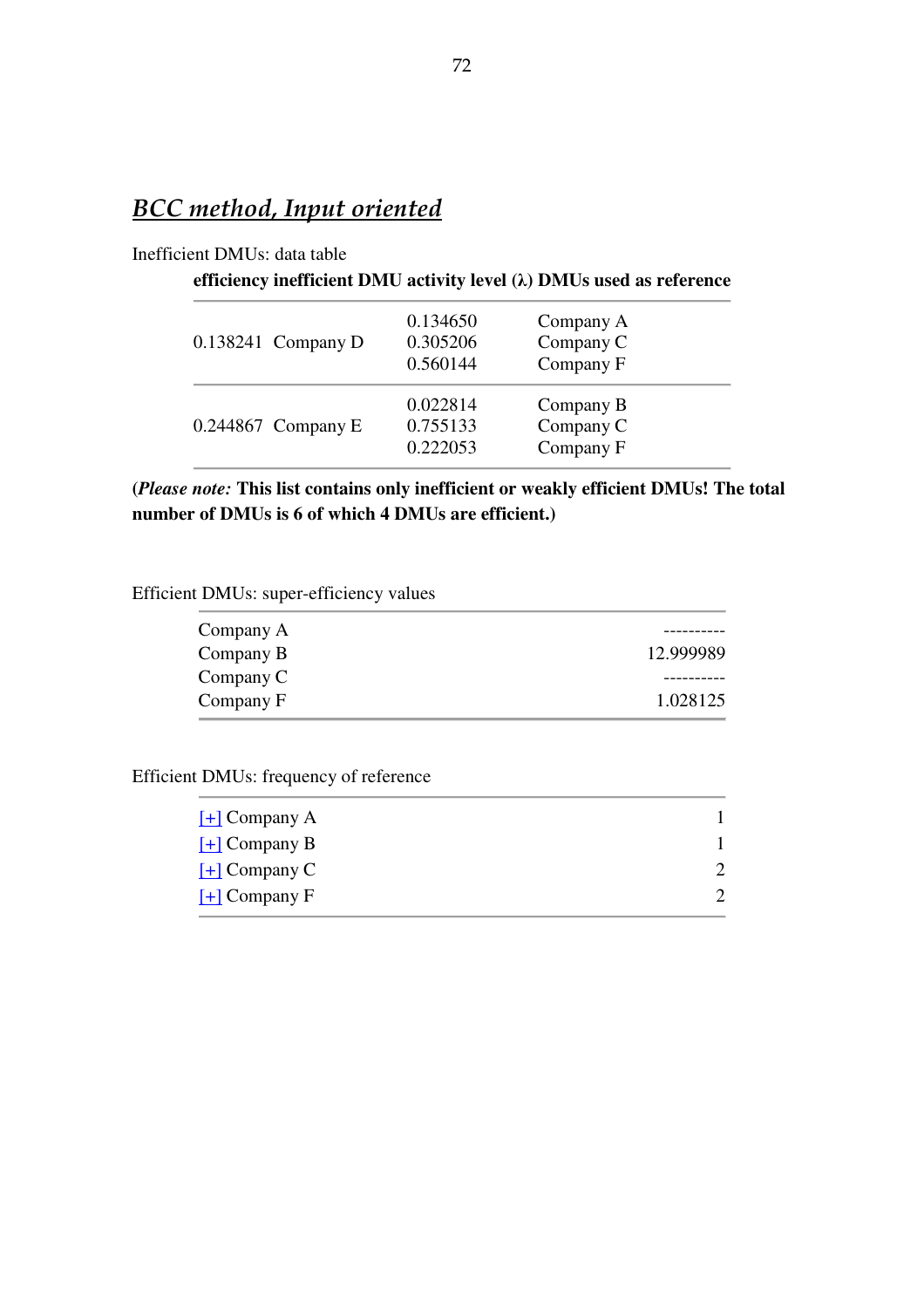## **Performance diagram**



## **Combination diagram**

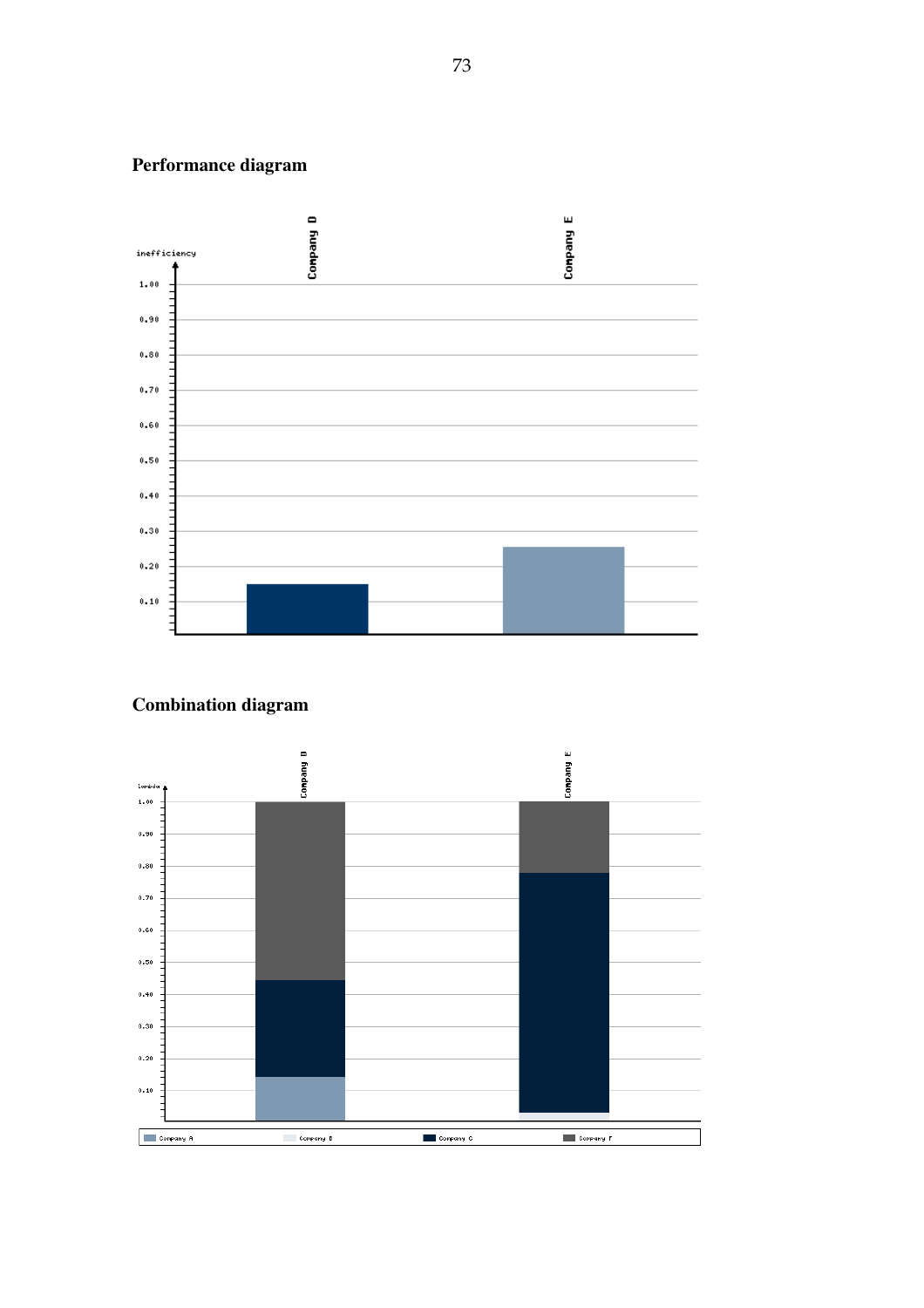



| Input/<br>Output | Composite |            | Comp. A   |            | Comp. C |            | Comp. F |  |
|------------------|-----------|------------|-----------|------------|---------|------------|---------|--|
| R&D              |           |            |           |            |         |            |         |  |
| funds            | 110.593   |            | 500.000   |            | 50.000  |            | 50.000  |  |
| R&D staff 0.829  |           |            | 2.000     |            | 0.000   |            | 1.000   |  |
| marketing        | 38.133    | $=0.13465$ | 200.000   | $+0.30521$ | 0.000   | $+0.56014$ | 20.000  |  |
| Return           |           |            |           |            |         |            |         |  |
| rate             | 0.993     |            | 1.000     |            | 1.000   |            | 0.987   |  |
| <b>Sales</b>     | 600.000   |            | 3,000.000 |            | 0.000   |            | 350.000 |  |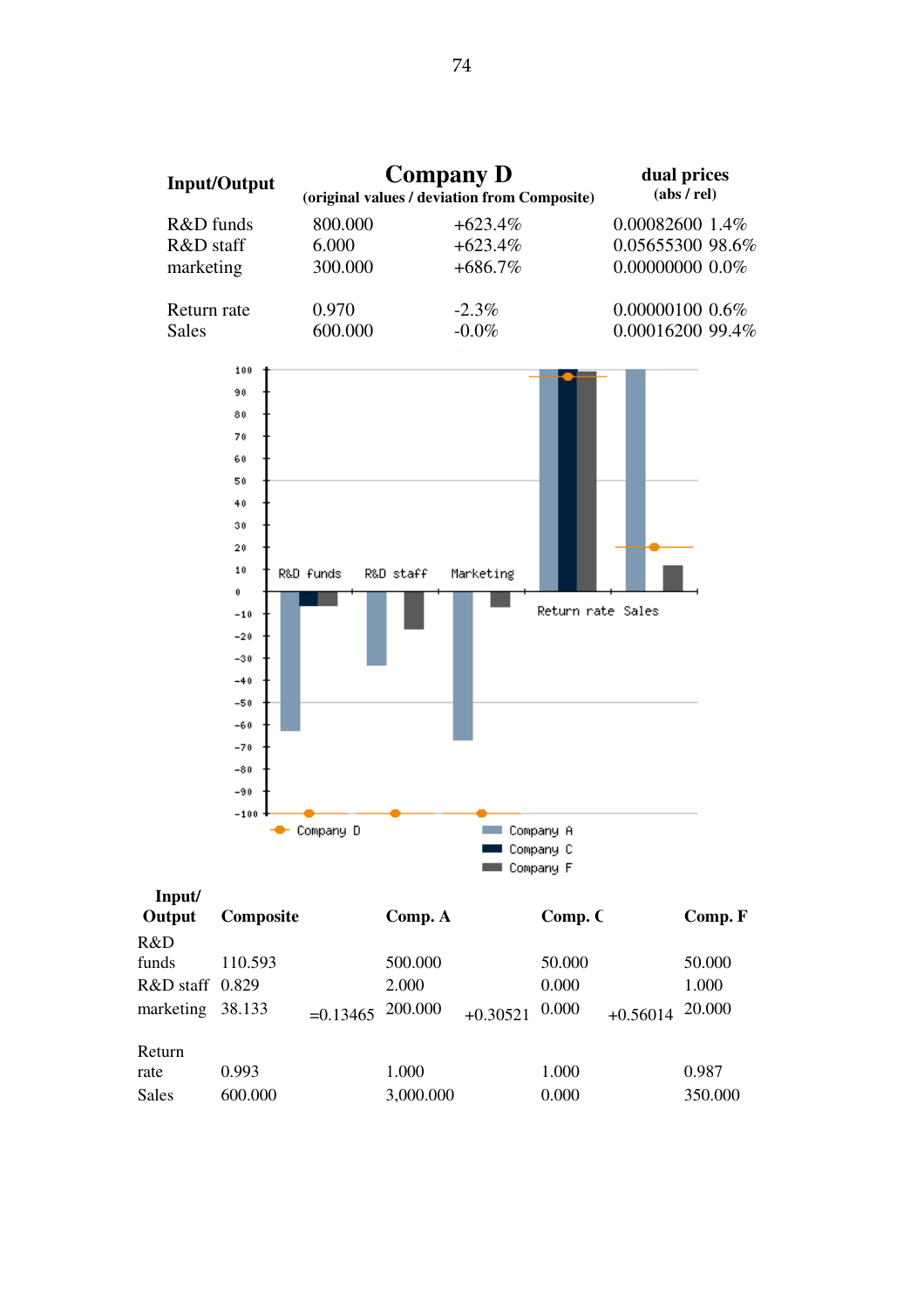

| llipuu<br>Output                                 | Composite       |            | Comp. B                 |            | Comp. C                  |            | Comp. F                   |
|--------------------------------------------------|-----------------|------------|-------------------------|------------|--------------------------|------------|---------------------------|
| R&D<br>funds<br>$R&D$ staff $0.245$<br>marketing | 48.973<br>4.487 | $=0.02281$ | 5.000<br>1.000<br>2.000 | $+0.75513$ | 50.000<br>0.000<br>0.000 | $+0.22205$ | 50.000<br>1.000<br>20.000 |
| Return<br>rate<br>Sales                          | 0.997<br>80.000 |            | 1.000<br>100.000        |            | 1.000<br>0.000           |            | 0.987<br>350.000          |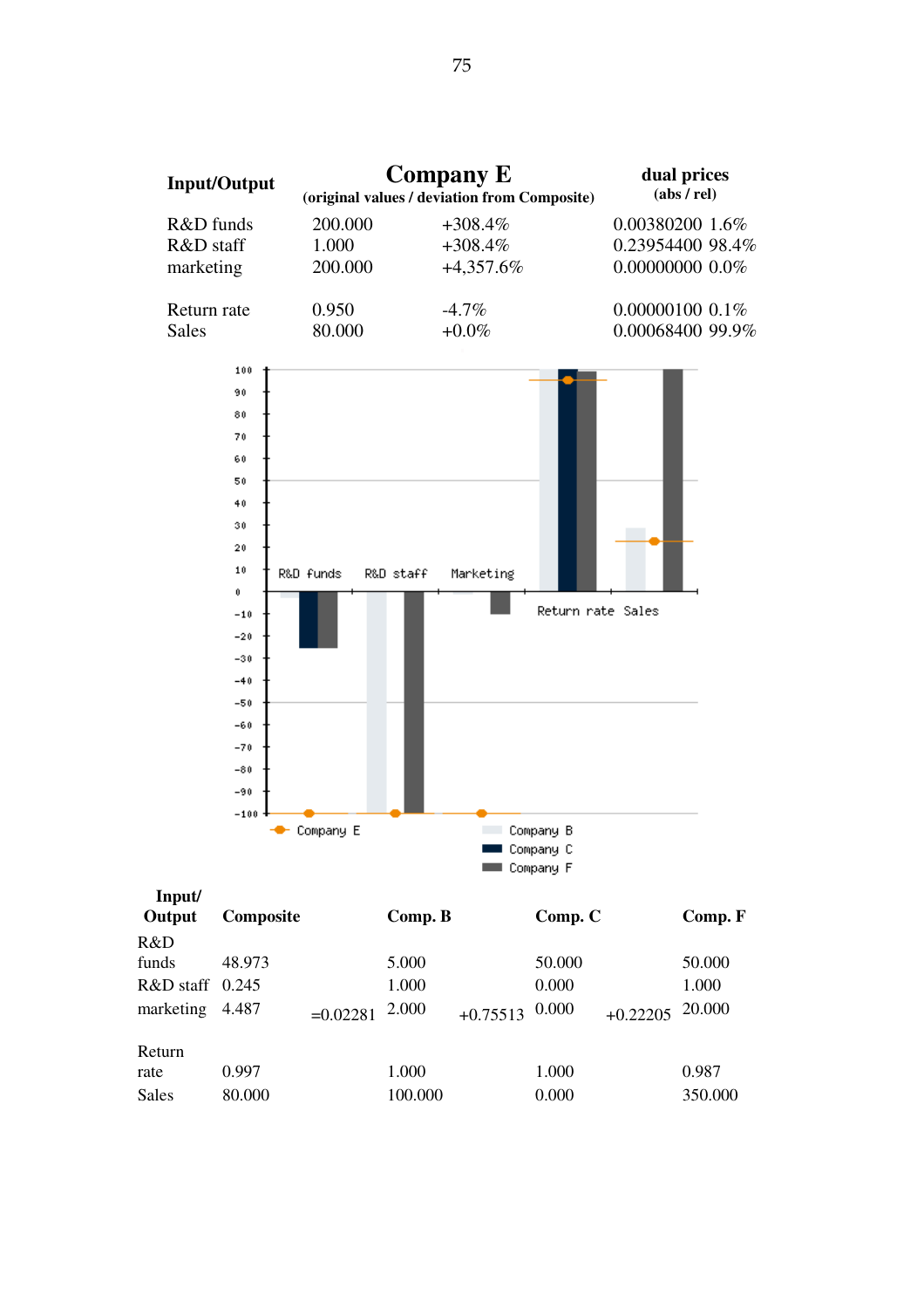

## **Performance: R&D funds expenditure**

## **Performance: R&D staff quantity**

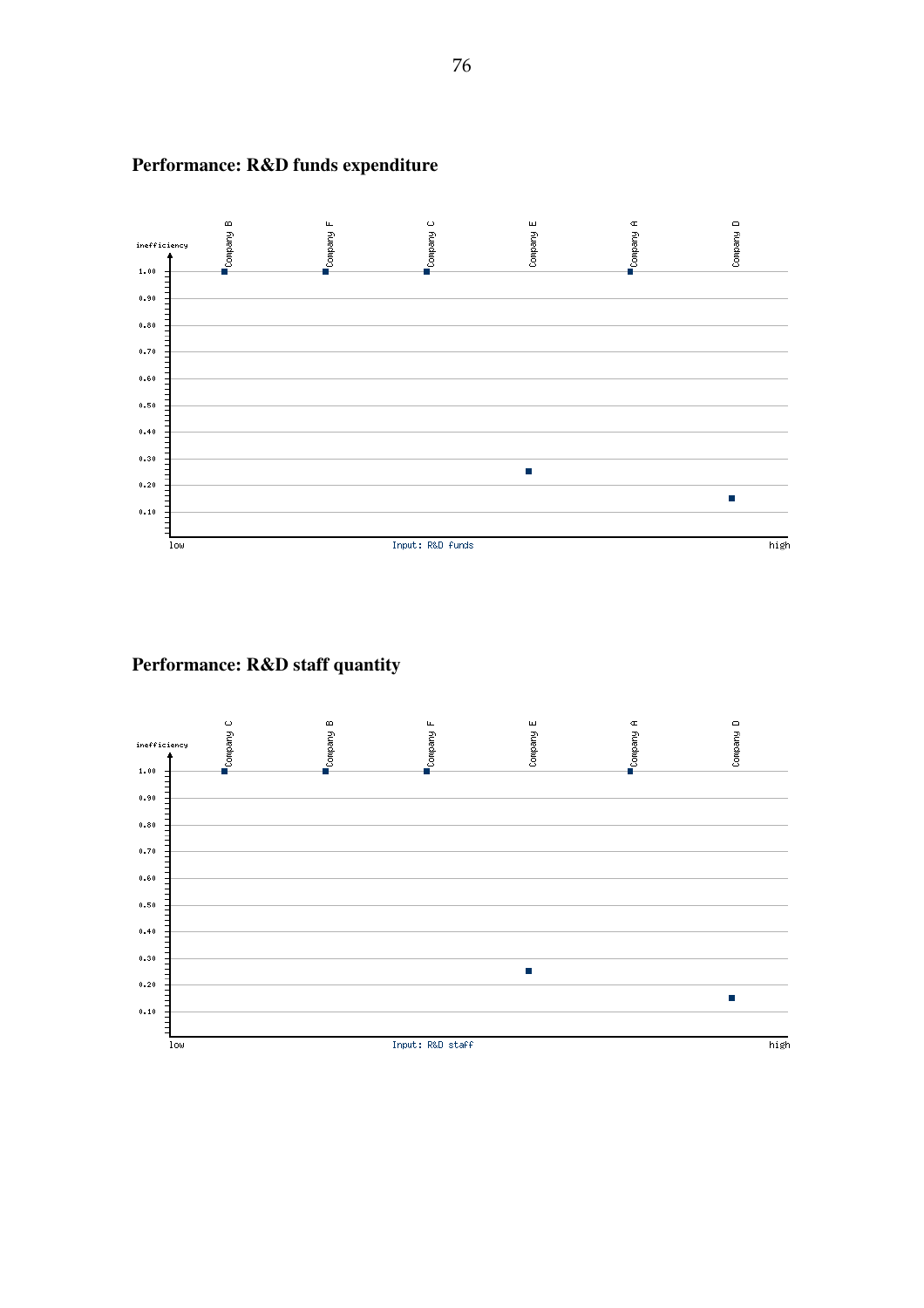

## **Performance: Marketing expenditure**

#### **Performance: Rate of return of new product**

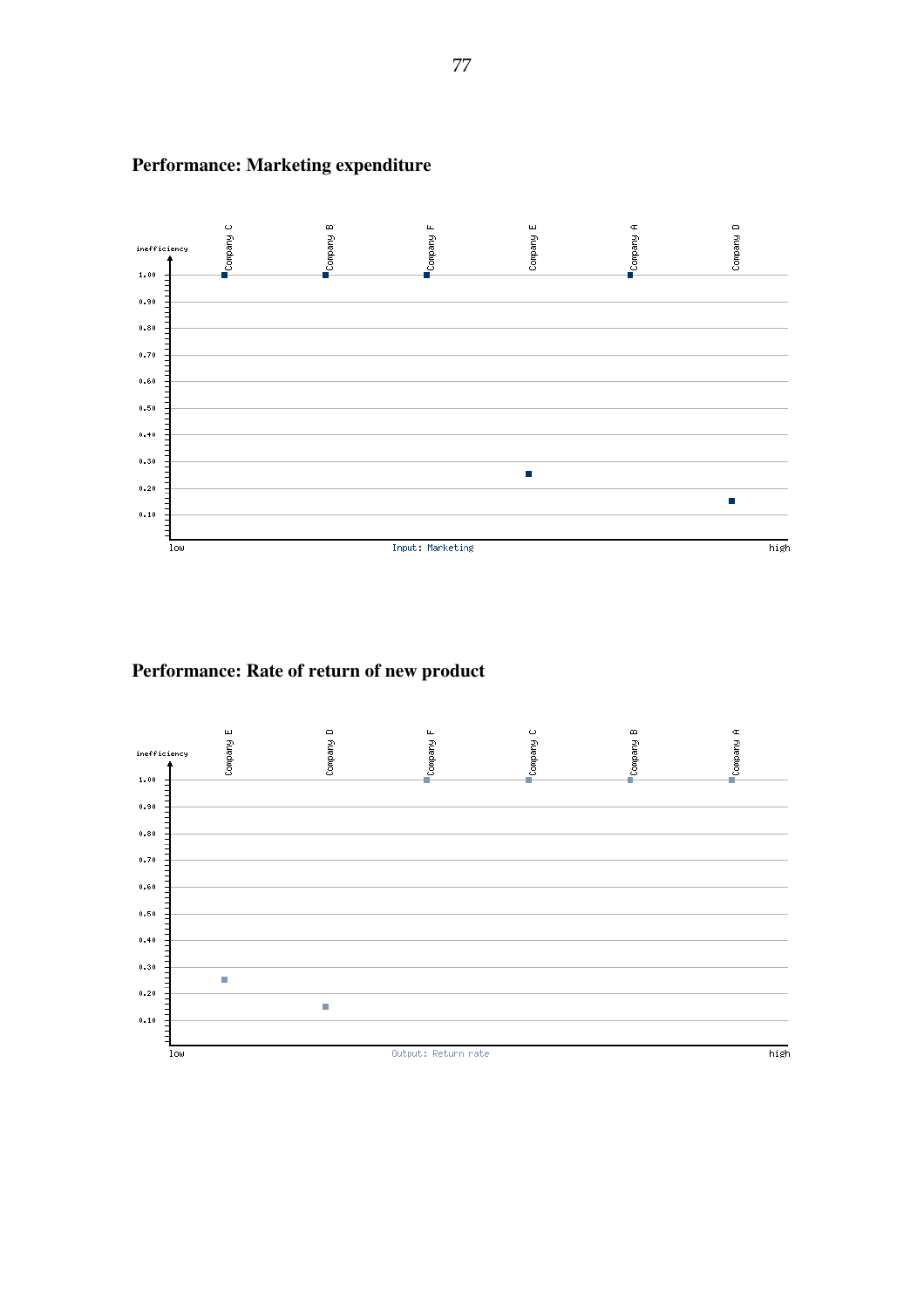

## **Performance: Sales revenue of new product**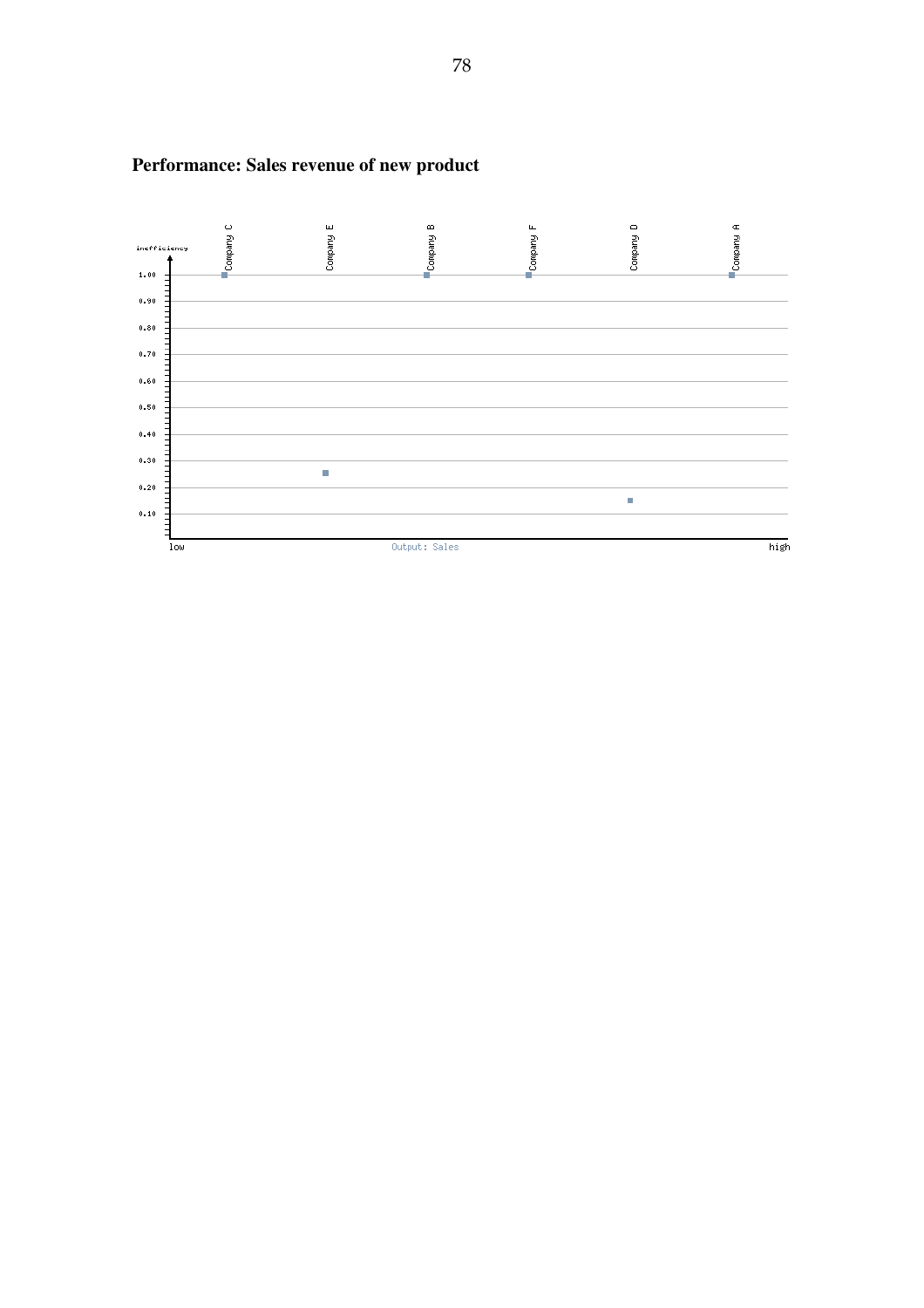# **Appendix 5**

## **Dimension: Competitiveness**

## *CCR method, Input oriented*

Inefficient DMUs: data table

#### **efficiency inefficient DMU activity level (λ) DMUs used as reference**

| $0.965971$ Company A | 1.354167             | Company C              |  |
|----------------------|----------------------|------------------------|--|
| $0.607675$ Company B | 0.013927<br>0.013315 | Company C<br>Company D |  |
| $0.491289$ Company E | 0.029034<br>0.013295 | Company C<br>Company D |  |

**(***Please note:* **This list contains only inefficient or weakly efficient DMUs! The total number of DMUs is 6 of which 3 DMUs are efficient.)**

Efficient DMUs: super-efficiency values

| Company C | 10.322264 |
|-----------|-----------|
| Company D | 1.080722  |
| Company F | 5.124996  |

Efficient DMUs: frequency of reference

| $\underline{[+]}$ Company C |  |
|-----------------------------|--|
| $\underline{[+]}$ Company D |  |
| $\underline{[+]}$ Company F |  |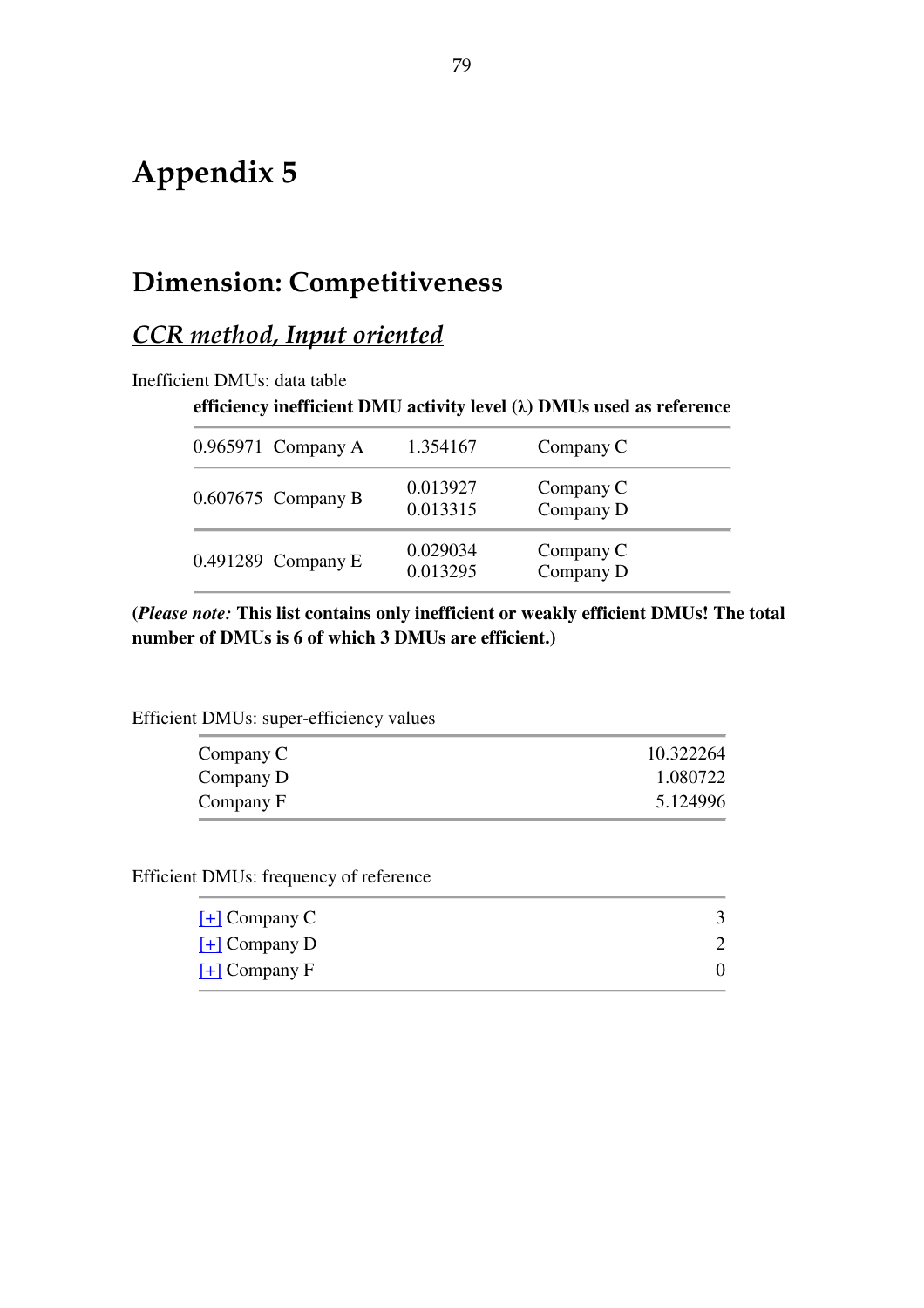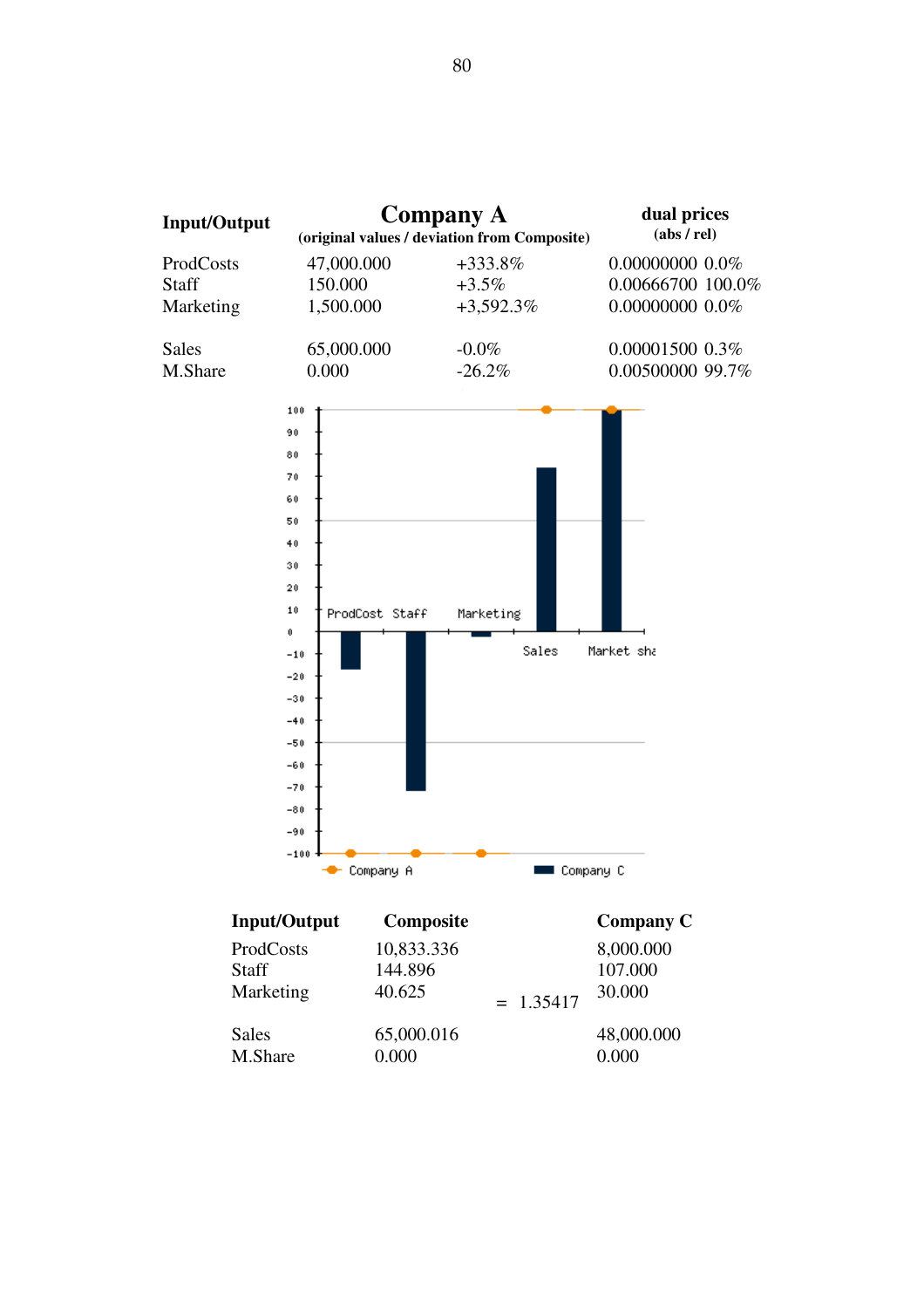

| ProdCosts<br><b>Staff</b><br>Marketing | 166.008<br>1.823<br>1.749 | $= 0.01393$ | 8,000.000<br>107.000<br>30.000 | $+ 0.01332$ | 4,100.000<br>25.000<br>100.000 |
|----------------------------------------|---------------------------|-------------|--------------------------------|-------------|--------------------------------|
| <b>Sales</b><br>M.Share                | 775.016<br>0.001          |             | 48,000.000<br>0.000            |             | 8,000.000<br>0.075             |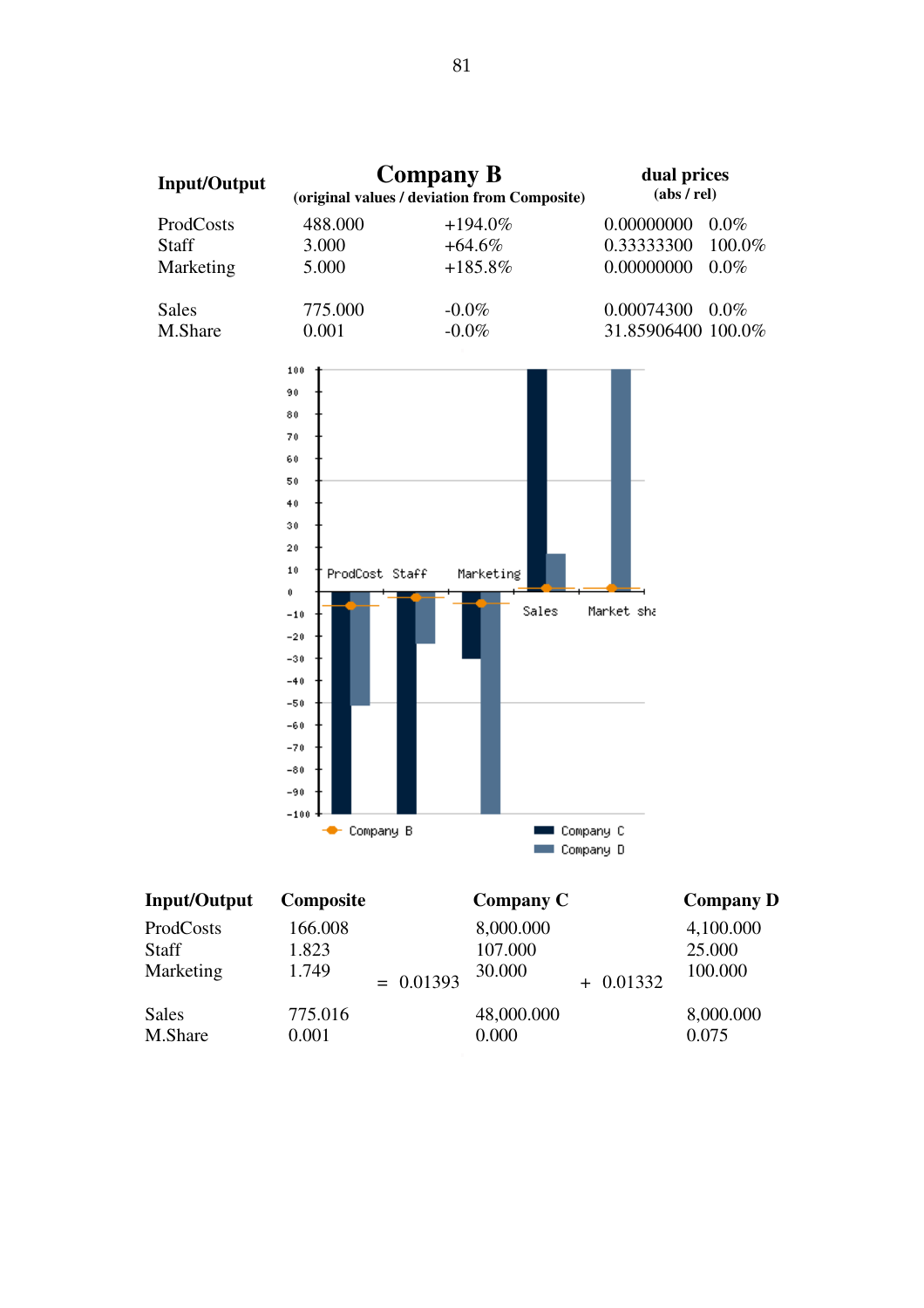

| <b>IIIpuvUutput</b>       | <b>Composite</b>   |             | $\mathbf{$ Company $\mathbf{\mathsf{C}}$ |             | Company D           |
|---------------------------|--------------------|-------------|------------------------------------------|-------------|---------------------|
| ProdCosts<br><b>Staff</b> | 286.782<br>3.439   |             | 8,000.000<br>107.000                     |             | 4,100.000<br>25.000 |
| Marketing                 | 2.201              | $= 0.02903$ | 30.000                                   | $+ 0.01330$ | 100.000             |
| Sales<br>M.Share          | 1,499.992<br>0.001 |             | 48,000.000<br>0.000                      |             | 8,000.000<br>0.075  |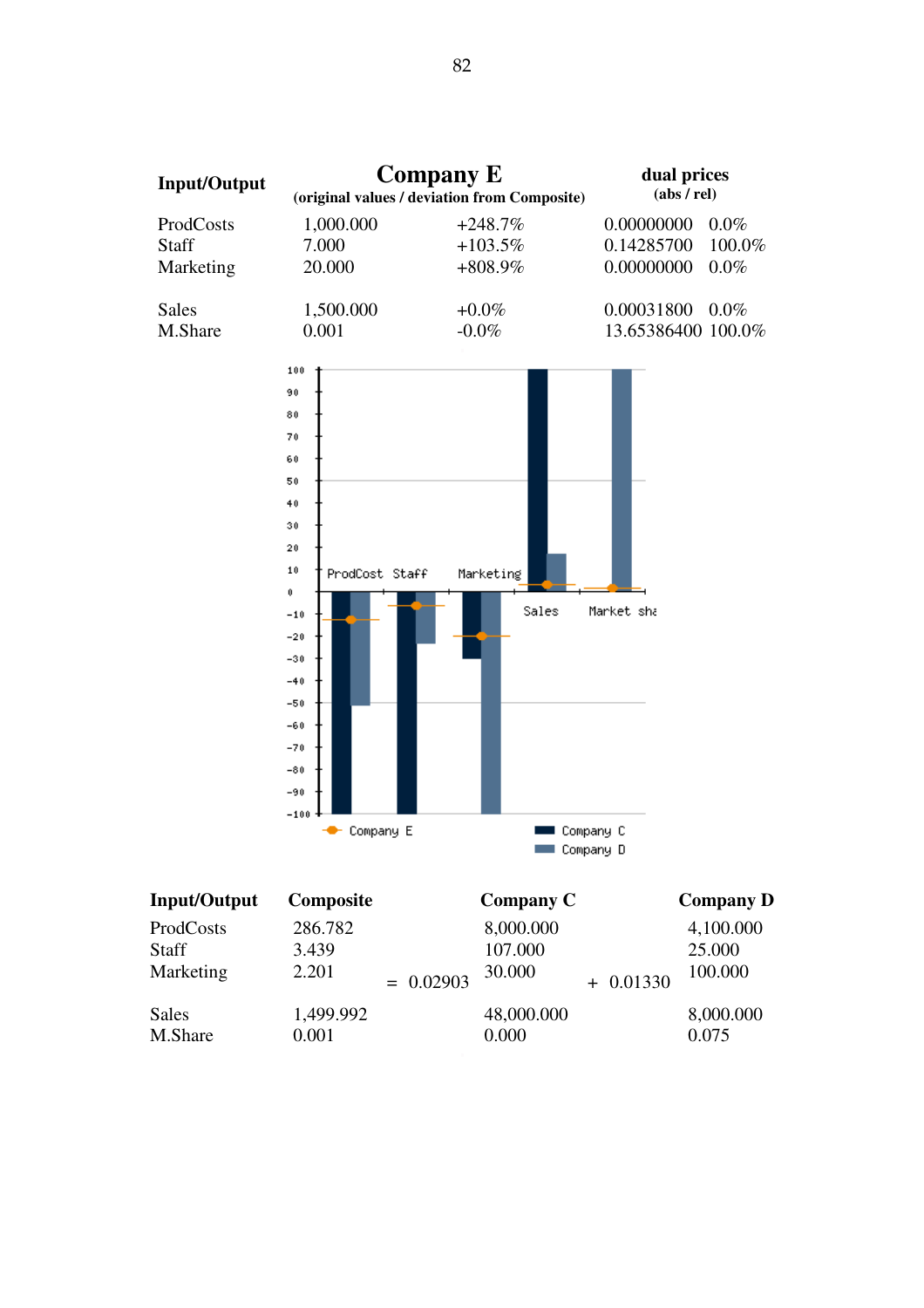

#### **Performace: Production Costs**

**Performace: Staff quantity**

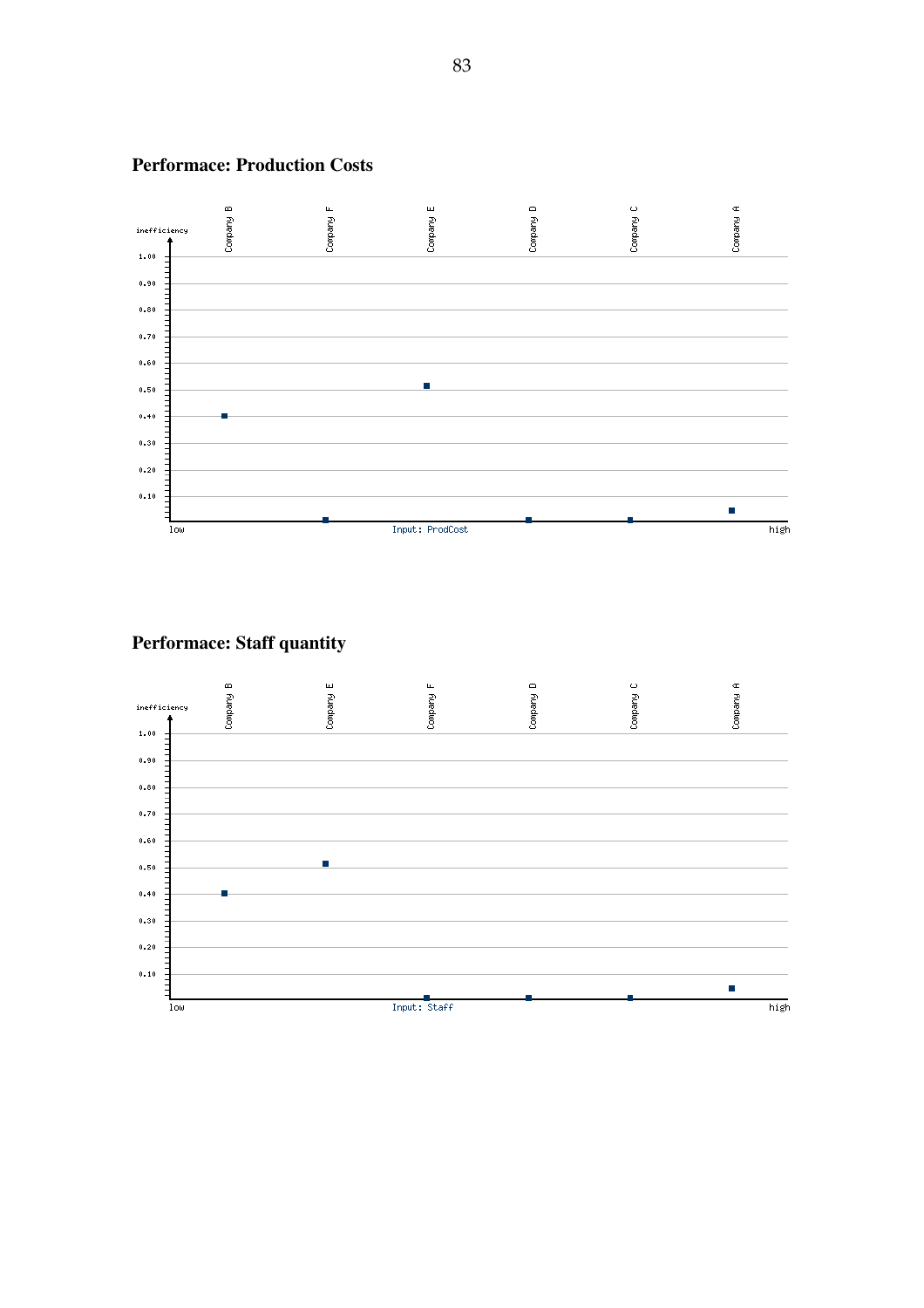

## **Performace: Marketing expenditure**

### **Performace: Sales revenue**

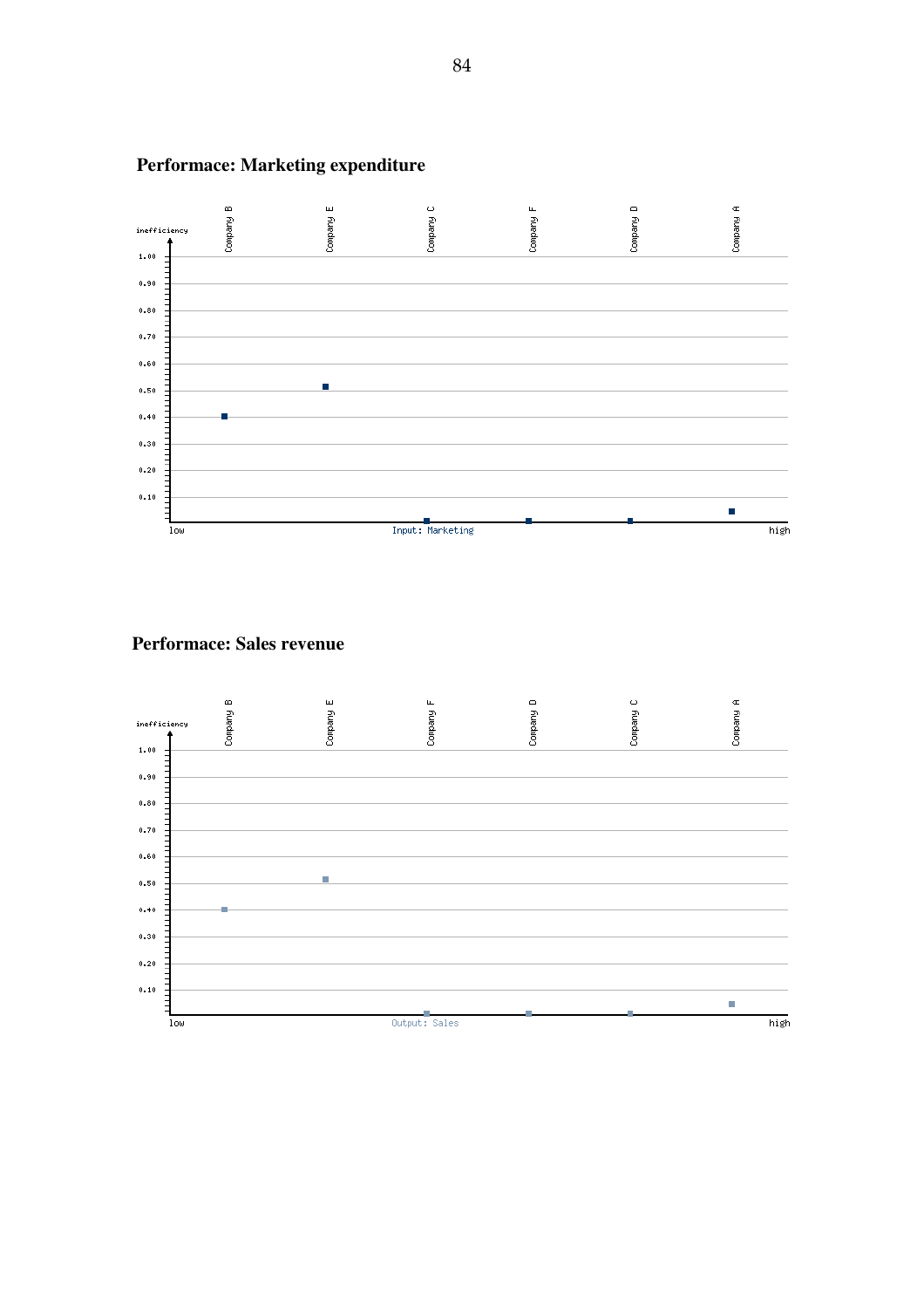

#### **Performace: Market share**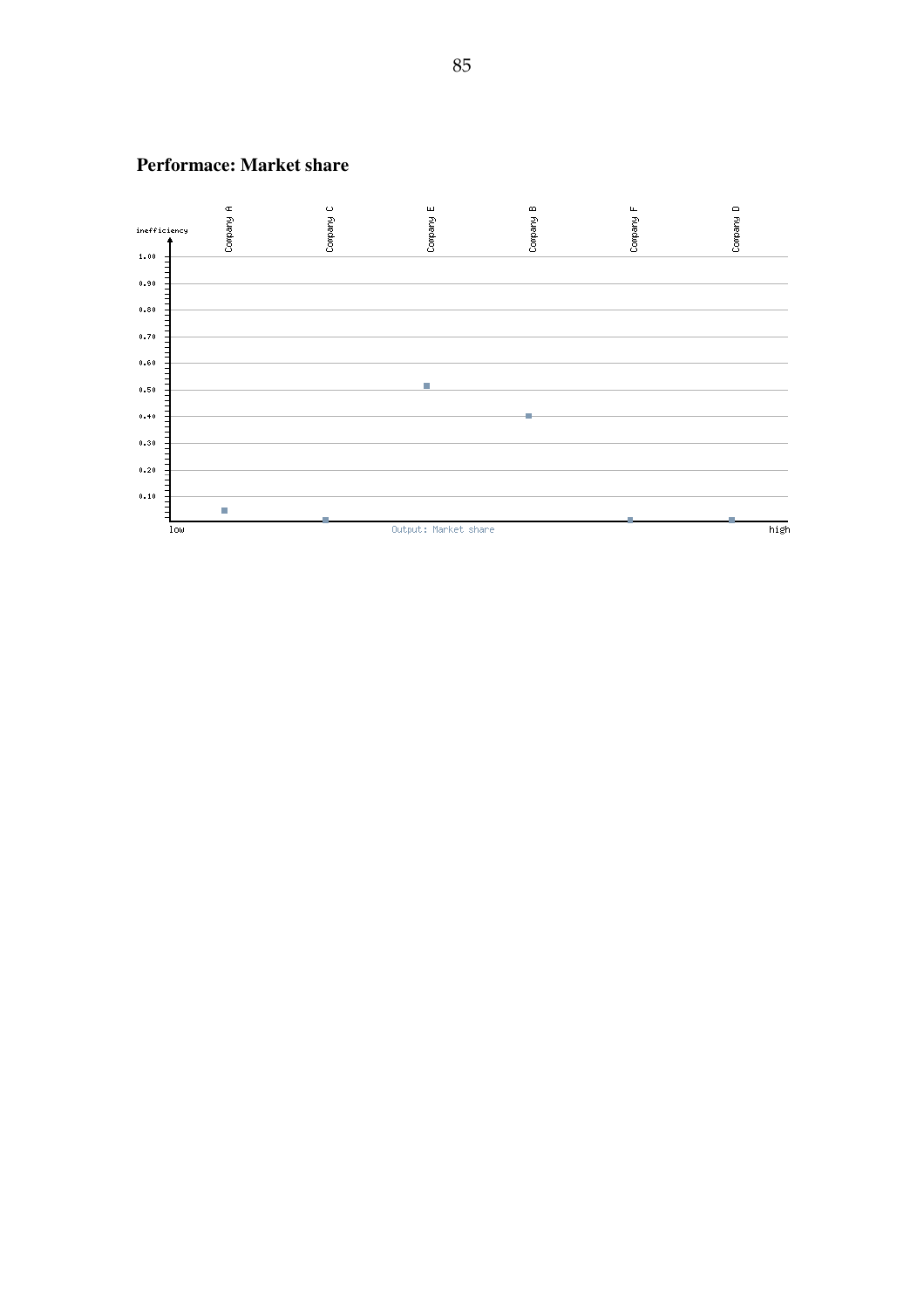## *BCC method, Input oriented*

#### Inefficient DMUs: data table

#### **efficiency inefficient DMU activity level (λ) DMUs used as reference**

|                      | 0.984490 | Company B |  |
|----------------------|----------|-----------|--|
| $0.656821$ Company E | 0.015324 | Company C |  |
|                      | 0.000186 | Company D |  |

**(***Please note:* **This list contains only inefficient or weakly efficient DMUs! The total number of DMUs is 6 of which 5 DMUs are efficient.)**

Efficient DMUs: super-efficiency values

| Company A |           |
|-----------|-----------|
| Company B | 3.999998  |
| Company C | 36.081726 |
| Company D |           |
| Company F | 5.124996  |
|           |           |

Efficient DMUs: frequency of reference

| $[\pm]$ Company A                      |  |
|----------------------------------------|--|
| $[+]$ Company B                        |  |
| $\lceil + \rceil$ Company C            |  |
| $\left[ \frac{1}{2} \right]$ Company D |  |
| $\underline{[+]}$ Company F            |  |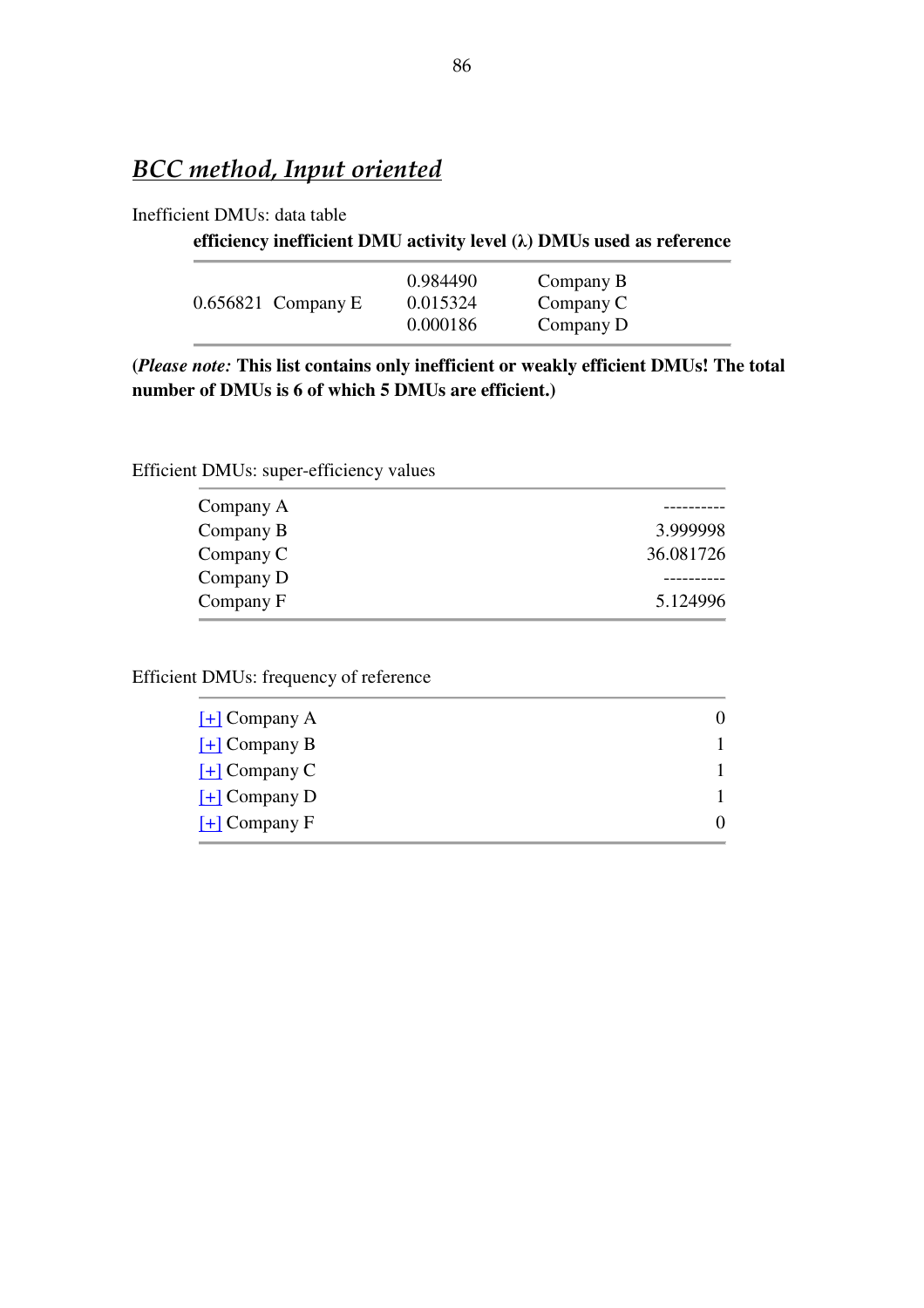

| Input/            |           |             |         |            |            |            |           |
|-------------------|-----------|-------------|---------|------------|------------|------------|-----------|
| Output            | Composite |             | Comp. B |            | Comp.C     |            | Comp. D   |
| ProdCosts 603.786 |           |             | 488.000 |            | 8,000.000  |            | 4,100.000 |
| <b>Staff</b>      | 4.598     |             | 3.000   |            | 107.000    |            | 25.000    |
| Marketing 5.401   |           | $= 0.98449$ | 5.000   | $+0.01532$ | 30.000     | $+0.00019$ | 100.000   |
|                   |           |             |         |            |            |            |           |
| Sales             | 1,500     |             | 775.000 |            | 48,000.000 |            | 8,000.000 |
| M.Share           | 0.001     |             | 0.001   |            | 0.000      |            | 0.075     |

Company C

Company D

m.

**College**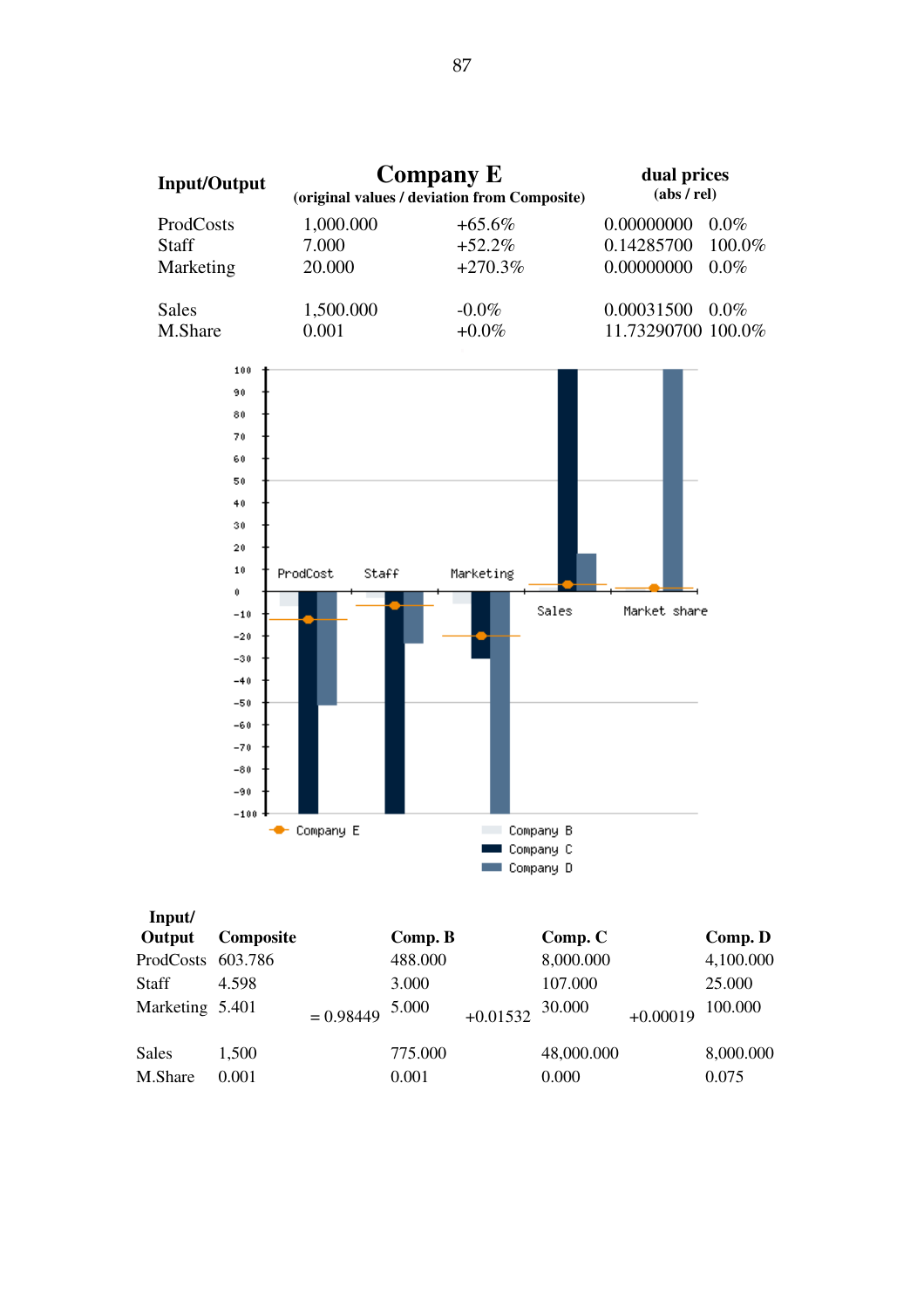

#### **Performace: Production Costs**

## **Performace: Staff quantity**

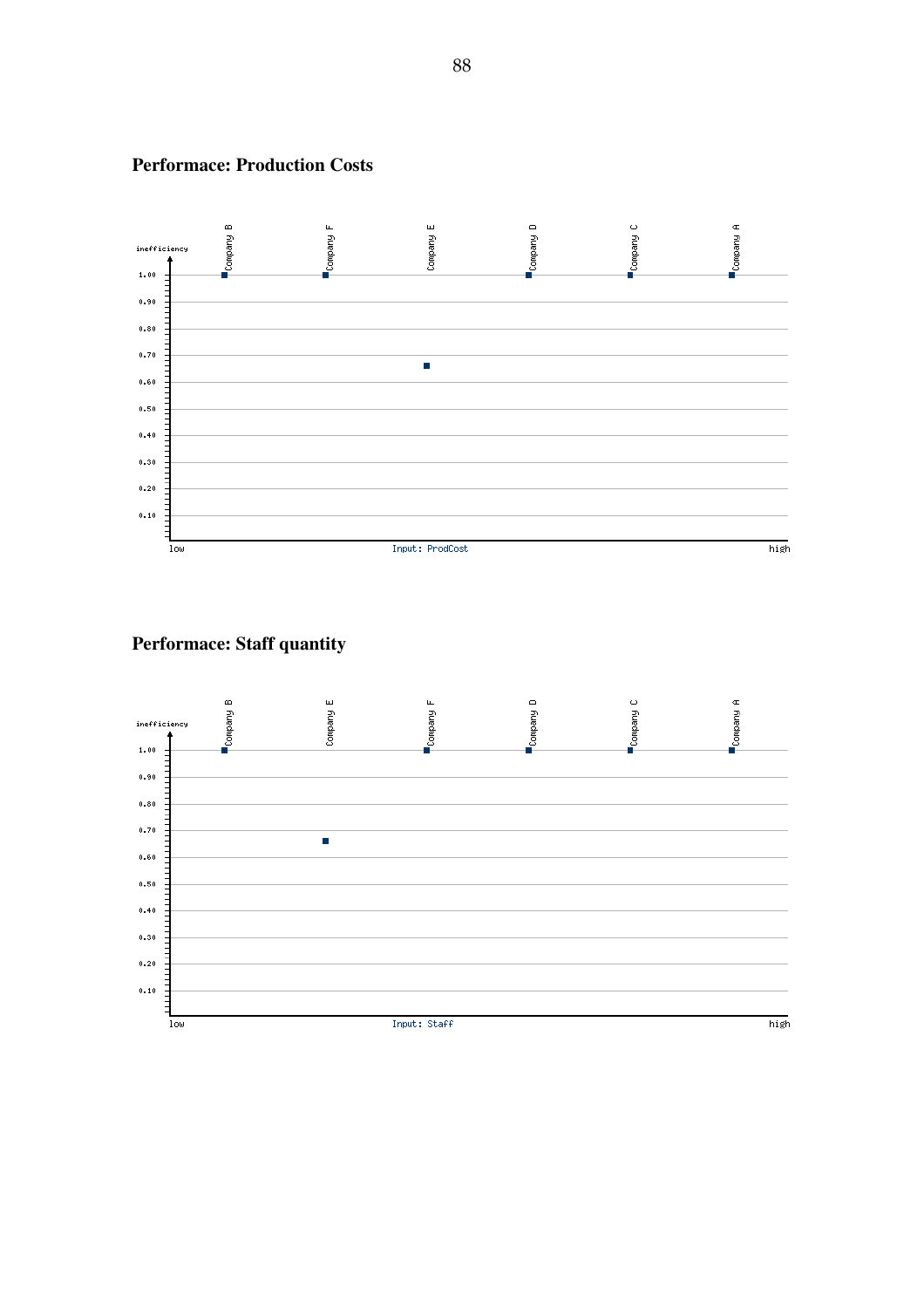

## **Performace: Marketing expenditure**

### **Performace: Sales revenue**